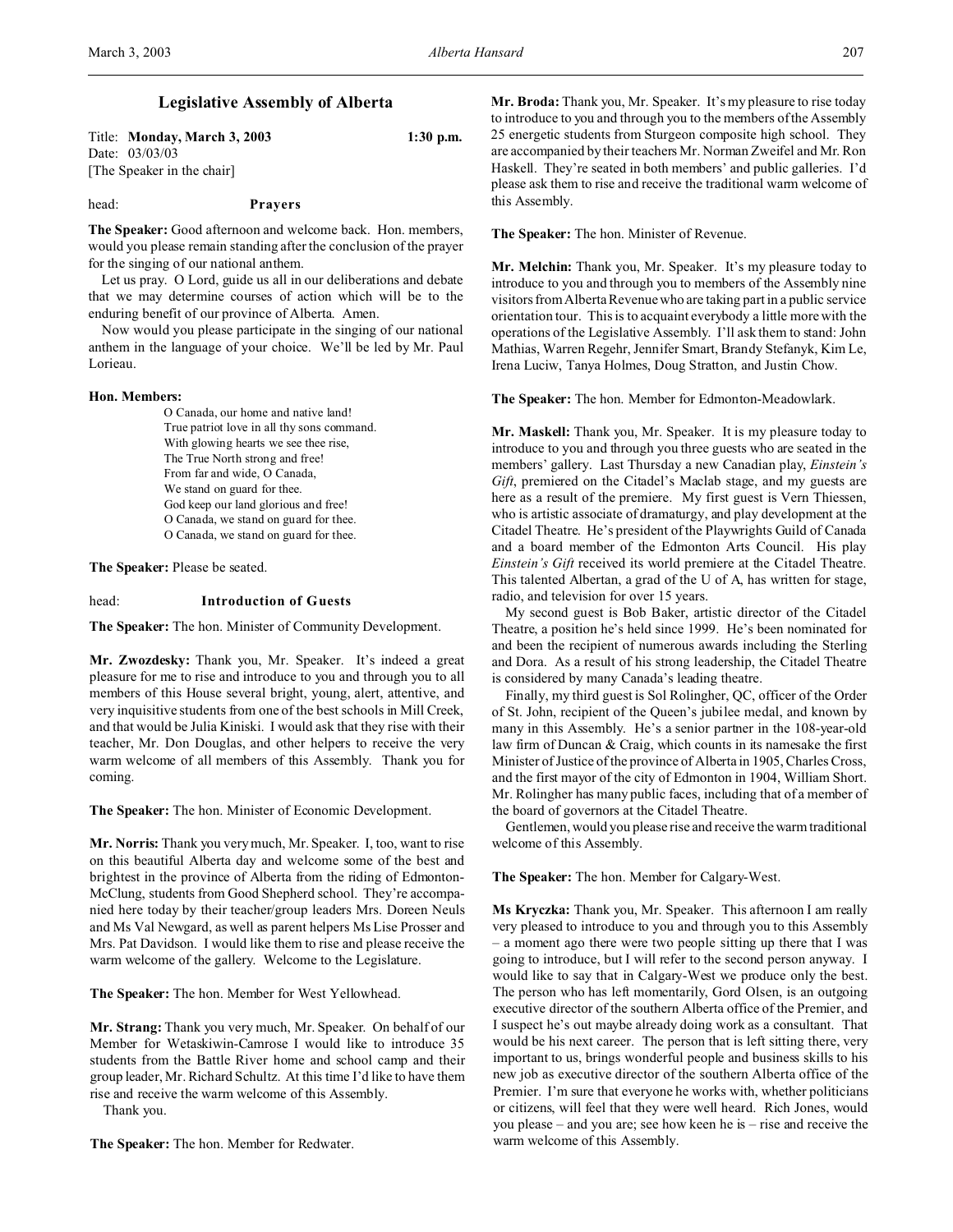**The Speaker:** The hon. Member for Calgary-North Hill.

**Mr. Magnus:** Thank you, Mr. Speaker. It's a privilege and a pleasure for me today to be able to once again introduce a number of Alberta's finest firefighters who are here from all over the province today to watch us while we negotiate our way through Bill 202. They're in the public gallery. I'll ask them to stand as I call their names. They are: Gord Colwell, president of the Alberta Fire Fighters Association; Scott Wilcox, president of the Calgary Fire Fighters Association; Wayne Johnson, president, Lethbridge Fire Fighters Association; Brent Shelton, vice-president, Lethbridge Fire Fighters Association; Ken Block, president of the Edmonton Fire Fighters Association; Wayne Hudson, president, Grande Prairie Fire Fighters Association; Steve Larsen, vice-president, Grande Prairie Fire Fighters Association; Kim Smyth, president, St. Albert Fire Fighters; Tim Stewart, vice-president, St. Albert Fire Fighters. Then we have Mr. Paul Wyndham, the original firefighter in Alberta to collect benefits from WCB, who is with us today, Greg Holubowich, Dale McLean, Brian Davies, Dan Carmichael, Paul McGonigal, Bill Quinn, Rollie Bullerkist, Fred Hermary, Tim Casavant, Larry Walsh, Lorne Corbett, Greg Tanouye, Steve Spiegelmann, and Ron Polutnik. I see they're all standing. I'd ask that this House give them the warm welcome that we're known for.

**The Speaker:** The hon. Member for Calgary-Buffalo.

**Mr. Cenaiko:** Thank you very much, Mr. Speaker. It's my pleasure to introduce to you and through you to all members of the Legislature in the members' gallery Mr. Ed Campbell, a member of the Prostitution Awareness and Action Foundation of Edmonton, who is here representing hundreds of Edmonton volunteers. Mr. Speaker, they literally work day and night to improve the safety and security of communities battling the devastating effects of street prostitution. I'd ask that Ed please rise and receive the traditional warm welcome of this Assembly.

# head: *1:40* **Oral Question Period**

**The Speaker:** First Official Opposition main question. The hon. Member for Edmonton-Gold Bar.

## **Energy Prices**

**Mr. MacDonald:** Thank you, Mr. Speaker. This government promised during the election to protect Albertans from the skyrocketing costs of natural gas. Albertans already know firsthand the fatal flaws that went into the policy. The only solution this government has is to advise Albertans to turn down the thermostat and put on a sweater. My first question is to the Premier. Does your government practice what it preaches? Have you in your office turned down the thermostat and put on a sweater?

**Mr. Klein:** Yes, Mr. Speaker, I do quite often in my own office. As a matter of fact, in my own home I do it as well. My wife keeps the temperature at about 67 degrees, I think. Notwithstanding my complaints, I have to put up with it because she is very strong on conservation. My wife will attest that, indeed, we take very strict conservation measures. She even makes me turn off the little flashing light on the computer because, apparently, there's a power drain there. She is very, very conscious of electricity bills. So, yes. The answer is yes. Yes, we take all the conservation measures that we possibly can in our house and in my office, and I encourage all Albertans and the hon. member to take whatever conservation measures they can and he can to reduce the cost of electricity and the cost of heat – it only makes sense – and to make a contribution to the Kyoto accord, as flawed as it is, to make an effort at the reduction of greenhouse gases, which we all want to do, but we want to do it in a responsible and reasonable way.

Moreover, Mr. Speaker, not only are we requiring people and asking people to take conservation measures, as all people should; we have implemented a special-needs program on a temporary basis to now include rising utility costs for low-income seniors. I would remind the hon. member that as a result of the rebate program that was put in and because we didn't want to continue with ad hocking this particular situation, we introduced legislation that said that if on an annual basis natural gas reaches \$5.50 a gigajoule, then rebates would kick in. That is clearly announced in regulations, which were publicized on the government network – what is it? – www.gov.ab.ca.

**Mr. MacDonald:** My next question is to the Minister of Seniors. How long will it take from the time an Alberta senior applies for the special-needs assistance program to help with their high utility costs before that application is filed and they will receive any money? Will it be July, or will it be August so that they can pay for their air conditioning unit?

**Mr. Woloshyn:** Mr. Speaker, I really resent his tone. It shows how insensitive and ill-informed he is. The special-needs program is directed at seniors who have difficulty balancing their incomes against ongoing expenses, and we have had this program for some time. We've expanded it to include the increase in utility costs as of 11 o'clock this morning. People who have applications in the mail will be getting cheques very quickly, and hopefully we'll be able to stay within our time line of three weeks between the receipt of application and cheques being mailed out. However, I expect a bit of a run on this, so there might be slight delays.

In answer to his rather foolish comments, the program has started now, is effective immediately, and hopefully will reach needy seniors within the week, if you will.

**The Speaker:** The hon. member.

**Mr. MacDonald:** Thank you, Mr. Speaker. Speaking of insensitive and uninformed, my third question is to the Minister of Energy. Given that you promised Albertans that deregulation would bring lower energy prices, why are we now paying some of the highest bills in North America?

Thank you.

**Mr. Smith:** Well, Mr. Speaker, the preamble, of course, is incorrect, which we have to correct. That promise was not made by me that we would have lower energy prices. I have always said that competition will bring new generation, will also bring the competition, and we will have the lowest possible prices that the market will allow us to bring.

Let me also say that, in fact, Albertans have been conserving and Albertans have responded. Today ATCO, the utility for natural gas, Mr. Speaker, has implemented a budget plan where people who have paid, say, for example, \$80 a month on their budget plan now will pay about \$103, and it can be budgeted over a 12-month period, with the consumption being 60 percent in the short term. Also good news for Albertans is that ATCO has said that conservation has created about a 10 percent reduction in natural gas demand across this province over the last two years, so in fact Albertans are practising what they preach.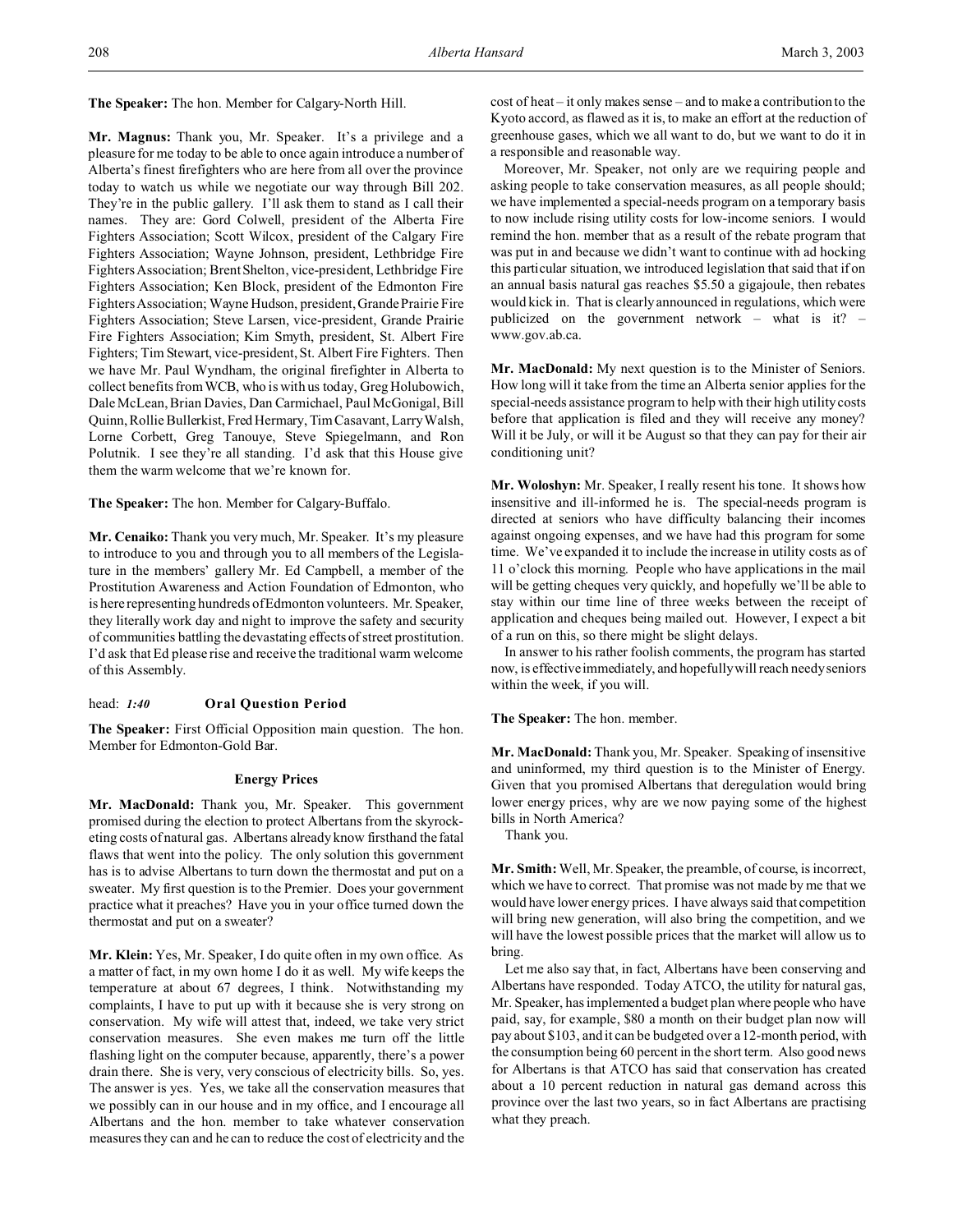#### **Low-income Albertans**

**Ms Carlson:** Mr. Speaker, leaving Albertans to choose between heat and food is only the latest example of this government's lack of concern for low-income earners. There is no Alberta advantage for tens of thousands of Albertans. My first question is the Minister of Health and Wellness. Why does someone making \$16,000 a year pay six times more of their salary to health care premiums compared to someone making over \$100,000?

**Mr. Mar:** Mr. Speaker, I'll have to take the information in the member's question under advice. However, I can say that health care premiums provide a significant amount of revenue for the functioning of our health care system. To the best of my recollection about \$900 million a year is collected through health care premiums. We use that money to fund a \$19 million a day health care system, a total of nearly \$7 billion. Albertans understand the value of the health care system. They do contribute to it directly through health care premiums but also through other sources of revenue that accrue to the provincial government, including income taxes. People do acknowledge that this is a valuable system and that they contribute to it, and that is the reason why we have health care premiums.

**Ms Carlson:** Mr. Speaker, my second question is to the Minister of Learning. Why, when parents can't afford extracurricular activities such as field trips, are their children denied an equal opportunity to learn?

**Dr. Oberg:** Well, Mr. Speaker, one of the things that we pride ourselves on in Alberta is that all students have opportunities and equal opportunities to learn. One of the reasons why we eliminated the ability for the school boards to tax was so that everyone would have equal opportunity, something we pride our students on, something we pride our system on in this province.

**Ms Carlson:** Mr. Speaker, my third question is to the Minister of Human Resources and Employment. Given that MLA salaries are indexed to inflation, why aren't AISH and SFI rates tied to inflation? Those people haven't seen an increase for 10 years.

**Mr. Dunford:** Mr. Speaker, there's an important fundamental here that we all have to be aware of, and that is the fact that the philosophy of this government is that we will provide a hand up and not handouts. The other defining philosophy that we operate under is the fact that people should be better off working than on assistance. So everything that we do is geared toward moving people from temporary assistance, then, through skills training and into the workplace. You will note from our budgets over time that we devote a tremendous amount of our budget toward the skill training areas.

I want to reaffirm today and to make sure that everyone understands that our supports for independence program as it now exists is a program of last resort and it is a temporary resort, and the benefit levels, then, are geared in order to continue to provide the incentive for people to get trained and to get into the workplace.

**The Speaker:** Third Official Opposition main question. The hon. Member for Edmonton-Riverview.

#### *1:50* **Capital Regional Health Authority Board**

**Dr. Taft:**Thank you, Mr. Speaker. In the new Capital health region more than twice as many people live in the city of Edmonton as elsewhere in the region, and every major facility is in Edmonton. Yet on the new region's board, handpicked by this government, the people of Edmonton only have half the per capita representation as people from outlying areas. To the Minister of Health and Wellness: did the Edmonton government caucus make a formal presentation to him on the membership of the Capital region health board, and if so, will he table it in the Legislature?

**Mr. Mar:** Well, Mr. Speaker, I want to say that, first of all, there are fine facilities that exist in the newly drawn Capital health region that are outside of the city of Edmonton. One example – and the member may have recalled this – is that the Leduc facility was at one time outside the Capital health region, and when it was brought into the Capital health region, hundreds of surgeries were moved from overburdened facilities in the city of Edmonton to a very good facility out in Leduc, that has a good infrastructure and solid staff, surgeons, health care providers out there, and that has helped the people of Edmonton in relieving some of the wait lists that existed in facilities in the city of Edmonton.

On the subject of health board appointments there were previously approximately 189 people on our 17 health boards. Of that, 126 were elected individuals; the balance were appointed. Mr. Speaker, in going to nine regions, we now have 111 members who sit on those regional health authorities. Sixty-five of them were previously elected, and 46 of them were previously appointed. I can assure you that the people who were put on the Edmonton Capital health region board are outstanding people. We recognize that there must be representation from the areas outside the city of Edmonton in order to have a functioning regional health authority that operates like a system as opposed to a mere collection of facilities.

#### **The Speaker:** The hon. member.

**Dr. Taft:** Thanks. It seems the minister has confirmed another failure of the Tory government caucus.

To the Premier: how does this government explain to Edmontonians that each of their voices on the Capital health board are now worth only half as much as voices from outlying areas?

**Mr. Klein:** Mr. Speaker, you don't explain it that way. You explain it in such a way that a regional health authority is to provide for the health needs of a region and that the region is appropriately represented. Governance is important. Administration of the system is important. But what is important to Martha and Henry is that health care is there for them when they need it. That is what is important, and that's what we stress.

**The Speaker:** The hon. member.

**Dr. Taft:** Thank you, Mr. Speaker. Again to the Minister of Health and Wellness. How does he justify eliminating five out of 12 Edmonton members from the Capital health board?

**Mr. Mar:** Well, Mr. Speaker, first of all, I want to say that the 189 people that I referred to earlier in answering the member's first question, without exception, I found that those people, whether they were previously appointed or previously elected, have been people who have been of character, who've brought passion to health care, who've been constructive. So the first thing that I want to do is thank all of them for having served on our previous 17 regional health boards.

Secondly, Mr. Speaker, in moving from 17 health regions to nine health regions and amalgamating a number of regions, in order to do so, clearly we had to reduce the number of overall members serving on regional health authorities. As I indicated, we went from 189 to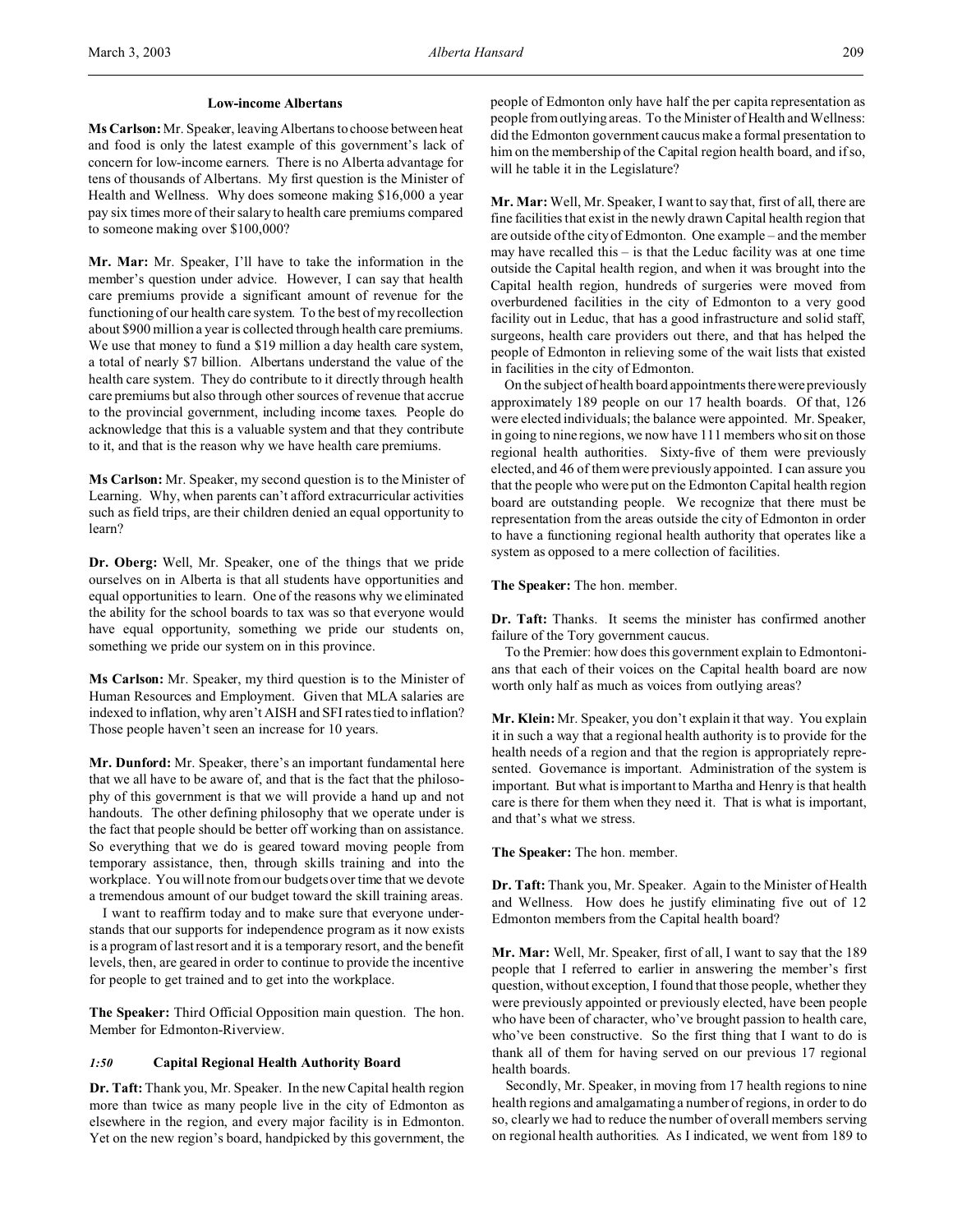111, but if you look at the numbers, 126 were previously elected out of 189, roughly two-thirds. Now we have 65 out of 111 who were previously elected, again roughly two-thirds. We have preserved a balance of bringing in the interests of all people, both in urban areas as well as in rural areas. We've struck a balance with respect to the number of people who are elected and appointed. We've got a more efficient and effective system in nine regions than we had with 17, and it's for that reason that we've made the decisions that we have.

## **Natural Gas Prices**

**Dr. Pannu:** Mr. Speaker, the government's deregulation policies are tailor-made for foreign companies like Direct Energy while shafting Alberta electricity and natural gas consumers. The gang that gave us the highest power prices in Canada is looking for a repeat performance in natural gas. Later today I will table internal government documents showing that the government's proposed rule changes for natural gas utilities will in fact drive up costs to consumers. My question is to the Minister of Energy. After breaking a promise to provide natural gas rebates, why is the government rubbing salt in Albertans' wounds by introducing changes that will drive Martha's and Henry's natural gas bills even higher?

**Mr. Smith:** Mr. Speaker, the Natural Gas Price Protection Act is a policy that was put in place after 2001. Its threshold price is 5 percent below what was achieved in 2001. The government has taken very active measures to move on protection of seniors, protection of low-income Albertans, protection of families in need. Throughout this debate people have asked for options and choices about how to purchase their natural gas, whether they want to purchase it on a two-year, a three-year, or a five-year basis. The gas utilities amendment act will in fact offer Albertans those choices.

**The Speaker:** The hon. member.

**Dr. Pannu:** Thank you, Mr. Speaker. To the same minister: how can the minister claim that the proposed changes to natural gas utilities won't either drive up costs or are a direct response to consumer demand when this is directly contradicted by an internal document dated December 24, 2002, a Christmas Eve lump of coal, that states that costs will in fact go up? In addition, the government has produced no evidence that consumers are demanding choice.

**Mr. Smith:** Mr. Speaker, we will look at the tabled document, and we'll take it under advisement.

# **The Speaker:** The hon. member.

**Dr. Pannu:** Thank you, Mr. Speaker. Last question to the same minister: why is the government pursuing changes to natural gas utility policies that both government bureaucratsand the Consumers' Coalition say will both drive up costs and increase the likelihood of billing errors?

**Mr. Smith:** Mr. Speaker, natural gas has been deregulated in this province since 1985. This is, in fact, the last piece of that 17-year process. Throughout that time, people have bought natural gas on the spot rate or they've used the budget plan. This bill will allow people to purchase natural gas on a long-term contract, allow them to integrate it with electricity purchases, allow it to integrate with furnace cleaning services and furnace maintenance, computerized thermostat services. There will be more choices in the marketplace for Albertans.

As to the prospect, Mr. Speaker, of lower prices, prices here are now more expensive than they are in Ontario. People will then be able to exercise their own choice and be able to make their own determination about how they want to buy this commodity called natural gas.

**The Speaker:** The hon. Member for Bonnyville-Cold Lake, followed by the hon. Member for Edmonton-Mill Woods.

#### *2:00* **Regional Health Authorities' Billings**

**Mr. Ducharme:** Thank you, Mr. Speaker. Since the release of the Deloitte & Touche review of the Lakeland regional health authority's financial situation, Lakeland and Health and Wellness officials have rerun the numbers and have identified to date nearly \$1.6 million in government underfunding. As they reviewed the import/export funding between Lakeland and Capital health, they found that Capital has been overbilling Lakeland on a yearly basis for inpatient and ambulatory services. Some claim that the overbillings could be in the tens of millions of dollars. My questions are to the Minister of Health and Wellness. Is the minister aware of these overbillings, and if so, has he asked the Auditor General to review?

**Mr. Mar:** Well, Mr. Speaker, first of all, I want to lay to rest any suggestion that either the Capital health authority or another large health authority, such as the Calgary health region, would intentionally try to overbill any of the regional health authorities outside of those two areas for services that have been provided.

There may be good examples, Mr. Speaker, of why for medical reasons a rural region whose patient has come into one of these larger health regions would be charged more than once for the same patient. For example, for the sake of efficiency a number of different procedures may be done on a single day for a particular patient, and it's for that reason that there may be multiple charges for a single patient visit on a particular day.

Now, Mr. Speaker, having said that, from time to time there can be errors made in the billings, and given the number of patients who travel from rural health authorities to the larger centres, there may be errors. So, for example, in one case in the Capital health region it was disclosed that a number of procedures, some 20 of them – I believe it was for angiograms – had been recorded on a single day as having been done to a single patient. It turned out that those angiograms were in fact done on a number of different days, but they were recorded on a single day, which was clearly in error.

We have completed a review, Mr. Speaker. We find that there has been approximately \$1.3 million in total for all 17 health regions and the two provincial health boards, and we will rectify that. Keep in mind, however, that that would be out of a total budget for regional health authorities of some \$4 billion. No, we have not asked the Auditor General to investigate this further.

**Mr. Ducharme:** To the same minister: as the minister has just confirmed that overbilling by Capital health has occurred in all the other rural health authorities, how will the minister reimburse these affected health authorities?

**Mr. Mar:** Mr. Speaker, I'm happy to reply to that. As I said, we did review other regions, and, yes, we did find examples of similar situations. Now, I want to say first and foremost that the errors have been corrected and that funding levels are adjusted accordingly. In addition to this, regions will be compensated for the year currently 2002-2003. In addition, we have implemented corrective procedures, as have all the regions. As an example, the Department of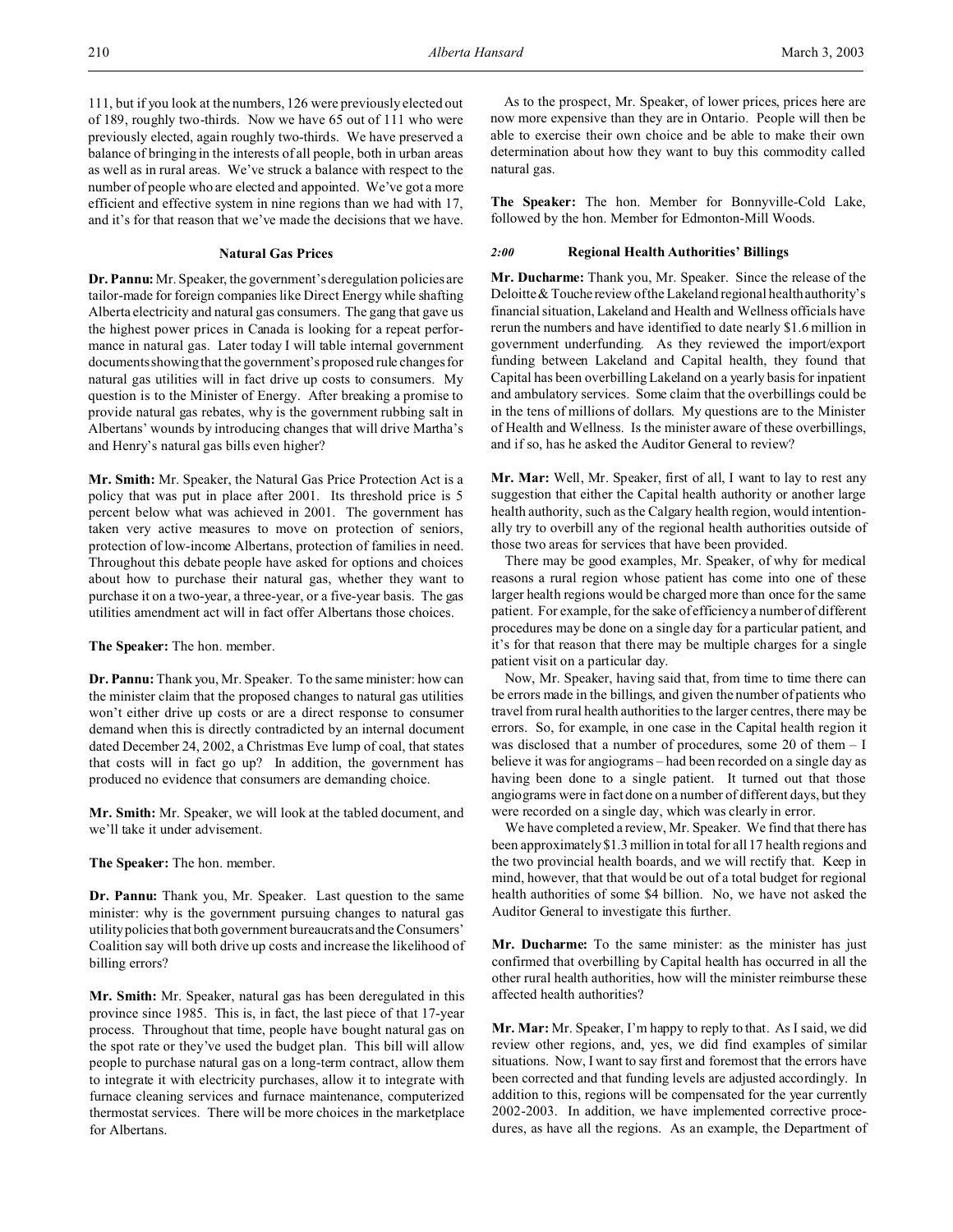Health and Wellness has implemented stricter guidelines on how services are coded, and the Capital health region also has made changes to its reporting system to avoid exactly these kinds of errors in the future.

**The Speaker:** The hon. member.

**Mr. Ducharme:** Thank you, Mr. Speaker. To the same minister: as the overbillings are a very, very serious allegation, will the minister reconsider his decision to not ask the Auditor General to investigate rather than just simply accepting a departmental review?

**Mr. Mar:** Well, Mr. Speaker, this has not strictly been a departmental review. This has been a review that has been done with the health authorities working with us, and while allegations of overbilling are serious, I can assure again the hon. member and members of this House that this is not an intentional effort on the part of any regional health authority but that we should expect errors to occur. We should try our best to minimize those errors from time to time. One point three million dollars in a \$4 billion regional health authority budget strikes me as being, while important, relatively modest.

**The Speaker:** The hon. Member for Edmonton-Mill Woods, followed by the hon. Member for Grande Prairie-Wapiti.

## **Operational Costs for Learning Ministry Committees**

**Dr. Massey:** Thank you, Mr. Speaker. Earlier this year when Edmonton public schools announced a budget crisis, the Ministry of Learning responded by sending in a team of auditors. When the Official Opposition requested information with respect to the cost of Learning department committees, the minister's response was that such information was not readily available. My questions are to the Minister of Learning. Why is it so difficult for the minister to keep track of committee costs within his own department?

**The Speaker:** The hon. minister.

**Dr. Oberg:** Thank you very much, Mr. Speaker. Well, what the hon. member from the opposition asked me for were things such as the Alberta Vocational College committee, the committee that was designed back probably nine or 10 years ago to look at the dissolution of the Alberta vocational colleges into the existing Bow Valley College and NorQuest College. So it is not that it is difficult. What it is is very time consuming. It would require a lot of resources from my department. Could we do it? Yeah, we could do it, but quite frankly we would sooner take those moneys and put it into the classroom, put it into kids, where it's needed.

**The Speaker:** The hon. member.

**Dr. Massey:** Thank you, Mr. Speaker. Again to the same minister: how can the minister lead by example with school boards when he can't keep track of costs within his own department?

**Dr. Oberg:** I'll repeat my first answer, Mr. Speaker. It's quite easy to do. We can do it, but it is going to be very cost intensive. You know, in talking to the hon. member and with some of the questions that have been asked, I'm sure that they would much sooner have dollars spent in the classroom.

Mr. Speaker, the other issue here is that a lot of the work that's done, as much work as possible, is done by members of my own department with their own salaries. They are on salary. It is not

included in the cost of the committees. So, again, could we do it? Yeah, we could do it. Is it very expensive? Yes, it's very expensive and very time consuming to do. Do we want to do that? No. We would much sooner put those dollars in the classroom.

**The Speaker:** The hon. member.

**Dr. Massey:** Thank you. Again to the same minister, Mr. Speaker: does the minister not think it would be better to put his own fiscal house in order before trying to give school boards budget advice?

**Dr. Oberg:**Mr. Speaker, our financial and fiscal house is very much in order, and there is absolutely no doubt about this. Again, as I say, obviously the opposition member wants us to spend money – needless administrative dollars, bureaucratic dollars – that we could put in the classroom.

**The Speaker:** The hon. Member for Grande Prairie-Wapiti,followed by the hon. Member for Edmonton-Centre.

#### **Softwood Lumber Policy**

**Mr. Graydon:** Thank you, Mr. Speaker. The media reported last week on developments in the softwood lumber discussions between Canada and the U.S. Specifically, there's been much talk about a draft policy bulletin being prepared by the U.S. Department of Commerce. My question is to the Minister of International and Intergovernmental Relations. Could the minister please explain what this draft policy bulletin means to Alberta and whether it signals an end to the softwood lumber dispute?

**Mr. Jonson:** Mr. Speaker, the draft policy bulletin sets the rules for changed circumstances reviews under U.S. law which the U.S. Department of Commerce would follow. Under the proposed rules provinces that show they have made significant market-oriented changes in their forest management systems would have the countervailing duties against their softwood lumber exports eliminated. Each province would have to study its system to determine what changes might be needed and whether they are prepared to make them. Further, those changes would have to be made and implemented before requesting a changed circumstances review.

It's important to understand that at this point the policy bulletin is still in its draft form. The U.S. still needs to publish the draft policy bulletin for consideration by the public for 30 days before it can be finalized. Until the final bulletin is published, it is too early to say whether this process will provide a basis for any province to request and be successful in a changed circumstances review.

Nevertheless, Mr. Speaker, it is our view that the development of this document, which will be there in black and white, does indicate progress in the overall dispute and holds the potential for, after further discussion, leading to some resolution of the matter.

**The Speaker:** The hon. member.

**Mr. Graydon:** Thank you. My next question to the same minister. The minister indicated that the policy bulletin could result in a longterm solution, but it may not result in an immediate end to the duties. What are the possibilities of an interim solution in the meantime while we wait for this to happen?

**Mr. Jonson:** Well, Mr. Speaker, there is an issue here, and that is that there is the possibility of an interim solution if there was agreement from the American negotiating powers that be, number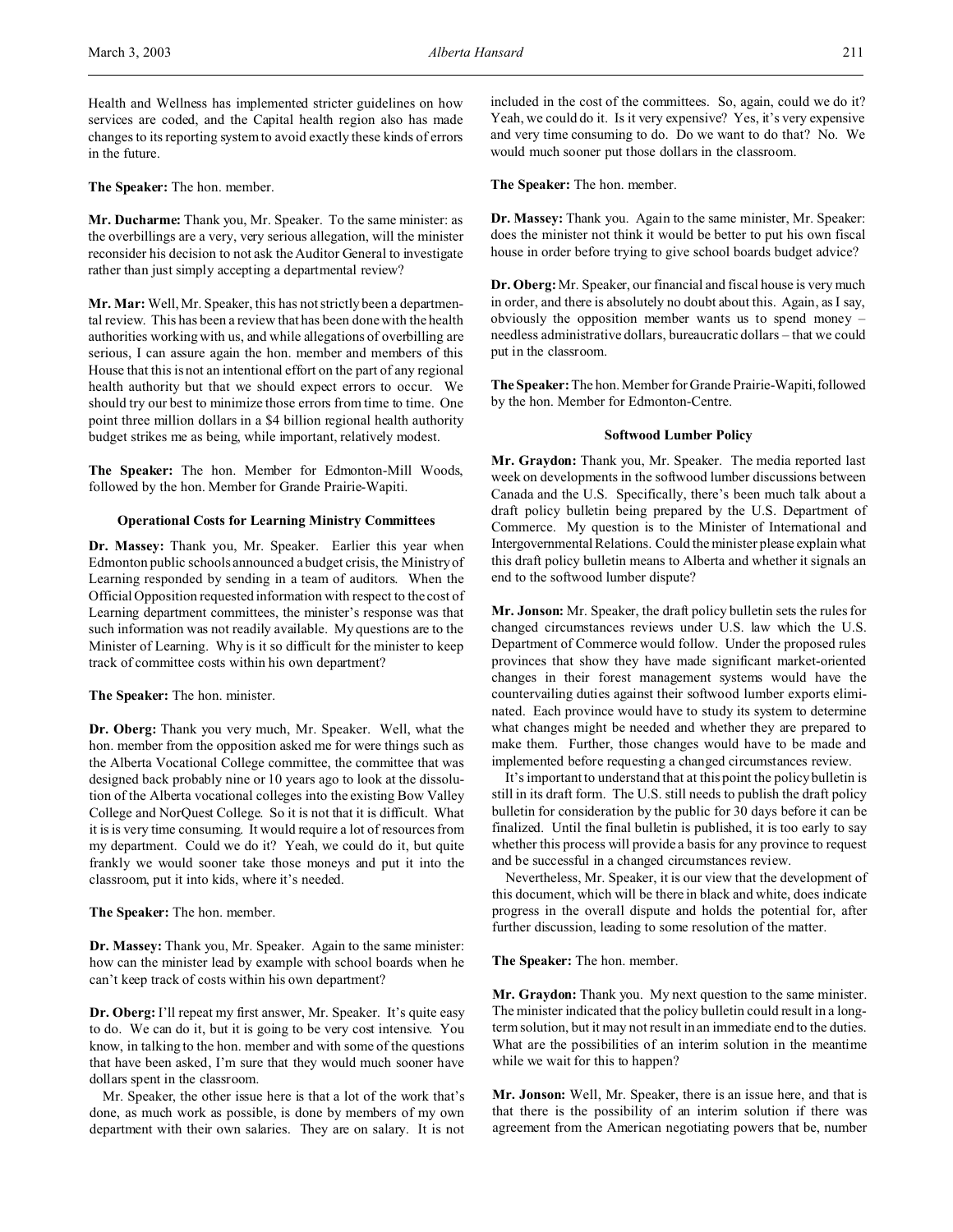one, that the money they have that has been collected from Canadian producers by the United States government, in the area of \$1 billion, would be returned. That's one stipulation that has to be there. Secondly, the proposal is that the Canadian government would be required to collect a tax or a levy on softwood lumber at certain levels here in Canada.

On those two particular points, Mr. Speaker, there has not been agreement thus far, and the matter will have to be revisited. There will have to be some type of bridging mechanism which provides for a reasonable export tax levied by the Canadian government or through the provinces. Lastly, of course, there would have to be the return of that some one billion dollars that has been collected to this point in time during this dispute.

*2:10*

**The Speaker:** The hon. member.

**Mr. Graydon:** Thank you. My final question this afternoon is to the Minister of Sustainable Resource Development. How open is the government to changing our forest management system so that we have the option of participating in a changed circumstances review?

#### **The Speaker:** The hon. minister.

**Mr. Cardinal:** Thank you very much, Mr. Speaker. Of course, like I've said before in the House, forestry continues to play a very important role in our economy in the province. We will of course continue to consult with industry as we move forward through the softwood lumber negotiations, and we will study the final proposal put forward by the U.S. Of course, we will not be making any quick decisions, because we feel that we have a very secure tenure system here in Alberta, and that is how we get investment. We have our forest management agreements, which are long term, and we are not willing to put those on the table as far as negotiation because that's what creates the stability in our forest industry here in Alberta. I can say over and over again in this House, like I've said before, that we do have sound management practices in our forests. We have lots to be proud of.

**The Speaker:** The hon. Member for Edmonton-Centre, followed by the hon. Member for Edmonton-Glenora.

#### **Assisted Care Facility Review**

**Ms Blakeman:** Thanks, Mr. Speaker. A paralyzed 72-year-old man died in an Edmonton extended care centre in December after his ventilator became disconnected and no one responded to multiple alarms. The minister of health was widely quoted at the time saying that the Health Facilities Review Committee would investigate. More recently he stated in a letter to a seniors' group that the Capital health authority would investigate. My question is to the Minister of Health and Wellness: so which agency is investigating this tragic and preventable death?

**Mr. Mar:** Mr. Speaker, this is a tragic death. I can say that the Mill Woods facility is under the jurisdiction of the Capital health region. The region does have the resources and the expertise to conduct a full and impartial investigation into this matter. Of course, should their review disclose that there was any criminal wrongdoing, the expectation would be that it would be turned over to the appropriate police authorities.

Obviously, Mr. Speaker, the Capital health authority's first responsibility would be to share the results of their review with the family of the individual who died, and thereafter I would expect the Capital health region to then share the results of their investigation with me. At that time I will determine if there should be any other steps taken in this matter.

**The Speaker:** The hon. member.

**Ms Blakeman:** Thank you. This next question is directed to the Minister of Justice. Given that under section 35(1) of the Fatality Inquiries Act the Justice minister has the power to order an inquiry into a death, will the Minister of Justice commit today to do so for this case?

**Mr. Hancock:** No, Mr. Speaker. The minister of health has outlined a process which ought to be undertaken first before we go to any question of a fatality review inquiry.

**The Speaker:** The hon. member.

**Ms Blakeman:** Thank you. Back to the minister of health: given that this is the third suffocation death at that facility alone in recent years, what is the health minister going to do about this problem?

**Mr. Mar:** Mr. Speaker, I've already outlined the process which will be undertaken in this particular case of the circumstances of the man who died outdoors last year. I should note that the Capital health region has informed me that the family of the patient who did die last year agrees that there was no wrongdoing involved in this particular incident.

**The Speaker:** The hon. Member for Edmonton-Glenora, followed by the hon. Member for Edmonton-Glengarry.

#### **Seniors' Utility Costs**

**Mr. Hutton:** Thank you, Mr. Speaker. I don't think there is a member in this Assembly that is not concerned about seniors on fixed incomes as it relates to the rising utility costs. The Minister of Seniors has just announced plans to help seniors with rising utility costs. My question is to the Minister of Seniors. Is this a new program? How much assistance will be available, and is it available to all seniors in Alberta?

**The Speaker:** The hon. minister.

**Mr. Woloshyn:** Thank you very much, Mr. Speaker. The program is the special-needs program. What we've added to it is the ability to look at seniors' expenses by including increasing utility costs. That's the portion that's new. I think that it's very important to remember that it is not a rebate program, and quite frankly, in keeping with our focus on helping the people that are most needy, the program is not universal to all seniors in the province.

#### **Cell Phone Use**

**Mr. Bonner:** Mr. Speaker, using a cell phone while operating a motor vehicle is a dangerous exercise. Albertans know this both intuitively and from experiences on their roads and highways. Despite this, on March 11 of last year this government defeated a bill that would have made it illegal to use handheld cell phones while operating a motor vehicle, and five months later Kristen MacDonald was killed by a trucker trying to find his ringing cell phone in his vehicle. To the Minister of Transportation: what specific strategies has the minister's department taken since the legislation was defeated to conduct studies within the province to determine the impact of cell phone use on highway safety?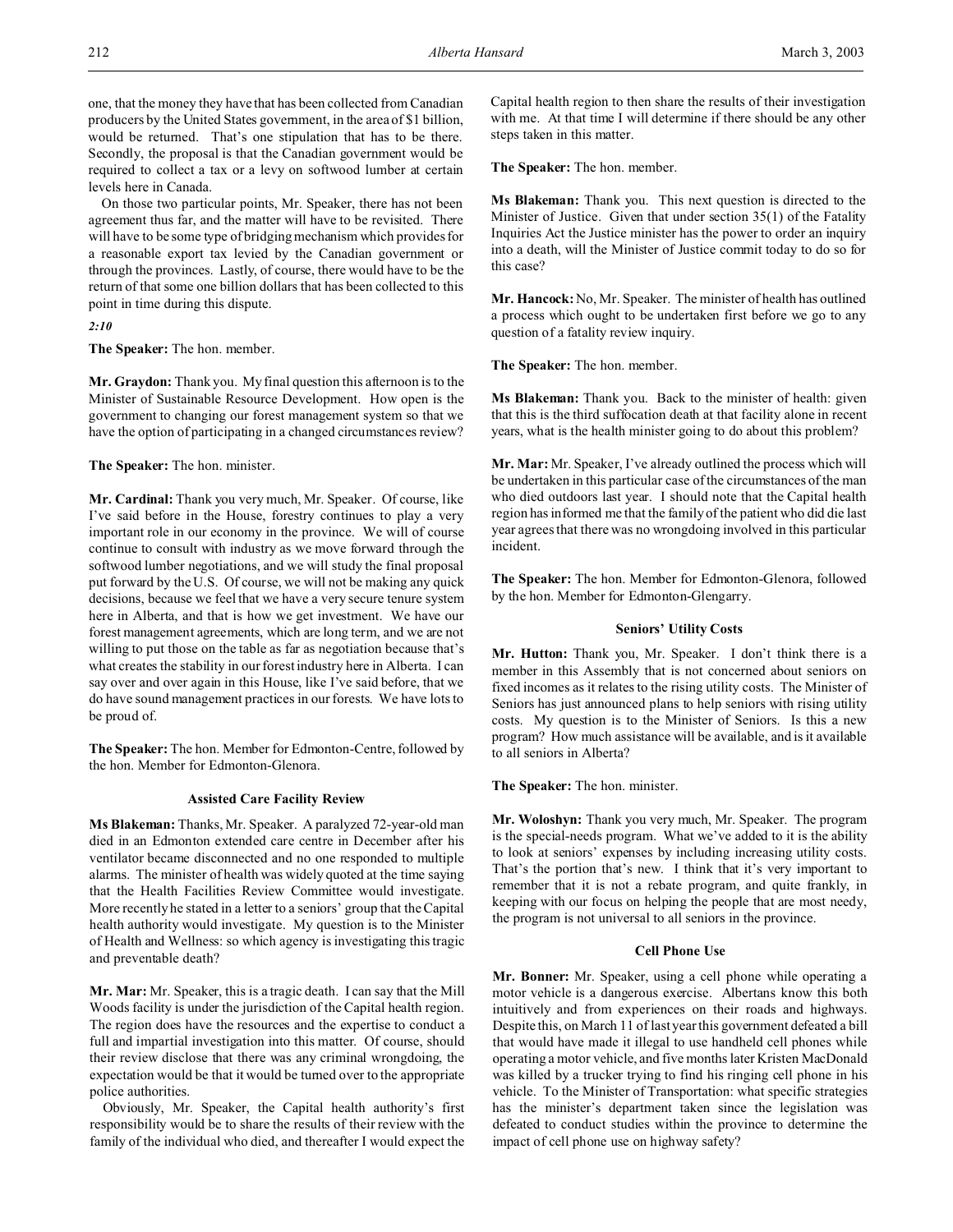**Mr. Stelmach:** Mr. Speaker, I'd just like to make one correction. The legislation that the hon. member is referring to was a private member's bill that was brought forward, and it wasn't government legislation.

With regard to what we are doing in terms of the Ministry of Transportation, we're working with other provinces, looking at the evidence that's coming forward in a number of studies, one that was done in the province of Quebec. There are also a few studies coming from various American states with respect to cell phone use and their relation to distractions on the highway.

**Mr. Bonner:** Mr. Speaker, given that scientific studies have determined that people are four times as likely to be involved in a motor vehicle accident if they are using a cell phone and given that up to 6 percent of all motor vehicle accidents are attributable to cell phone-related distractions, when – when? – is this government going to reintroduce legislation to ban cell phone use in motor vehicles?

**Mr. Stelmach:** Mr. Speaker, the government didn't introduce the legislation. So we won't be reintroducing any legislation because it wasn't introduced in the first place.

However, with respect to distractions on highways, there's a list of various distractions that occur, ranging from changing music on a CD to reaching for cigarettes, drinking coffee, eating, pets in the vehicle, as well. So there are a number of distractions. However, with the introduction of the new highway Traffic Safety Act and increased penalties, we will be able to enforce a lot of these distractions much better.

**The Speaker:** The hon. member.

**Mr. Bonner:** Thank you very much. To the same minister, Mr. Speaker. What will it take for this government to confront this ongoing and critical safety issue?

**Mr. Stelmach:** Mr. Speaker, with the introduction of the new highway Traffic Safety Act, which comes into effect May 20, the act will address significantly increased fines in those areas that have come up as most devastating in terms of fatalities and accidents. There is an area with respect to distractions on the highway. There are also issues that we're going to cover in terms of the number of pedestrians that have been killed on Alberta highways, securement of load, vehicle changes, et cetera, and I believe that with the introduction of the new legislation and proper enforcement, awareness, and also education, we'll be able to reduce the number of incidents.

## *2:20* **Regional Health Authority Boards**

**Dr. Pannu:** Mr. Speaker, in October 2001 Albertans elected those they wished to be in charge of running their public health care system. This past Friday these elected representatives were fired without cause halfway through their mandate. The minister has been saying that Albertans don't care whether health boards are elected or appointed. Albertans are outraged about this trashing of local democracy. To the minister: will the minister level with Albertans and admit that elected health boards were scrapped because they stood in the way of the Tory agenda to further health care privatization?

**Mr. Mar:** Mr. Speaker, I think I've answered this question when asked by the hon. Member for Edmonton-Riverview, and I wish to reiterate that of the 111 people who will now serve on our nine regional health authorities, 65 were previously elected. I really want to emphasize again that prior to elections we did have all appointed boards. There were examples in the elections of October 2001, referred to by the hon. member, where an entire board was acclaimed, and the people who ran were the very same people who had been previously appointed.

So I wish to say that we have some confidence in the people that we have selected. They have been selected on good criteria, people who were selected for their experience in dealing with large organizations, with their community ties, their ability to speak passionately and effectively and constructively on the issue of health care reform, that understood the needs of local representatives throughout the entire health region.

We should say, Mr. Speaker, that we have the best health care system in all of Canada, and our expectation is that we will continue to do so.

**Dr. Pannu:** Mr. Speaker, my next question is also to the Minister of Health and Wellness. How can the government justify giving local Tory MLAs veto power over who is handpicked to serve on appointed regional health boards from the hundreds of elected members who were dismissed in the first place?

**Mr. Mar:** Well, Mr. Speaker, I want to assure the member and all Albertans that political stripe was not a relevant criteria for selection to regional health authorities.

The further point that I wish to make is on the issue of accountability. Mr. Speaker, who do Albertans hold accountable for the health care system? The fact is that they hold us, members of the government, accountable for the health care system. Why is that? It's because we collect the taxes, and we distribute the money that is used by our health care system, so that accountability ultimately rests with government MLAs.

**Dr. Pannu:** My final supplementary, Mr. Speaker, is to the Deputy Premier. Given the government's callous and arrogant dismissal of local democracy, when does the government plan to replace elected school trustees with Tory appointees, thereby further undermining local democracy?

**Mrs. McClellan:** We'll let the Minister of Learning answer.

**The Speaker:** The hon. minister.

**Dr. Oberg:**Thank you very much, Mr. Speaker. We have absolutely no intention of eliminating school trustees. The school trustees do a very good job. What the hon. member seems to forget is that in Alberta we have very close to 2,000 schools as opposed to 100 hospitals. The school trustees do an excellent job at the grass roots, and there's no intention to get rid of them.

**The Speaker:** The hon. Member for Edmonton-Castle Downs, followed by the hon. Member for Edmonton-Ellerslie.

#### **Utility Costs for Low-income Albertans**

**Mr. Lukaszuk:** Thank you, Mr. Speaker. All Albertans are affected by the rising cost of utilities. However, those who are most affected by it and with the least ability to deal with those changes are individuals on fixed incomes, such as SFI/AISH recipients, and perhaps widows. My question is to the Minister of Human Resources and Employment. Are there currently any programs or policies allowing the department to assist the recipients of those programs with those rising costs?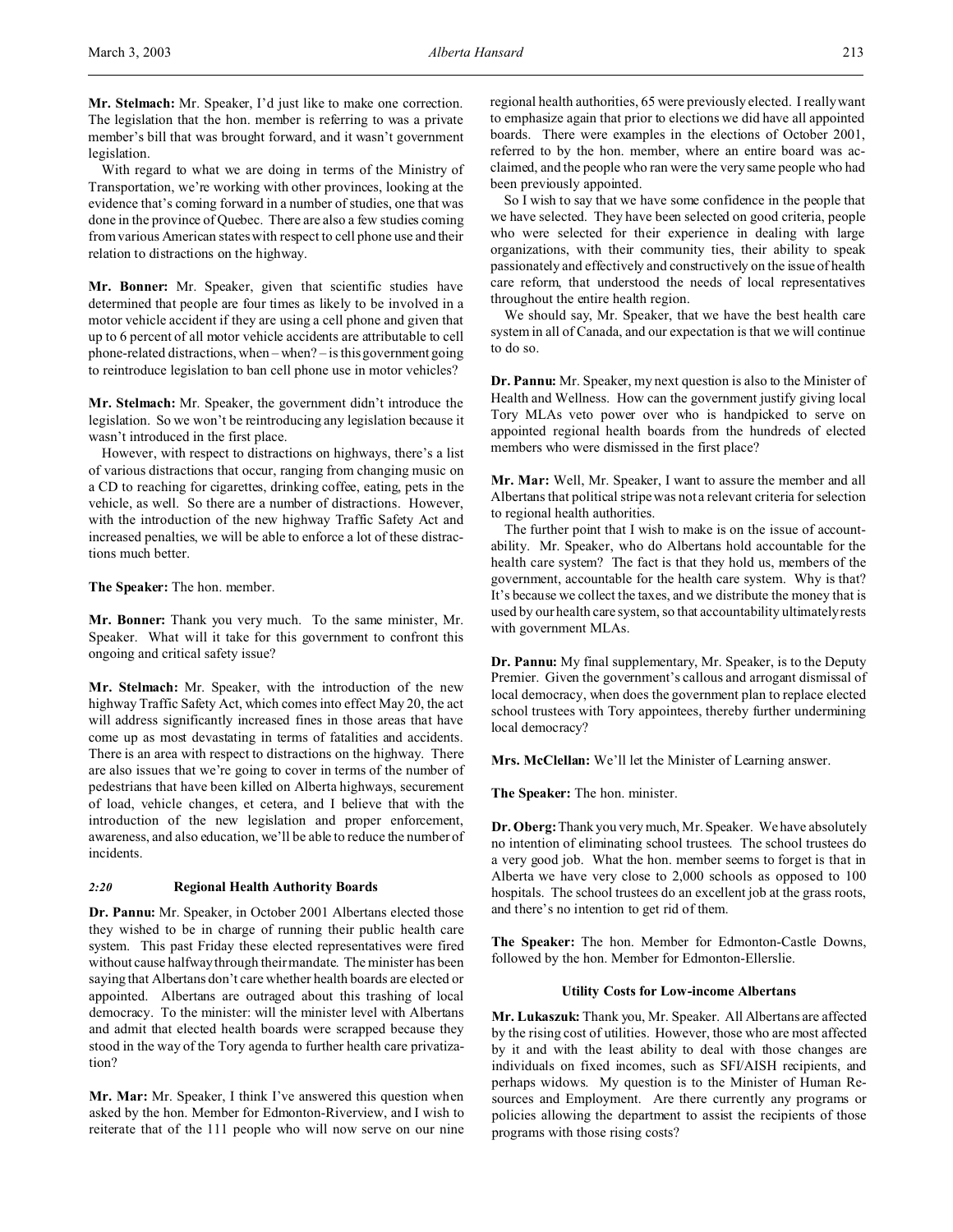**Mr. Dunford:** Yes, there is, Mr. Speaker, and I think we've been able to announce this throughout Alberta. When we have lowincome Albertans, people on our client lists receive a disconnect notice from a utility, they can come forward and seek assistance from our department with that notice. Now, I don't have any figures that would be up to date, but for an example, last winter when we did this, I think about \$1.6 million was provided then to needy Albertans to help out on their utility bills.

We have to make it clear that we're not here to help somebody that's just upset about a utility cost and then simply refuses to pay their bills. What we're interested in is somebody that is struggling to get by, has been trying to meet their obligations, find themself in a situation where they're unable to keep up to their costs, and have received this disconnect notice. They come forward to us, we look at the criteria whether they would be eligible for social assistance, and if so, then we would help out.

**The Speaker:** The hon. member.

**Mr. Lukaszuk:** Thank you. My second and last supplemental to the same minister. Mr. Minister, would you consider developing a policy allowing your department to perhaps increase the rates of those benefits over the winter months, when the cost of living is increased as a result of the higher utility costs?

**Mr. Dunford:** Well, first of all, of course, this government has legislation in place that would look at average costs of utilities over a yearly period. I want to say without trying to raise any expectations, Mr. Speaker, that our department has always tried to listen. We've always tried to help out. The hon. member's suggestion might be something to be looked at, but we'd have to be very, very careful in this. The main criteria we operate from is the fact that we recognize that there are Albertans that need the help of the taxpayers of this province, and as a steward of taxpayers' money, then, I take this situation extremely seriously and try to find the best way that we can in order to help out. It's a balance, and we attempt at all times to strike the right balance.

**The Speaker:** The hon. Member for Edmonton-Ellerslie, followed by the hon. Member for Calgary-East.

#### **PCB Release in Edmonton**

**Ms Carlson:** Thank you, Mr. Speaker. On January 24 of this year this government announced that it was laying nine charges against the city of Edmonton relating to the accidental release of a small amount of PCBs at Commonwealth Stadium. My questions are to the Minister of Environment. Given that this case sets a harsh precedent for strictness of enforcement and severity of penalty, is this government going to treat all cases from this time onward with such strict interpretation and severe penalties?

**The Speaker:** The hon. minister.

**Dr. Taylor:** Thank you, Mr. Speaker. Under the Environmental Protection and Enhancement Act when there is a spill or a release of toxic hazardous materials, then we have a certain procedure we have to follow. What we do is an investigation and then forward the information from the investigation on to the Department of Justice.

**Ms Carlson:** Mr. Speaker, he didn't answer my question, so I'll ask it again. Given that this case sets a harsh precedent for strictness of enforcement and severity of penalty, is this government going to

treat all cases from this time onward with such strict interpretation and severe penalties?

*2:30*

**Dr. Taylor:** Well, Mr. Speaker, to start with, the Department of Environment doesn't decide the penalties. That's a simple fact of life. I will repeat my answer, and hopefully she will listen. The Department of Environment does the investigation. We don't lay charges. We do the investigation and pass our investigative files on to the Department of Justice. We could ask the Minister of Justice to comment on his procedure after that.

**Ms Carlson:** Why did it take 18 months to bring this case forward? What was the reason for the delay? It was a simple case.

**Dr. Taylor:** Mr. Speaker, it takes a while to do an investigation where people are brought in from the United States to do the investigation to help to determine the seriousness of the situation, and it just took a while to do the investigation. I don't think it's an excessively long period of time at all.

head: **Recognitions**

**The Speaker:** The hon. Member for Little Bow.

## **Canada Winter Games**

**Mr. McFarland:** Thank you. Mr. Speaker, I'm very pleased to recognize the achievements of Team Alberta during the first week of the Canada Winter Games now underway in Campbellton, New Brunswick. This past weekend our Alberta men's hockey team captured the gold medal. Alberta also garnered the gold in men's long-track speed skating and in several other events that include squash, badminton, and cross-country and freestyle skiing. After one week of competition I'm very proud to announce that Team Alberta is holding down third place at the Canada Winter Games with a total of 33 medals: 10 gold, 13 silver, and 10 bronze.

I'm also proud that the government of Alberta through Alberta Sport, Recreation, Parks & Wildlife and the Ministry of Community Development have provided the funding that helped prepare athletes for these and other competitions. I hope that everyone will join me and our Minister of Community Development in congratulating all our young Alberta athletes, their coaches, trainers, and parents and in wishing them continued success through to March 8.

Thank you, Mr. Speaker.

**The Speaker:** The hon. Member for Edmonton-Glenora.

#### **Steadward Centre**

**Mr. Hutton:** Thank you, Mr. Speaker. It is a great pleasure that I stand today and recognize Dr. Robert Steadward, his staff, and all the volunteers involved at the Steadward Centre. Yesterday my colleague the hon. Member for St. Albert and I had the privilege of participating in the 12th annual indoor classic at West Edmonton Mall. There were hundreds of participants from the disabled community. The Steadward Centre provides maximum opportunities for Albertans with disabilities to enhance their physical and mental well-being through individually prescribed and group programs of physical activity, fitness-related medical intervention, and psychological services. Hats off to Dr. Steadward, Sandy Jacobson, the staff, and volunteers for organizing a great, fun event.

Thank you, Mr. Speaker.

**The Speaker:** The hon. Member for Edmonton-Gold Bar.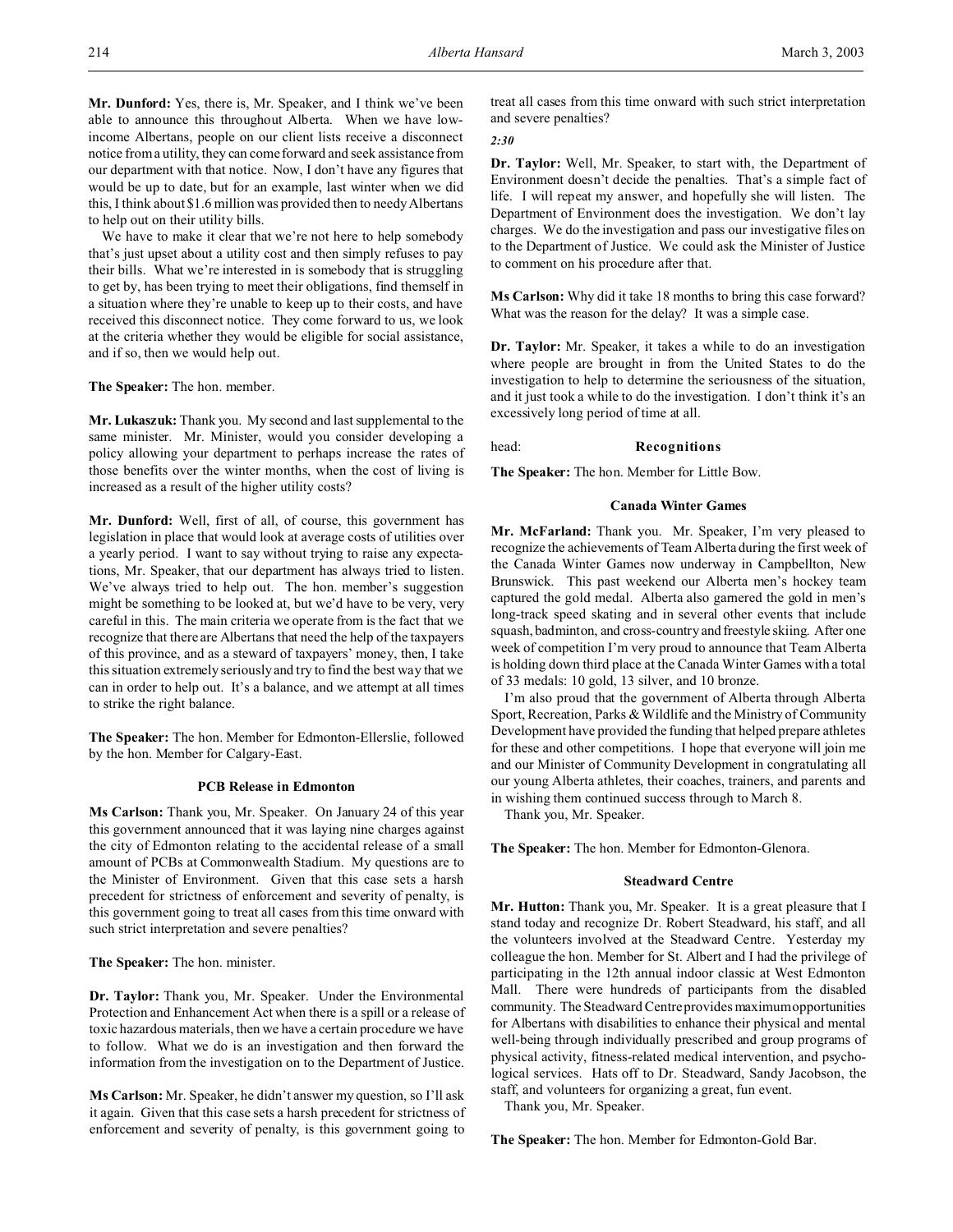**Mr. MacDonald:** Thank you, Mr. Speaker. Today I rise to recognize the humble sweater, that comfortable yet underappreciated garment that helps Albertans with high utility bills now that the government's deregulation policies have failed. The government would not protect Albertans from high home heating bills. Even the Minister of Energy, upon realizing that his own act contains fatal flaws, has found solace in the dark blue sweater. The sweater, insists the minister, will comfort Albertans because they currently cannot afford their sky-high utility bills. The sweater has picked up right where the government's energy policies have left many Albertans, freezing in the dark.

I would like to say that we are a hardy breed here in Alberta, much like the rough fescue grass, and I think it appropriate to suggest that the humble sweater one day be recognized as Alberta's official garment. The sweater can then be honoured along with the other official emblems: the official arms, the official flag, the official flower, the official dress tartan, the official bird, the official stone, the official tree. I think that the sweater would be in proud company.

Thank you, Mr. Speaker.

**The Speaker:** The hon. Member for Edmonton-Glengarry.

#### **Polish Veterans' Society**

**Mr. Bonner:** Thank you, Mr. Speaker. On Saturday evening the Polish Veterans' Society gathered to celebrate its 65th anniversary. The society was originally formed by a group of 100 veterans from World War I. Later, World War II veterans, their families, and interested members of the general public were able to join the society. I know that the original members would be proud of the society's accomplishments over the past 65 years and that all of them would certainly agree that their optimism and vision has continued.

Approximately 30 years ago the society built a senior citizens' home and a few years later added an attached banquet hall. The building of this complex demonstrates their commitment to their community. Over the years it has provided a comfortable home for many seniors, and through their fund-raising efforts they've been able to assist the residents with subsidized rents.

In the span of 65 years the Polish Veterans' Society has been consistent in its dedication to the Polish community. They have enriched the lives of many by their efforts. Congratulations on your anniversary, and may the next 65 years be as successful as the first. Thank you.

**The Speaker:** The hon. Member for Calgary-Fort.

## **Cultural Diversity**

**Mr. Cao:** Well, thank you, Mr. Speaker. Today I rise to recognize a celebrity event in Calgary. Nowhere else in the world but in our Alberta do we celebrate cultural diversity with gusto. Nowhere else but in Alberta can we visually, acoustically, and linguistically immerse ourselves in many parts of the world within a short evening. Indeed, just a moment after enjoying the rich culture from the subcontinent of India, we crossed the Pacific to the lands of Columbia, El Salvador, and Chile, with their fiesta spirits and colours. Then we crossed the Atlantic to enjoy the colourful, festive traditions of Hungary, Poland, and Switzerland. Then we went to Spain, with its heartfelt rhythm of the flamenco. We are brought back to Calgary with the sound of the Calgary Police Service Pipe Band.

Cultural diversity has enriched our province, our nation. Crossing

the ethnic boundaries, sharing the cultures, provides solidarity and understanding among ourfellowAlbertans. Culturally speaking, this is what we call the Alberta advantage.

I want to thank the hundreds of Albertans who delivered outstanding performances. Please keep growing the flower garden of Alberta's culture.

#### head: **Presenting Petitions**

**The Speaker:** The hon. Member for Edmonton-Riverview.

**Dr. Taft:** Thank you, Mr. Speaker. I have today a petition – it's in order – signed by over 1,500 Albertans which says:

We, the undersigned residents of Alberta, petition the Legislative Assembly to consider increasing base funding to post-secondary education to ensure that every qualified Albertan is able to attend University.

Thank you.

head: **Introduction of Bills**

**The Speaker:** The hon. Member for Calgary-Bow.

## **Bill 18**

#### **Energy Statutes Amendment Act, 2003**

**Ms DeLong:** Thank you, Mr. Speaker. I request leave to introduce Bill 18, the Energy Statutes Amendment Act, 2003.

The Mines and Minerals Act and the Freehold Mineral Rights Tax Act will be amended by this bill. The amendments will provide legislative clarity for investors as well as ensure the rules are clear and effective if someone drilling a well trespasses onto minerals for which they don't have the rights.

Finally, the bill will allow the government to enhance its tenure and collections practices, thereby ensuring that Alberta continues to have the best land tenure and royalty systems in the world.

Thank you.

[Motion carried; Bill 18 read a first time]

**The Speaker:** The hon. Government House Leader.

**Mr. Hancock:** Thank you, Mr. Speaker. I'd move that Bill 18 be moved onto the Order Paper under Government Bills and Orders.

[Motion carried]

**The Speaker:** The hon. Member for Bonnyville-Cold Lake.

#### **Bill 21**

# **Ombudsman Amendment Act, 2003**

**Mr. Ducharme:** Thank you, Mr. Speaker. I request leave to introduce Bill 21, the Ombudsman Amendment Act, 2003.

This bill will allow the Ombudsman to more thoroughly investigate complaints and will allow for the expansion of his jurisdiction to include other government agencies not currently covered by legislation.

[Motion carried; Bill 21 read a first time]

**The Speaker:** The hon. Government House Leader.

**Mr. Hancock:** Thank you, Mr. Speaker. I'd move that Bill 21 be moved onto the Order Paper under Government Bills and Orders.

[Motion carried]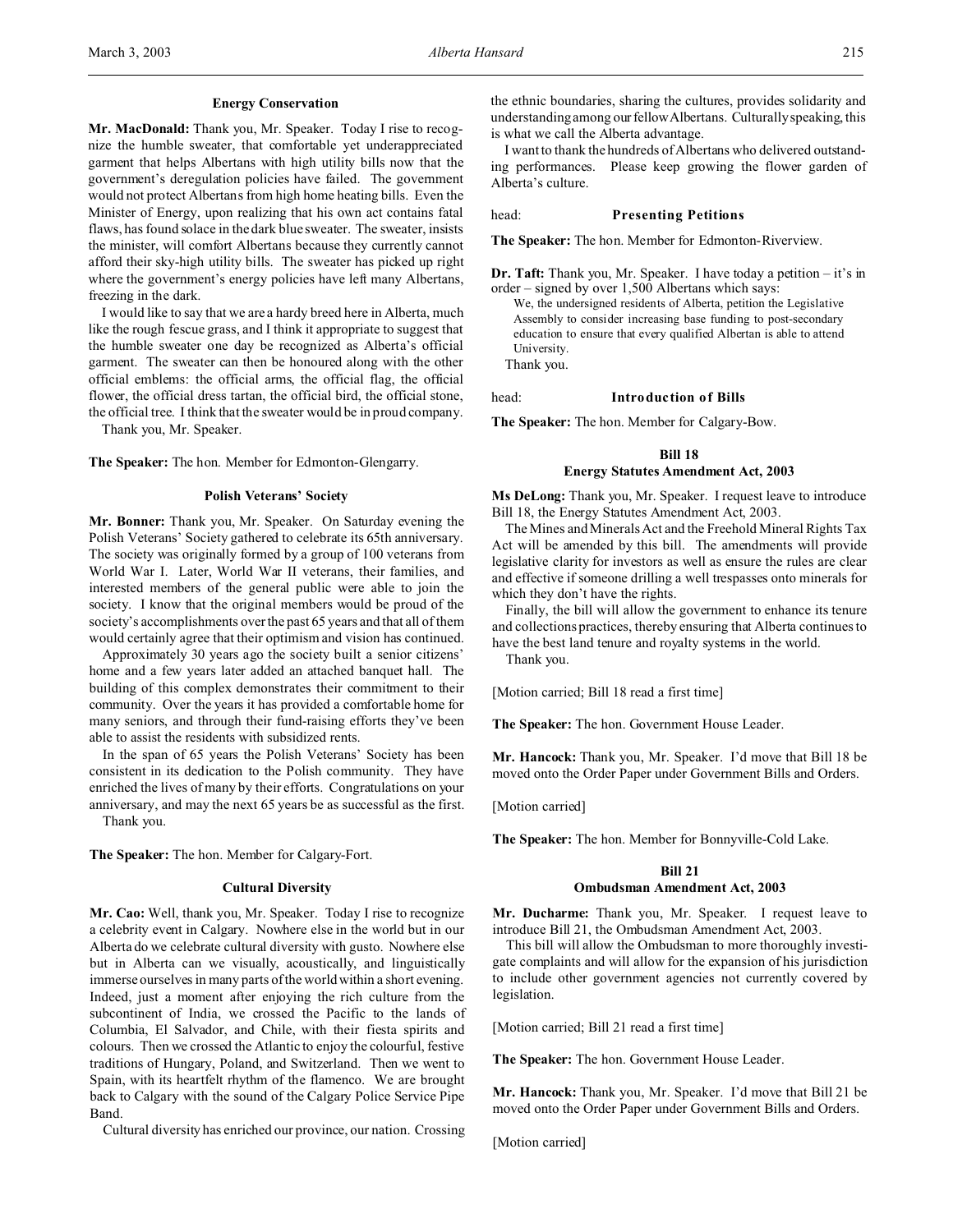**The Speaker:** The hon. Member for Calgary-Buffalo.

# *2:40* **Bill 206 Traffic Safety (Seizure of Vehicles in Prostitution Related Offences) Amendment Act, 2003**

**Mr. Cenaiko:** Thank you, Mr. Speaker. I beg leave to introduce Bill 206, the Traffic Safety (Seizure of Vehicles in Prostitution Related Offences) Amendment Act, 2003.

Mr. Speaker, Bill 206 will help create safer and healthier city communities for children and families. This bill will reduce sexual assaults committed on those women and children involved in the sex trade industry, supporting the Protection of Children Involved in Prostitution Act. Bill 206 provides for a strong deterrent and another tool for police enforcement but also includes a provision allowing for the release of the vehicle if the seizure creates a financial hardship to the offender's family. Bill 206 sends a strong message that this government will not tolerate the victimization of women and children who are trapped in a world of drug and alcohol addiction.

Thank you, Mr. Speaker.

[Motion carried; Bill 206 read a first time]

**The Speaker:** The hon. Member for Calgary-Currie.

# **Bill 207 Municipal Government (Councillor Disclosure and Protection) Amendment Act, 2003**

**Mr. Lord:** Thank you, Mr. Speaker. I rise to request leave to introduce a bill being the Municipal Government (Councillor Disclosure and Protection) Amendment Act, 2003, otherwise known as Bill 207.

[Motion carried; Bill 207 read a first time]

#### head: **Tabling Returns and Reports**

**The Speaker:** The hon. Minister of Learning.

**Dr. Oberg:**Thank you very much, Mr. Speaker. I have two tablings today in direct reference to question period on Thursday, when I told the Assembly that I would be tabling the information about the Learning Resources Centre as questioned by the hon. opposition member. I have those as one tabling.

Mr. Speaker, the second tabling is actually a letter of support for the Learning Resources Centre from Avi Habinski, executive director of school and district services of Edmonton public schools, expressing his support for the excellent job and discounts that occur at the Learning Resources Centre.

**The Speaker:** The hon. Member for Edmonton-Strathcona.

**Dr. Pannu:** Thank you, Mr. Speaker. I've got five tablings here today. I'll be tabling them in the appropriate numbers required. The first one has confidential proposals for a Gas Utilities Statutes Amendment Act, 2003. This is dated October 3, 2002.

The second tabling is Gas Statutes Amendment Act, 2003: Gas Distribution Act. So confidential again.

The third one is a confidential document called Gas Statutes Amendment Act, 2003: Rural Utilities Act.

The fourth document is an overview of the ministry's assessment of the major changes which shows that these changes will drive up costs for consumers. This is with respect to the natural gas amendment act, and this is issued from the acting assistant deputy minister for the department.

The last one, Mr. Speaker, is a letter dated January 17, 2003, from the Consumers' Coalition of Alberta to the Minister of Energy, indicating that the proposed changes to gas legislation will increase costs to consumers and also likely cause confusion.

Thank you, Mr. Speaker.

**The Speaker:** The hon. Member for Edmonton-Gold Bar.

**Mr. MacDonald:** Thank you very much, Mr. Speaker. I have four tablings this afternoon. The first one is a letter that I'm tabling on behalf of the Leader of the Official Opposition of Alberta. It is dated February 20, 2003, to Mr. Ken Block, president of the Edmonton Fire Fighters' Union. In this letter the hon. leader is indicating that there is a recognition that the essential services that firefighters provide to all Albertans is very important and hopes that Bill 202 will be passed.

The second letter that I have to be tabled this afternoon, Mr. Speaker, is dated December 31, 2002, and it is addressed to the chairman of the Alberta Electoral Boundaries Commission. It is from Gary Hanson from West Edmonton Mall, the general manager and chief officer, urging very strongly that Edmonton keep our 19 seats in this Assembly after redistribution.

The third letter is a letter dated February 28, 2003, to the attention of the hon. Premier, and it is regarding unreasonably high gas prices. It is from a troubled citizen who has a disconnection notice after a \$1,258 bill that is in arrears.

The last tabling I have is five copies of the petition that over 900 Albertans have accessed from the altaliberals.ab.ca web site urging the government to do as they promised and reinstate natural gas rebates.

Thank you.

**The Speaker:** The hon. Member for Edmonton-Glengarry.

**Mr. Bonner:** Thank you very much, Mr. Speaker. With your permission I would like to table the appropriate number of copies of the program commemorating the 65th anniversary of the Polish Veterans' Society.

Thank you.

**The Speaker:** The hon. Member for Edmonton-Centre.

**Ms Blakeman:** Thank you, Mr. Speaker. I'd like to table five copies of a letter from a constituent, Michael Denkers, who was denied qualification for AISH because he was \$11 over the limit and noting that the AISH Act declares that disability benefits received from CPP are nonexempt, whereas if the same amount was received from a private insurance provider, the first \$200 is not considered and the remainder is prorated at 75 percent.

Thank you.

**The Speaker:** Additional tablings? The hon. Member for Calgary-Buffalo.

**Mr. Cenaiko:** Thank you very much, Mr. Speaker. Today I would like to table the required number of copies of letters from urban communities supporting legislation that would allow the seizure of vehicles involved in prostitution-related offences. In addition to the over 100 letters of support from Albertans tabled last fall, including support from Mayor Bill Smith and Edmonton council, these letters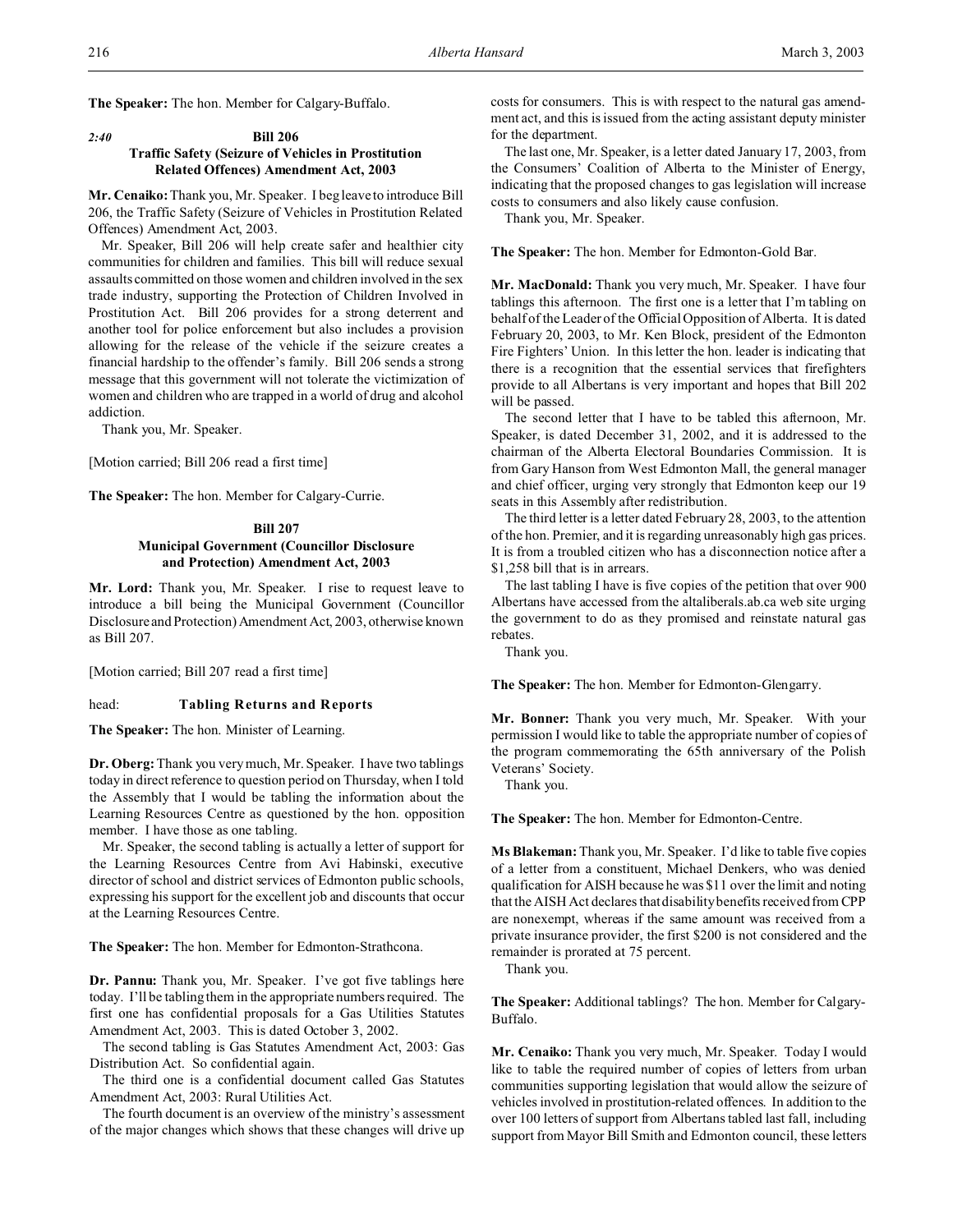are from the following: 11 letters from Distinctive Employment Counseling Services of Alberta, one letter from the executive director of Metis Child and Family Services, six letters from students at King's University College, 11 from social work students at Grant MacEwan College, 10 letters from staff from the Prostitution Awareness and Action Foundation of Edmonton, 27 letters from the 124th Street Safe and Caring Community meeting, and 10 letters from women highly concerned about the exploitation of children and vulnerable women.

Thank you very much, Mr. Speaker.

**The Speaker:** Hon. members, the chair has received a letter from the hon. Member for Edmonton-Ellerslie requesting that the chair provide an explanation to some of the Speaker's rulings of February 27, 2003. Following that, we will deal with the two matters that were left over from Thursday dealing with two purported points of order, and following that we will deal with a point of order from today.

So, hon. Member for Edmonton-Ellerslie, if there's some clarification you'd like to provide with respect to your letter, please do it now.

# **Point of Order Explanation of Speaker's Rulings**

**Ms Carlson:** Thank you, Mr. Speaker. As the letter stated, the questions regarding your rulings on Thursday have to do with the two points of order that you requested the members for Edmonton-Mill Woods and Edmonton-Centre to respond to today.

I would like you to tell us about two separate issues. The first is your ruling on naming the members absent from this Assembly, which has not been a parliamentary tradition of yours or of the Commonwealth associations. Secondly, if you could explain your ruling on not allowing me as the Opposition House Leader to speak on their behalf on the points of order. In both cases you cut me off while you did allow a second government member, who does not hold a House leader position, to respond. I'll take this information under advisement in terms of proceeding with the point of privilege against yourself from the perspective of impartial rulings of the Speaker.

## *2:50*

**The Speaker:** Hon. member, methinks there was a threat there, which would violate every provision within everything in the Assembly, and methinks that the hon. member doth protest too much. Let me, however, in the best form of parliamentary decorum attempt to respond to the letter.

First of all, there were some interesting words that were used by the Member for Edmonton-Ellerslie which are factually, I believe, quite incorrect from the perspective of the chair. What the chair did last Thursday was recognize, with the greatest degree of propriety, the civility and the courtesy that would normally be expected in this Assembly on a point of order.

First of all, the Standing Orders clearly indicate that the attendance of members in this Assembly is mandatory and, in fact, do provide, I guess, in the extreme interpretation of everything, for the members having to advise the Speaker when they would be absent. That rule has never been enforced by this chair. There's some degree of civility and decorum provided by the chair with respect to the attendance of those members in the Assembly.

Now and in the past, if a point of order is raised in this Assembly and particularly when innuendo is part of the point of order – in reading the text and listening to the text from last Thursday, clearly statements were made with respect to innuendo with respect to two purported points of order. Who in this Assembly would be so arrogant that they could purport to speak on behalf of another person, knowing exactly what the intent of the original member raising the point would be? Who possibly would stand and say: I know better than what the other person is saying or thinking?

Well, what the chair did last Thursday was afford an opportunity for those members who were absent from this Assembly to in fact be here in this Assembly to participate in the purported point of order. How difficult would it have been if, in fact, the points of order were dealt with last Thursday and a member to whom the point of order was addressed was not here and was found to be out of order without having had a chance to participate in the point of order? Methinks that immediately there would be some member standing up and saying, "How dare you? How can you possibly make a decision?" and the member who was not here coming back the following Monday and saying: how could you have made a decision without offering me an opportunity to participate in the discussion at hand? It would appear to me that that would have been the biggest of all infringements of the privileges and the rights of a member of this Assembly.

I would never do that, hon. members. To have one member stand in this House and say that they can speak on behalf of another member when that member is not here and has not provided any information to the chair providing the authority for that other member to have their proxy would certainly jeopardize the independence of the chair and the civility and the courtesy and the decorum and the traditions of parliamentary government.

So what was done last Thursday? There were no rulings with respect to any purported points of order. The only thing that was done last Thursday was to say that it would be very helpful and that the member should be here.

Secondly, while it is a long-standing tradition not to comment on the absence of a member from this Assembly, from time to time that is done. When it is done by the chair, it is done with obvious reasons, and obvious reasons in this case were for the protection of the two members who were not here. If that is a difficult position for any member to comprehend, understand, realize, or appreciate, well, the chair feels sorry for that person who would come forward with that kind of myopic interpretation of their own.

In terms of cutting anybody off, that is just absolute nonsense. When a point of order is being presented, there is concern given to the point of order. But if it is not a point of order that's being addressed, rather another aspect that's being addressed, then clearly, in terms of the utilization of the time of all members of the Assembly, there is a requirement for the chair to intervene and intervene judiciously, appropriately, and in a timely manner. That doesn't mean that a member will not have an opportunity to participate later if and when they believe that they should have the right to.

Thirdly, as far as one member being more important in this Assembly than another member, for a member to assume that because they, quote, have a certain position, end quote, and then they look at another member who, quote, does not have a certain position, end quote, that they should be denied the right to participate is the greatest of all arrogance in a parliamentary democracy. Every member in this Assembly is an equal in this Assembly. There are no differences. There are no differences among members. All members in this Assembly have one vote, represent a constituency, and will be treated equally. No member has two votes, three votes, four votes, an inside track, an inside approach, a special privilege. That would be tantamount – tantamount – to the greatest chaos that could ever exist in a parliamentary democracy and would be to suggest that, in essence, there are several categories. How would you categorize this? Will one give precedence to the Government House Leader,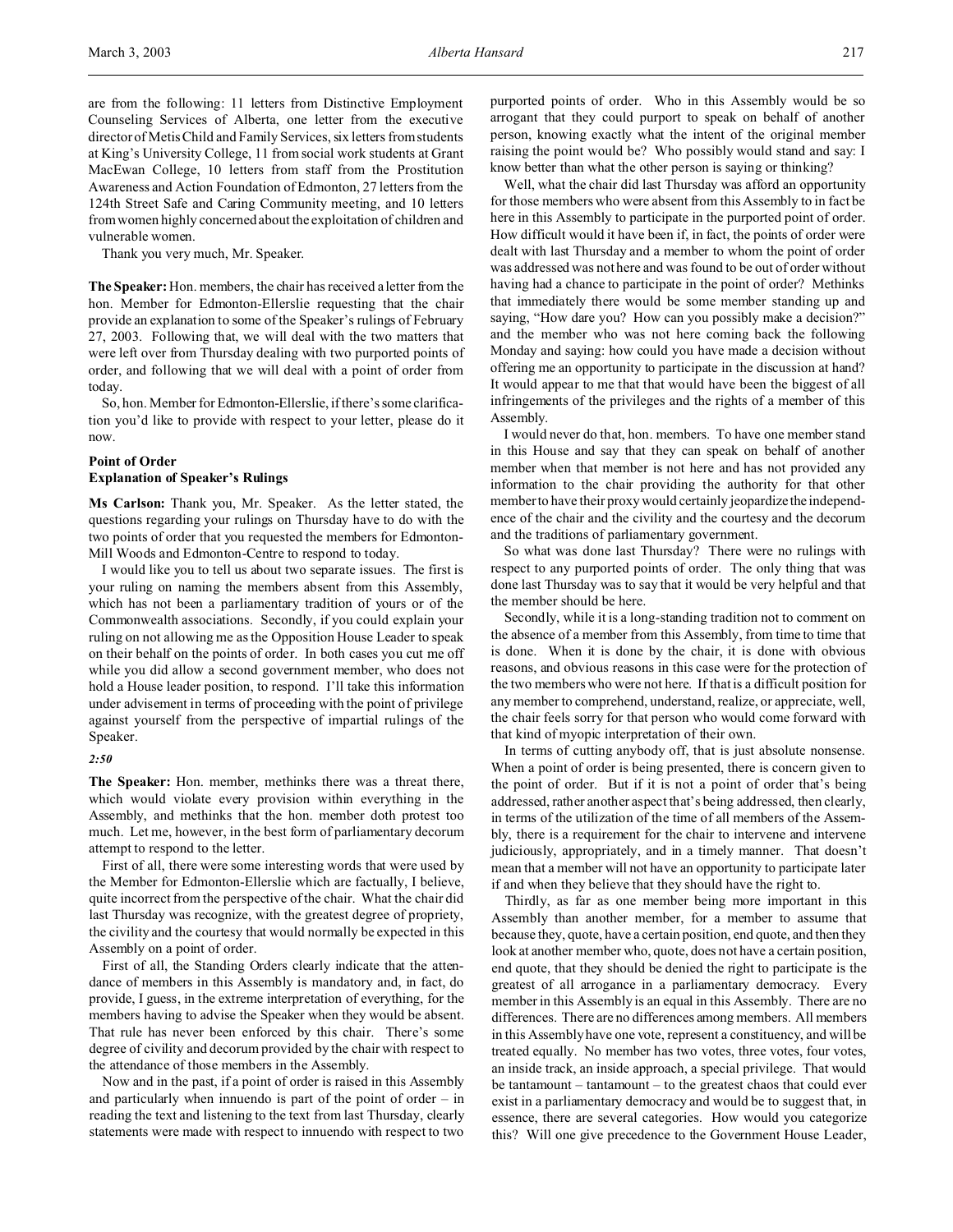saying that he's much more important than the Opposition House Leader? Will one say that the Opposition House Leader is a heck of a lot more important than a private member from her own caucus? I think not.

This is a parliament of equals. This is a parliament of people, all who have one vote, all who have the right to participate, and all who should have the right to participate, and as long as I am the Speaker of this Legislative Assembly, duly elected by secret ballot from among all the members, I will be here to protect all members on an equal basis, without bias to any of them. That's the explanation.

Now, it's a few minutes shy of 3 o'clock in the afternoon, and the chair indicated that he would return to two issues from Thursday last. He also said that he asked for some clearer heads to look at these things since Thursday last.

#### **Point of Order**

#### **Allegations against a Member**

**The Speaker:** One point of order was raised by the hon. Member for Edmonton-Norwood. The hon. member rose. The hon. Member for Edmonton-Centre was not present – I repeat it again: not present – last Thursday for whatever reason, totally immaterial and insignificant to anybody. Members do have the right to leave this House. The chair, in listening to what had been said, listening to the brief statement by the hon. Member for Edmonton-Norwood, hearing that the hon. Member for Edmonton-Norwood had issued a particular statement with respect to some comments, might view this matter to be closed. Is that a correct understanding?

#### **Mr. Masyk:** Yes.

**The Speaker:** There is no point of order on that item.

## **Point of Order Allegations against a Member**

**The Speaker:** Now, the second item had to do with a point raised by the hon. Minister of Justice and Attorney General with respect to certain comments made by the hon. Member for Edmonton-Mill Woods. In reading the views of the hon. Minister of Justice and Attorney General, it had to do with some certain phrases and some certain words essentially dealing with – and I quote from *Hansard*: "The Edmonton Tory caucus has failed to protect the city from losing a constituency." I stop the quote at that point although the quote does go on.

The chair did indicate the independence of an Electoral Boundaries Commission and the process for the Electoral Boundaries Commission in dealing with a particular issue and the process in there. Part of it was an innuendo that the hon. Member for Edmonton-Mill Woods essentially had secondary,I guess, objectives from the ones that actually pop out, that the implication and innuendo would be there that members of this Assembly can actually influence the Electoral Boundaries Commission. Now, the hon. Member for Edmonton-Mill Woods didn't say that the Edmonton Tory caucus could influence the Electoral Boundaries Commission, but the words led to the intervention, I believe, on the basis of innuendo.

The chair, quite frankly, doesn't want to see the Assembly spend a great deal of time on this matter. If there's a requirement for us to proceed on further discussion with respect to the point of order, the chair will sit down and listen to it. It's also recognized from time to time that this Assembly must accept conflicting views of the same idea or statement. All members know that they cannot influence the Electoral Boundaries Commission. If it were to come to be that a member was in a position to influence the Electoral Boundaries

Commission, this House and this parliament would have one heck of an issue. The courts would have one heck of an issue.

So if the hon. Member for Edmonton-Mill Woods would clarify that the intent was not to have anyone influence the Electoral Boundaries Commission, I do believe we could deal with this matter and wrap it up very, very quickly.

#### *3:00*

**Dr. Massey:** Thank you, Mr. Speaker. It was never my intention through innuendo or through the use of my words to imply any impropriety on the part of the government caucus. The root of the question referred to the record of the Edmonton Tory caucus and the kinds of activities that might have been undertaken and I think citizens in the city still are concerned weren't undertaken in terms of bringing the arguments that would clearly show taking a seat away from the city as an undesirable alternative. In the past there were campaigns. For instance, when the Calgary accord was being discussed, there were citywide town halls that were instituted by the government. I think there's a whole host of activities that would have raised citizen awareness, would have encouraged them to take some action that couldn't in any way be construed as doing anything but the kind of public service work that MLAs do on a day-to-day basis. I had no intention of making that kind of inference, as I said, either by word or by the choice of words, and that's it.

**The Speaker:** So, hon. Government House Leader and Minister of Justice and Attorney General, for fear of the hon. minister coming back to the Speaker and saying that I cut the hon. minister off, the fact of the matter is that I'm terminating this. This is not a point of order. The hon. member has had a chance to respond in the House with respect to this matter, and that's where that matter ends.

Now, the hon. Minister of Justice and Attorney General on the point of order raised today.

# **Point of Order Clarification**

**Mr. Hancock:** Well, thank you, Mr. Speaker. Under Standing Order 23(f) with respect to debating any previous vote of the Assembly, and *Beauchesne* 409(1) – and this perhaps may turn out to be simply a point of clarification. The hon. Member for Edmonton-Glengarry indicated in a preamble to a question that the government had defeated a bill on cell phone usage. It's very clear that the bill that the hon. member was talking about was a private member's bill. That was clarified in the response by the Minister of Transportation, but it still behooves me to raise the point of order that I raised at that time to clarify and to make sure that the hon. member understands and withdraws the reference to the concept that the government defeated a bill.

In this Legislature governments can bring forward bills, but the Legislature debates and passes bills. Private members can bring forward bills, and the Legislature debates and passes bills, and while we're used to a considerable amount of leeway in preambles to questions with respect to the factual nature of the preamble, in this case it is an affront to the House to suggest that the government defeated a private member's bill.

**The Speaker:** The hon. Member for Edmonton-Ellerslie on this point of order.

**Ms Carlson:** Thank you, Mr. Speaker. On behalf of the Member for Edmonton-Glengarry he certainly did state that the government defeated the bill to have more clarification, which this really is: a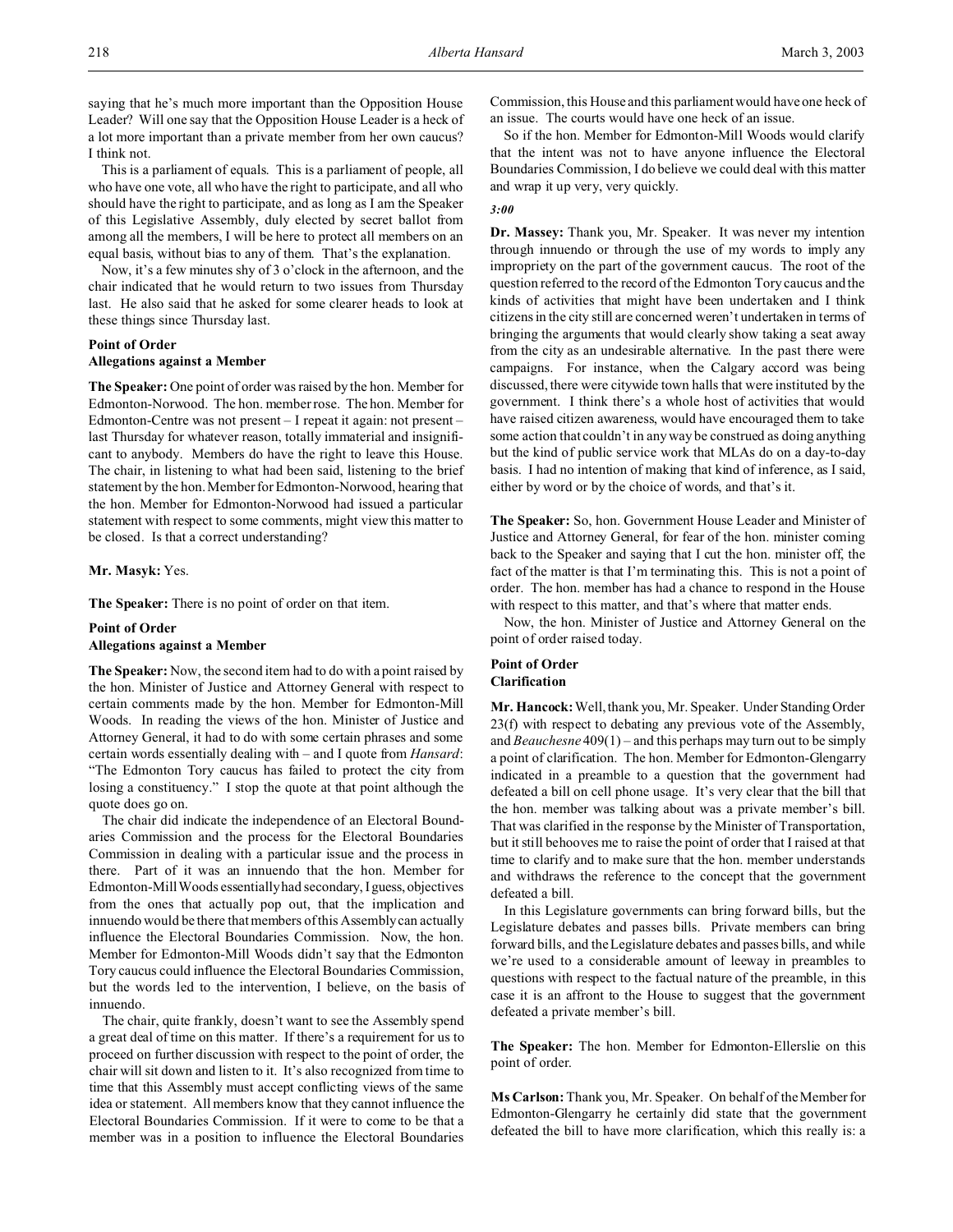point of clarification, not a point of order. To be defeated in this Assembly, when opposition members vote for a bill, the bill has to have a majority of government members and government private members support it or vote against it, and in this case that is what happened. So we're dealing here with a point of clarification.

**The Speaker:** Actually, there may very well be a point of order, and it would be *Beauchesne* 411(4), where members are actually cautioned that questions should "not criticize decisions of the House." There was a decision of the House with respect to this matter, but this was not raised during this purported point of order, so it will not be dealt with.

The chair looked at the hon. Member for Edmonton-Glengarry when the hon. Minister of Justice and Attorney General rose on the point of order. The hon. Member for Edmonton-Glengarry conveyed to me that he didn't think he'd said that government defeated the bill, and that was fair. So that matter is dealt with as a point of clarification.

# **Speaker's Ruling Role of the Speaker**

**The Speaker:** The last words this afternoon, Standing Order 2 of the Alberta Assembly:

In all contingencies unprovided for, the question shall be decided by the Speaker and, in making a ruling, the Speaker shall base any decision on the usages and precedents of the Assembly and on parliamentary tradition.

Number 13(1), "The Speaker shall preserve order and decorum and shall decide questions of order." And I repeat: this Speaker will not be intimidated by any member with a threat, and if the hon. Member for Edmonton-Ellerslie stands in this Assembly again, she will be challenged immediately to proceed with her point of privilege and the whole process within this Assembly will be dealt with forthwith. Enough of that nonsense.

head: **Orders of the Day**

# head: **Written Questions**

**The Speaker:** The hon. Deputy Government House Leader.

**Mr. Zwozdesky:** Thank you. Mr. Speaker, proper notice having been given on Thursday, February 27, it's my pleasure to rise and move that written questions appearing on today's Order Paper do stand and retain their places.

[Motion carried]

#### head: **Motions for Returns**

**The Speaker:** The hon. Deputy Government House Leader.

**Mr. Zwozdesky:** Thank you, Mr. Speaker. Proper notice having been served on Thursday, February 27, it's my pleasure to move that motions for returns appearing on today's Order Paper also do stand and retain their places.

[Motion carried]

# head: **Public Bills and Orders Other than Government Bills and Orders Second Reading**

**The Speaker:** The hon. Member for Calgary-North Hill.

## **Bill 202 Workers' Compensation (Firefighters) Amendment Act, 2003**

**Mr. Magnus:** Thank you, Mr. Speaker. I am pleased today to rise to support Bill 202, the Worker's Compensation (Firefighters) Amendment Act, 2003.

This bill, Mr. Speaker, has a unique significance. This bill affirms the ability of every member of this House to seek redress when policies and laws don't work, to debate the institutions and processes that deliver services, and to make quick, substantive, positive change to improve the lives of those who need help in times of greatest need.

Years ago anecdotal evidence suggested that firefighters – the fittest, the strongest, the healthiest people in any profession – were getting some types of cancer more often than people in other professions, and that's what prompted scientific research to begin. The evidence was conclusive and decisive and has been since 1992.

There are six cancers that affect firefighters more often than the general population. They are brain cancer, kidney cancer, bladder cancer, leukemia, non-Hodgkin's lymphoma, and colon cancer. A surgeon at the Foothills hospital right in Calgary has dubbed these the firefighters' cancers.

Studies from Burnett, Guidotti, Mount Sinai, and the Ontario industrial disease panel, to name a few, all have told the same story: the profession of fire fighting makes firefighters more likely to get these cancers than you and I. Why? Because every time that a firefighter walks into a fire, whether that be in a home, an office, a vehicle, he steps into a toxic soup of soot and gases that are released by the burning materials. The chemicals used to make everything from the furniture we're sitting on to the gas that powers our cars to the clothes we wear are inert and harmless when used normally but become altered, airborne, and deadly when they're burned.

Firefighters do take precautions. They wear masks, but we have all seen firefighters or pictures of firefighters immediately following a fire, and they are black. They are covered from head to foot in soots, gases, and again, those same toxins, and that exposure happens, Mr. Speaker, hundreds and hundreds of times in the career of a professional firefighter, and that for some leads to cancer.

## [The Deputy Speaker in the chair]

Until the research started coming out, firefighters didn't even ask for compensation when they got one of these cancers because they didn't know that the cancers were likely job related. When the research made the link between the profession and cancer clear, firefighters began asking for compensation, but the WCB, understandably, wasn't built to deal with this kind of a situation. It put the onus on individual firefighters who had cancer to prove that the cancer was work related, to determine the cause of the cancer, to provide records of fires fought, and to pinpoint the fire that was the cause of the cancer. It's not reasonable, Mr. Speaker, and it is not possible. Not only have firefighters traditionally not kept detailed logs of fires, nor do they conduct pollution analysis at every fire, but asking them to determine the cause of their cancer is a bit like asking a smoker to prove which cigarette caused lung cancer. There is simply no need to put the onus of proof on a firefighter with one of these cancers. The research is clear. These cancers are disproportionately work related.

## *3:10*

Compensation for a firefighter with one of these cancers should not be left up to the discretion of any body, including the WCB. It should not involve a process of accumulating research, attending hearings, and waiting for months and months and months. Mr.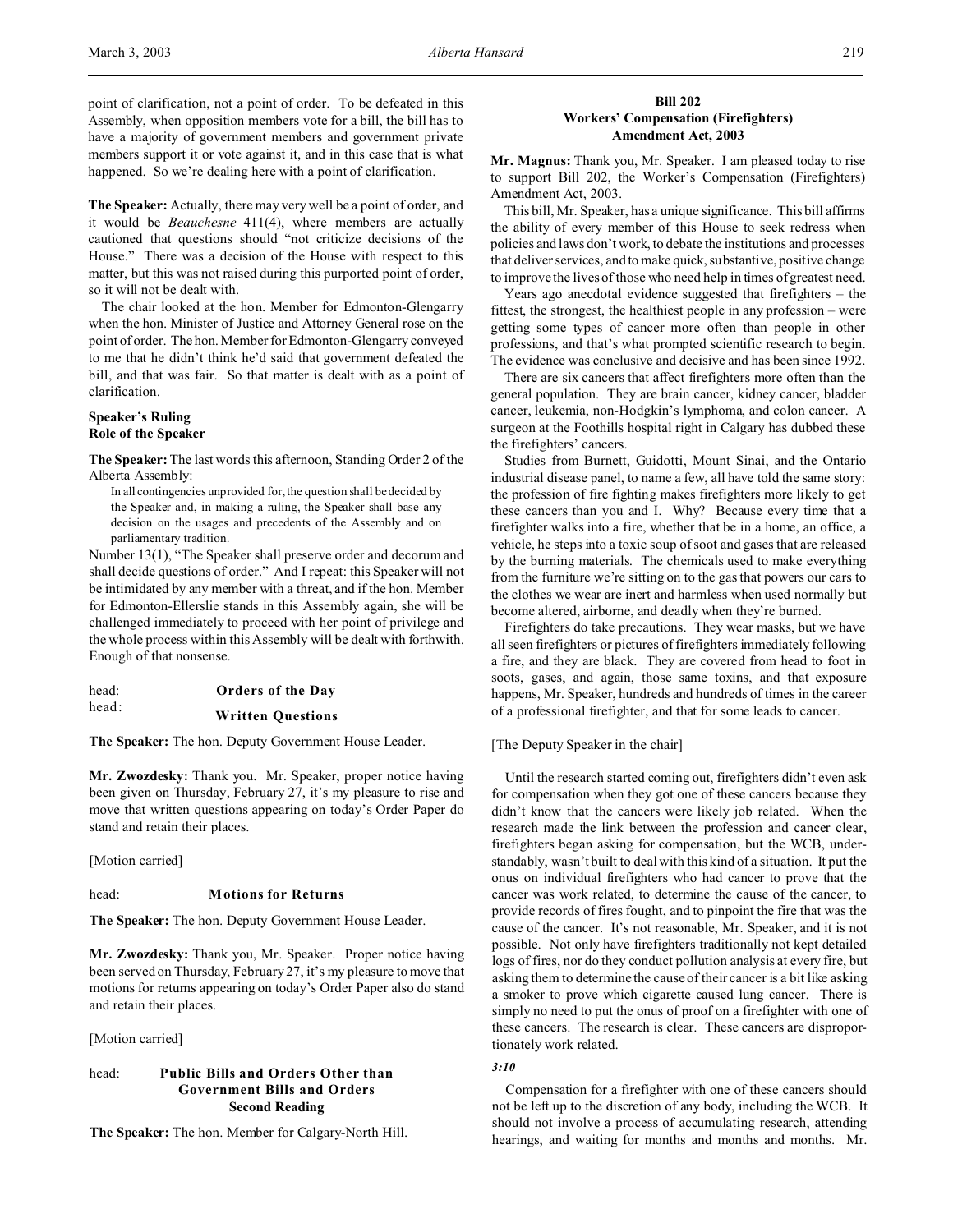Speaker, if a firefighter drops an axe on his foot, he gets coverage tomorrow, but if a firefighter gets leukemia from years of being exposed to carcinogens, he could wait as long as a year for a decision. There's enough research now that when a firefighter gets one of these cancers, his or her only fight should be with that cancer, not with an arm's-length government body to determine whether or not they'll provide compensation, and that is why we need to ensure that when a firefighter does get one of these cancers, there's a presumption that the cancer is work related unless otherwise proven. That's what 23 U.S. states and one province, the province of Manitoba, have done, and it's time for Alberta to follow suit. We have the power and the ability to fast-track this process and to give peace of mind, and I think we should do that today.

Some have argued that if we make laws that give presumptive status to firefighters, then we might open a floodgate to other professions asking for the same thing. With respect, the floodgate argument does not hold water. You see, there's a huge difference between firefighters and other professions. If in any other profession workers encounter a dangerous situation, an environmental risk, they can refuse to work under that danger. They can appeal their working conditions, but firefighters cannot. When an oil refinery explodes or a chemical factory catches fire, firefighters are duty bound to enter that environment and work in it. They have no choice, and that, Mr. Speaker, is the difference. Firefighters are different.

There's another reason to support this bill, a more emotional, less tangible reason, and that is that firefighters deserve it. They deserve to know that just as they are there for us whenever we encounter danger and just as they answer any call for help, they can count upon us as legislators and Albertans to back them up in their rare times of need. Firefighters haven't come before the Legislature before, making demands or asking for help. That would be out of character for them, but this matters to them deeply. It matters that we send a signal that we understand the risks they take, the dangers they face, and the duty they accept, a duty that few of us would ever consider.

Mr. Speaker, there's a reason why we hold firefighters in such tremendous regard. These are people for whom heroism is just part of a day's work. There's a reason why every little boy wants to grow up to be a firefighter, and I'm led to believe there are a few little girls. I'm getting that from the other side. In my past career as an air traffic controller I have seen firefighters rush, firsthand, headlong where angels fear to tread. I've watched them go into a burning 737 and, frankly, rescue a very, very good friend of mine who was the last person out of that airplane, into infernos where second-guessing, a moment's hesitation, a wrong decision literally – literally – means life or death.

What we sometimes forget, though, is that firefighters are the point of first response for almost every emergency. During the past few months I've had long conversations with firefighters who have shared their everyday stories of dealing with death and life, from being the first to arrive at a tragic car accident to delivering a baby when EMS couldn't make it to the scene and a mother couldn't make it to the hospital. Everyday miracles, everyday tragedies, everyday danger, and it's part of their job. We hold them in high regard, we honour them when they fall, and we have a chance today to be there for them when they are struck down silently. We have a chance today to support them when they are at their weakest, and today we can tell firefighters that just like them, they are there for us, and we are there for them.

One firefighter told me very, very recently, actually last Friday, that since September 11 getting to work in the morning has been just a little bit tougher. He said he believed that the passage of this bill would send an awesome message of support from this House to every firehouse in this province. He said it would give firefighters a little starch. Today let's come to the aid of firefighters with cancer. Let's give them a little starch because, Mr. Speaker, it's the right thing to do.

**The Deputy Speaker:** The hon. Member for Edmonton-Ellerslie.

**Ms Carlson:** Thank you, Mr. Speaker. On behalf of the Official Opposition in Alberta we are very happy and very proud to support this legislation as it goes forward. Our Human Resources and Employment critic has been advocating for this type of legislation since Manitoba passed similar legislation last May. It really is the right thing to do for firefighters, who risk their health daily to protect the community.

When we were discussing this bill earlier this morning, the Member for Edmonton-Riverview wanted me to remind this Assembly and all Albertans that on 9-11 when everyone was leaving the World Trade Center, who did we see going back in there and risking their lives and in some cases costing their lives but publicsector unionized firefighters. We all owe you a vote of thanks, and I thank you for that.

Mr. Speaker, my son wants to be a firefighter. He is 19 years old now, and he has wanted to do this since he was a very young man. He's putting in a couple of years at college so that he can reach a level where he is going to be acceptable to be accepted as a fireman and is very much looking forward to that day. So when I say that I'm supporting this legislation as a legislator and as an Albertan and a community-minded person, I'm also very much supporting it as a mother of a future firefighter, so thank you very much for what you do on our behalf.

**The Deputy Speaker:** The hon. Minister of Human Resources and Employment.

**Mr. Dunford:** Thank you, Mr. Speaker. I want to begin today by complimenting the mover of Bill 202. I don't think anyone here questions the passion, the concern that has been raised by the Member for Calgary-North Hill in sponsoring this bill, and of course I want to extend my congratulations to him.

Secondly, I want to compliment all the firefighters here in the province. Some of them are here in the gallery today, and I think it's very important that they be here to listen to the debate and to listen to both the compliments that they'll receive and also the concern and some of the issues that one might have, including myself, in terms of the principle of this particular bill.

It must be understood that what we have here today isn't a bill that's suggesting that firefighters ought to be covered for the cancers that they're exposed to within their work conditions. That is accepted. I agree a hundred percent with the mover of this particular bill on the research that's been done and what it should lead to, then, in terms of an application for WCB because of a work-related, in this case, disease rather than injury. So what must be clear, I think, to all members of the House and certainly, then, through *Hansard* and out to all members within the firefighter occupation but also to all Albertans: again, it's an issue that goes beyond and aside whether or not a firefighter experiences cancer and, once having experienced cancer, whether or not we should do whatever we can to be able to assist that firefighter and their family as they go ahead to seek compensation, to seek medical benefits. There's not one of us in this House today that is going to vote against firefighters and the struggles that they have against cancer.

#### *3:20*

I want to also compliment, then, Alberta's Workers' Compensation Board, because when the Fire Fighters Association came to me last year with this particular issue – and, of course, in attendance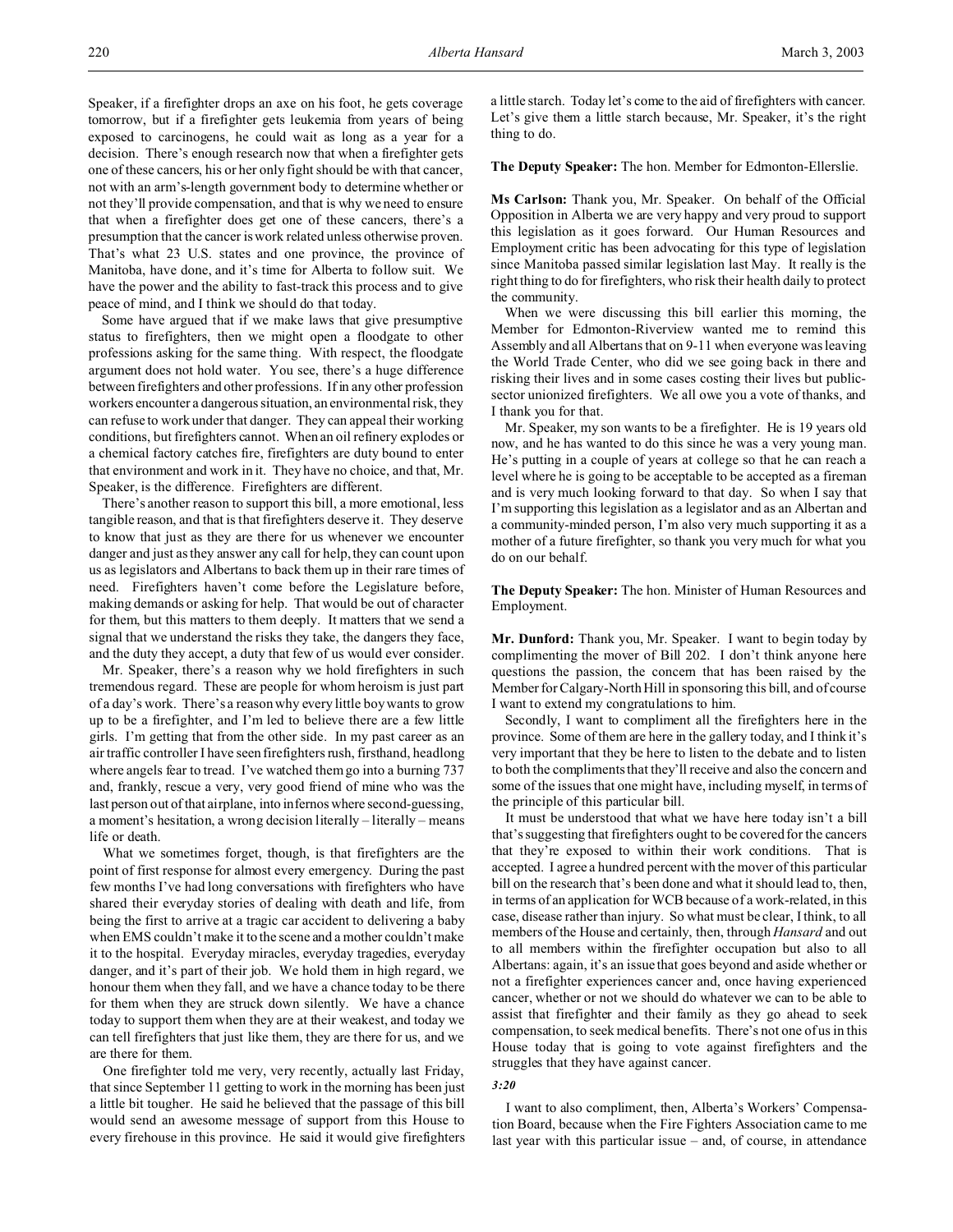they had, as I recall, a representative from the Manitoba Firefighters Association – they were very articulate about what their concerns were and felt that in the past they had not been receiving perhaps the kind of attention, the kind of sensitivity, that a firefighter ought to from the Workers' Compensation Board. At that particular meeting I think I expressed, certainly in my recollection, some concern and some sensitivity toward the particular issue of cancer and compensation, and I share that today. I have not wavered from that.

In fact, by way of some background, Mr. Speaker, we have worked with the WCB in order to do a number of things. There have been changes since that particular meeting. One of them, of course, is a clearer understanding that in these matters a firefighter does not have to prove which fire they might have been exposed to in order to receive recognition for that cancer. Now, I'm not sure what other jurisdictions have done in the past about this. I'm told by the Alberta WCB that they've had a situation in place now for a reasonable period of time where a firefighter has not had to prove that. [interjection] Well, whether that's a long period of time or not, I am not sure, but I can tell you this: as we are speaking about this issue today, that is no longer in place.

So I believe that the workers' compensation system in Alberta has been trying to move forward, then, on the issue of how to deal, then, when a firefighter comes forward. I believe that they have made it more streamlined. The number of questions now that the applicant has to answer has gone, I think, from 18 to something like seven. More importantly, since a date in June of last year the sensitivity had been raised to: now let's make sure we understand this application, whether it is a firefighter or not. So there's been more focus on what has happened. In fact, in that period of time and regarding the cancers that are part of the bill, it is my understanding that there has not been an application that's been denied.

What I'm speaking against today is the principle of the bill, and again it is important for everyone to understand that the principle of the bill is not talking about a cancer and talking about a firefighter. That is accepted. We all accept that. What the principle of the bill is saying is: where is the onus of proof in attempting to receive compensation?

Now, I think it's important, then, at this particular stage to think about how a parliamentary system such as we have works, and I want to contrast that to a system that is currently in existence in the United States. The mover of the bill talked about 23 states that have accepted the presumptive nature of the cancers, and there shouldn't be any question about that. I think 50 states should be accepting that because the United States was set up under a Napoleonic code rather than a British parliamentary system, and under a Napoleonic code you have built into that whole realm of legislation, of regulation, a presumptiveness. The individual is right until somebody proves that they are wrong. So if somebody wishes to take my words today and help throughout the States, then they're welcome to it, but in Canada, under a parliamentary system, the onus has always been on an individual or a collective that if you are entitled to something, you must show how you meet that entitlement.

So this is the only thing that we're talking about. Bill 202 turns that upside down. The presumptive nature of it is more like a U.S. system than a British/Canadian system, and it would put the WCB in a position of, first of all, guaranteeing the acceptance of the claim until such a period of time that they can prove it or disprove it. That is the essence of the bill, and that is why I want everyone today to know and to understand that we're not in a popularity contest here about firefighters. There is no question about the value of firefighters, and I hope that this *Hansard* is distributed to firefighters so that I don't get these e-mails that I've been receiving from firefighters that clearly don't understand the position that I'm trying to take. We

are not for or against firefighters by whether or not we support or don't support this particular bill.

What we have here, and I think where firefighters should celebrate the fact, is that we have a plan A and we have a plan B. Now, if plan A is the presumptive nature of Bill 202, then that is a way to resolve the issue as far as firefighters are concerned, and they support it, and that is fine. This is a democracy. There's no problem with that. What I'm saying, though, is that there's a plan B that's been in effect for a period of time and remains in effect today, and that is where the government and WCB are working to see how we can reduce any sort of barrier or any sort of bureaucratic hazard that a firefighter might expect. And just for those of you that are so turned off by a WCB system that you would want to do anything that might impact them, this would be a reason to perhaps follow the bill. That was for my friend down at the far end.

It is my oath to uphold legislation and regulations that are duly debated here in this House, and I have a sworn duty to ensure that the policies and procedures support those regulations, and right now in our system if you are applying for a benefit, the onus has to be yours that you show entitlement.

#### **The Deputy Speaker:** The hon. Member for Edmonton-Strathcona.

**Dr. Pannu:** Thank you, Mr. Speaker. I am pleased to rise on behalf of the New Democrat opposition in the Assembly to speak strongly in support of Bill 202, the Workers' Compensation (Firefighters) Amendment Act, 2003. I also want to thank the hon. Member for Calgary-North Hill for bringing this piece of legislation forward.

I want to express some disappointment at the minister's remarks just made in the House, but it's a democracy. We have a right to disagree with each other and express our opinions on the floor of the House as we please. So I am disappointed somewhat.

I want to also acknowledge a letter that I received from a man that I respect very highly, Ken Block, president of the Edmonton Fire Fighters' Union local 209, who I understand is present in the public gallery here today. Welcome, Ken, to the Assembly as we debate this legislation, and I assure you that your letter of February 3, 2003, was an added impetus to my determination, which was already there, to support any legislation that will provide adequate support and protection to our heroic firefighters, men and women, who provide us protection, give us help when we need it, and in doing so, put their own lives on the line.

Thank you all for the work and the public service that you offer, and hopefully this Assembly will pass this bill and do what's right, which is to proceed with a legislation which has a presumptive status, which puts the onus of proof for injury received at work by firefighters on the shoulders of the employers so that the injured workers – and they're affected in this case by deadly forms of cancer, six different types – won't have to stand in line and fight both their cancers and the WCB in order to receive the coverage that they so duly deserve.

Firefighters make an incalculably important contribution to our society, to our communities. They protect our lives, our homes, and our families. They also bear the price of this contribution all too often with their own lives. My own constituency is host to a memorial statue of firefighters that have served our communities and who are no longer with us.

#### *3:30*

But the most obvious dangers faced by firefighters – the heat, the building threatening to collapse – are not necessarily the most threatening ones. The most obvious ones are the ones that we know about and people think about. On a daily basis firefighters run the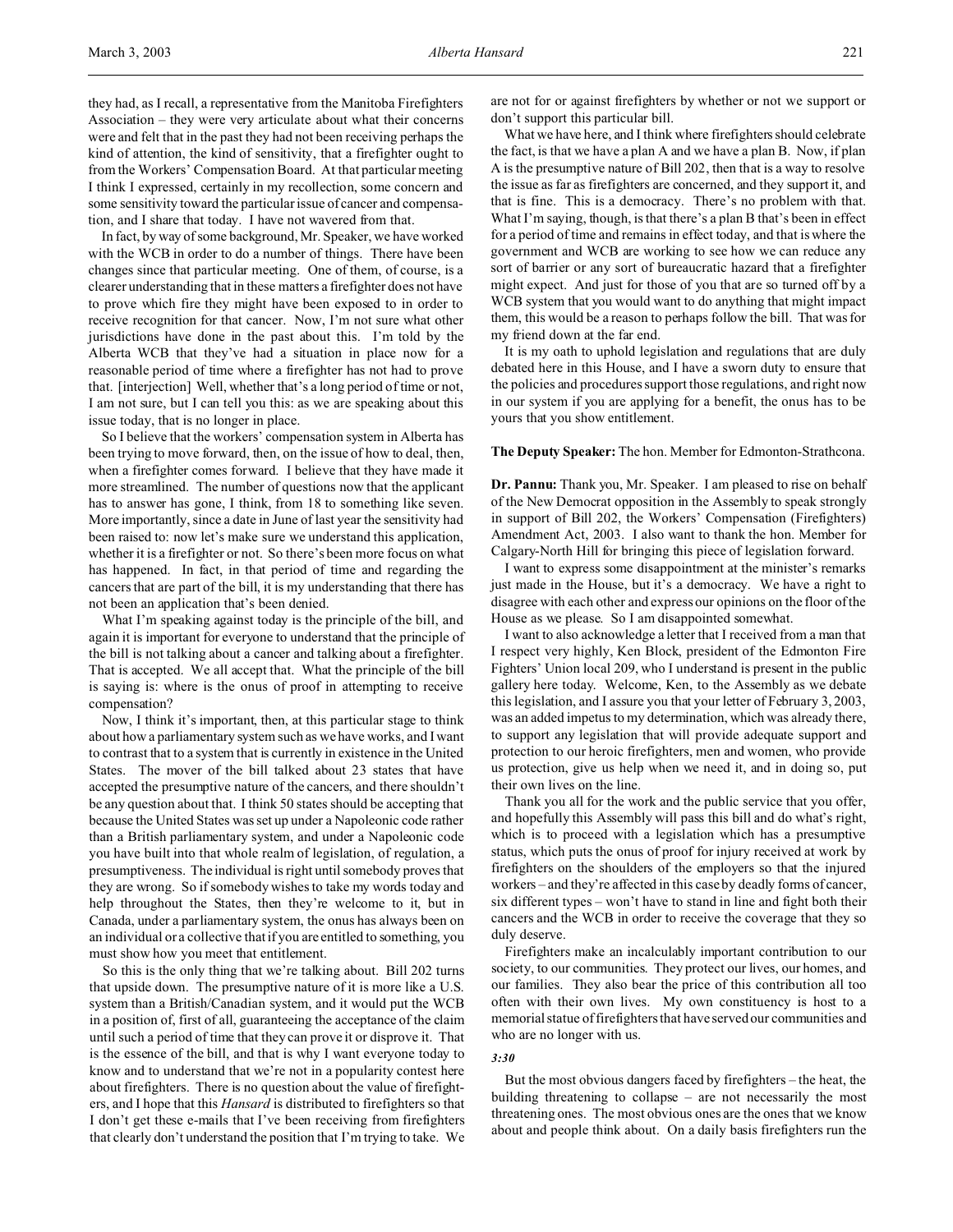risk of being exposed to a number of toxins such as asbestos, benzene, hydrogen cyanide, nitrogen dioxide, and others. It's no surprise, then, that firefighters face a 30 to 50 percent increase in the likelihood of the risk of prostate cancer and many other cancers. The science on this matter is very clear and solid. We reap the benefits of these men's and women's dedication, but they pay the cost. It's only fair that as a society we do everything we can to mitigate their costs.

Currently, if a firefighter acquires cancer because of their occupation, they must prove to the WCB that the cancer is linked to their work as a firefighter and their repeated exposure to the toxins mentioned earlier. Imagine, Mr. Speaker, being asked to risk your life every time you leave your family and go to work. Imagine that after five, 10, or 20 years of risking your life you are told that you have cancer. What would your priority be? If it were me, I would want to spend time with my family, my friends, and my close colleagues, knowing that I'm suffering from cancer and that it may be terminal. I would want to focus my energy on getting better, on beating this terrible disease. Instead, our current system forces firefighters to waste valuable time convincing the WCB that they deserve compensation.

Let me tell you, Mr. Speaker, that the Workers' Compensation Board tends to greet injuries that have any complexity with a great deal of skepticism. This is part of what Justice Samuel Friedman noted in the review of the WCB appeal systems when he said that the WCB system has an entrenched culture of denial. Injured workers who apply for benefits find themselves to be immediately under suspicion. Injured workers are forced to undergo numerous instances of humiliation. They are disbelieved. They are told that their pain is only in their minds and accused of being lazy, uncooperative, and outright dishonest sometimes.

Several years ago I had the privilege of advocating on behalf of a woman who had been perfectly healthy her entire life. Shortly after being forced to change from one office to another, she became terribly ill because of sick building syndrome. My constituent wanted nothing more than to heal herself and return to work. Rather than be given this opportunity, she spent several years of her life suffering the indignity of the WCB's constant suspicion and the poverty that accompanied the inability to work.

I met recently with another constituent who was injured over 20 years ago and whose battles with the WCB eventually had to be extended to a battle with Health and Wellness. That constituent has found that the longer he has been in the system, the more doors were slammed in his face and the more indignity he suffered.

So is it fair to ask firefighters to risk their lives for many years of their careers and then to force them to battle the WCB's culture of denial should they be unlucky enough to develop one of these six types of cancer linked to their occupation?

I also want to stress, Mr. Speaker, that firefighters are in a nearly unique position in their employment. In most jobs if your employer asks you to perform a dangerous and life-threatening task, the law guarantees you the right to refuse. The very nature of the firefighters' employment means, however, that they must put themselves day in and day out in harm's way for our protection, for providing service to their communities.

Detractors of this legislation will argue that it creates a slippery slope. The other occupations may start to make similar claims. The New Democrats say: let them. If a link can be proven as conclusively as a link between firefighters' occupation and their rate of cancer, then let us implement presumptive legislation in those cases as well.

To conclude, Mr. Speaker, I want to thank the men and women of this province, some of whom are in the public gallery today, who

have dedicated themselves to protecting, to providing safety and security to us and our families. I would like to encourage all members of this Legislative Assembly to give their clear and strong support to this legislation.

Thank you.

## **The Deputy Speaker:** The hon. Member for Calgary-Cross.

**Mrs. Fritz:** Thank you very much, Mr. Speaker. I am pleased to rise today, as well, and join in debate on Bill 202, the Workers' Compensation (Firefighters) Amendment Act, 2003. Like others in the Assembly I would like to take this opportunity to express my thank you to my friend and colleague the hon. Member for Calgary-North Hill for all of the hard work that he's done in order to bring forward such an important piece of legislation.

There have always been and hopefully always will be those who dedicate themselves to saving the lives of others. Those who make it their profession to save lives are very, very special people who are held in the highest regard by our society because in many circumstances they put their own life on the line in order to save the life of someone else. One important group of individuals who perform this noble duty is our province's firefighters, and we are all here today paying tribute to them as well. They are elite professionals who have chosen a career that only a small number of Albertans would be brave enough to choose.

It is imperative to note that Alberta's firefighters are expected to go into potentially deadly environments and then save the lives of their fellow citizens day in and day out. They choose to perform this dangerous profession, which over the past several decades has claimed the lives of many of their brotherhood, and regrettably, Mr. Speaker, there are countless numbers of firefighters across the globe who have lost their lives as a result of work-related injuries such as burns from high-intensity heat, smoke inhalation, or falling debris. However, there is a silent enemy, that we heard of earlier, that is as deadly to a firefighter as any inferno or falling structure, and I am referring to cancer.

Our society is not a stranger to cancer. We hear about it every single day. Many of us have been personally affected by this potentially fatal disease. Many of us have had our loved ones and friends lose their lives to this horrific disease, while others are currently battling this terrible illness. The more we hear about cancer, the more it appears to be an epidemic that will only be stopped through the efforts of the entire world community.

Mr. Speaker, as you heard in this Assembly, firefighters are one group of individuals who have been particularly affected by this terrible disease. Due to their type of work they are highly susceptible to developing six specific types of cancer: bladder, kidney, non-Hodgkin's lymphoma, brain, and colon cancer and leukemia. I don't have to remind everyone here today that all of these are potentially fatal.

One of the key reasons why firefighters are so susceptible to contracting these particular cancers is directly related to the types of environments in which they work. Over the past several decades there have been significant changes in the sophistication of many of the materials that are used in construction. More specifically, there has been an increase in chemicals being used in construction to speed up construction time, lower costs, or improve the quality of structures. However, while these chemicals have reaped great benefits for the construction industry, they have proven to be extremely dangerous and potentially deadly to our firefighters. As these chemicals catch fire, they release potent carcinogens, which, if absorbed by human skin, can cause cancer, and currently our firefighters do not possess the equipment which can fully protect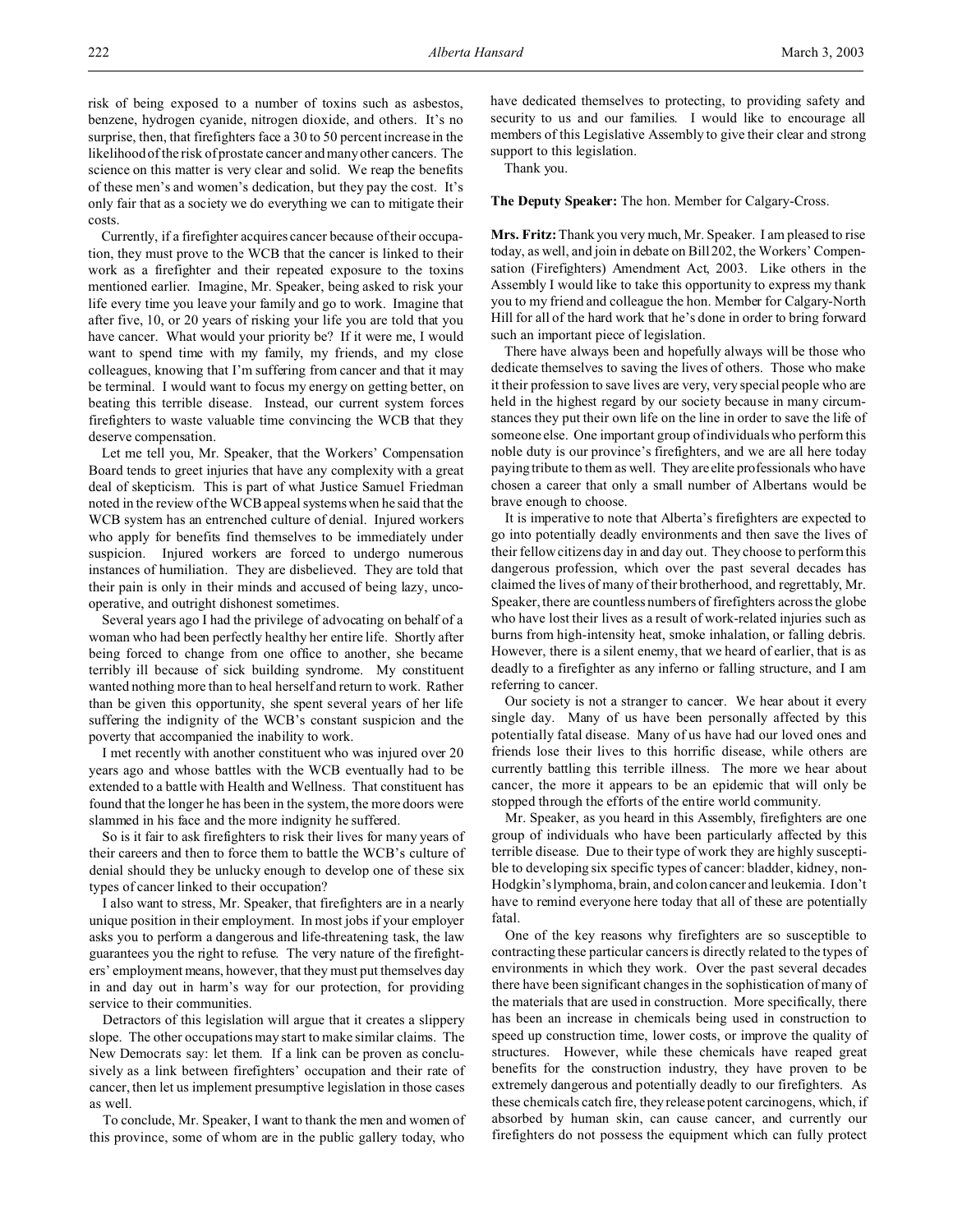them against these deadly agents and are therefore under the constant threat of acquiring the six cancers that were previously mentioned.

Mr. Speaker, Alberta's Occupational Health and Safety Act gives our province's workforce the option of refusing to do a certain task related to their work if they have reason to believe that such a task is potentially harmful to their health. However, due to the nature of their work firefighters are not permitted this kind of option. Unlike other professionals they have a duty and responsibility to all Albertans, and this duty involves their entering dangerous and lifethreatening situations. Unlike other professionals they have no choice but to save life even it means compromising their own. As a result of this, many of our brave firefighters have contracted cancer and are currently suffering from its terrible effects. You would think, Mr. Speaker, that those firefighters who are suffering from any of the six work-related cancers would be receiving automatic compensation from the Workers' Compensation Board. This regretfully is not the case. The current WCB regulations stipulate that the onus is on the individual firefighter to prove that he or she acquired cancer while performing their duty.

#### *3:40*

Mr. Speaker, I believe that we have one of the best WCB systems in this country, a system that I strongly support. With all systems, though, change can be made, and it can be made for the better. Usually, that's brought forward by people that are experiencing the occupational hazards that relate to their type of employment, and that is exactly what has come to the Assembly today. Right now the system implies that we are prepared to put our firefighters through the agonizing process of having to prove their case even though it has been scientifically proven that firefighters are at a greater risk of developing these six cancers.

Putting some of our society's most selfless members through such an arduous process while they are trying to come to terms with such a deadly disease is simply unwarranted, and it must change. We appreciate the self-sacrifice of firefighters and must do everything in our power to help ease the pain of those who contract cancer. One of the best ways toward accomplishing this goal is for this Assembly to amend the Workers' Compensation Act and automatically provide our firefighters with the compensation they deserve.

This has already been accomplished in one other Canadian province and 23 states of the United States. During the spring 2002 session of the Manitoba Legislature a bill was passed which outlined Manitoba's commitment to fair treatment and compensation to its fire-fighting professionals who contracted cancer. Manitoba set the standard for other provinces to follow by passing Bill 5, the Workers Compensation Act, on May 2, 2002. The act established a new set of guidelines which give Manitoba's firefighters automatic compensation status if they were to contract brain cancer, leukemia, non-Hodgkin's lymphoma, bladder, or kidney cancer. It is also important to note that Bill 5 not only gave compensation to the firefighters who recently contracted cancer, but the law was also made retroactive to 1992. This meant that firefighters who made their claim to Manitoba's Workers Compensation Board after 1992 received automatic coverage. The road to introducing Bill 5 in Manitoba was one that involved tragic events. Since 1987 17 firefighters have died in Winnipeg from work-related cancers. That is 17 lives lost and 17 families shattered.

The group that was largely responsible for lobbying the Manitoba government to bring forward Bill 5 was the International Association of Fire Fighters. They brought forward numerous studies which outlined the risks and dangers of fire fighting. These studies included sizable amounts of data illustrating the likelihood of firefighters contracting work-related diseases when compared to the rest of the population. The evidence is compelling.

In closing, I would like to thank my hon. colleague from Calgary-North Hill once again for having the resolve to bring forward this important, historic piece of legislation. I congratulate you, hon. member. I would also like to thank our firefighters, many of whom are here today, for bringing this important matter to our attention so that we as legislators can enshrine our policies into legislation. I would urge all of my colleagues to support our province's firefighters by voting in favour of Bill 202.

Thank you, Mr. Speaker.

**The Deputy Speaker:** The hon. Member for Edmonton-Gold Bar, followed by the Hon. Minister of Finance.

**Mr. MacDonald:** Thank you very much, Mr. Speaker. I, too, rise this afternoon in debate on Bill 202 and urge all hon. Members of this Legislative Assembly to endorse the proposal, the Workers' Compensation (Firefighters) Amendment Act, 2003, as tabled here by the hon. Member for Calgary-North Hill.

I, too, would like to congratulate and thank the hon. member for bringing this legislation forward. I was pleased to see it come forward and pleased to see how it was developing – I heard through the grapevine that it was developing very well – because I was disappointed last June to find that support of an idea that the Official Opposition had in regard to following the legislative initiative from Manitoba was not being received favourably in some quarters in this province. So I'm delighted that the hon. member has worked at this, and I appreciate his work and his efforts. Hopefully, everyone can listen to the debate this afternoon and support Bill 202.

Now, every day or every evening, whenever a firefighter goes on shift, they're willing to put their life on the line for each and every one of us. There are very few jobs where that is one of the requirements. After the hon. member's description of the toxic soup that firefighters must go into in order to do their job, there's no doubt that they are exposed, and unfortunately they can acquire various cancers including bladder, kidney, non-Hodgkin's lymphoma, colon cancers, or leukemia as a result of their job. We look at the composition of our modern building materials and the resins and the glues and the inhibitors that are put in these materials to make them more soundproof and, in some cases, even to fireproof them to a certain temperature. The firefighters are exposed to this, and they're exposed to this over a period of years. While our building materials and how they burn have certainly changed in the last 50 years, the laws to protect not only the firefighters but their families have not changed.

When we look at not only residential fires or commercial fires but also large industrial fires, which firefighters are required to fight, it is more important that we pass Bill 202 to recognize just the number of carcinogenic substances that they encounter in their line of duty. Some may say that this is a special treatment. I don't think so when you compare firefighters to other workers in Alberta. Firefighters – and I repeat this – every shift, whether it's afternoon, night, or morning shift, put their lives on the line. If unfortunately  $-$  and I hope it never happens, but I'm sure it will – one of the membership is diagnosed with any of those forms of cancer that have been mentioned earlier, they and their families should be able to have at least the comfort of knowing that there are going to be benefits through the workers' compensation system.

I'm not going to speak too long this afternoon, Mr. Speaker. There are many members of this Assembly that, I understand, are very anxious to participate in debate. In conclusion, when you consider what the firefighters put on the line every time they answer a call, it's the least we can do. It will not be an expensive program for the WCB to carry out, as I understand, and certainly we have the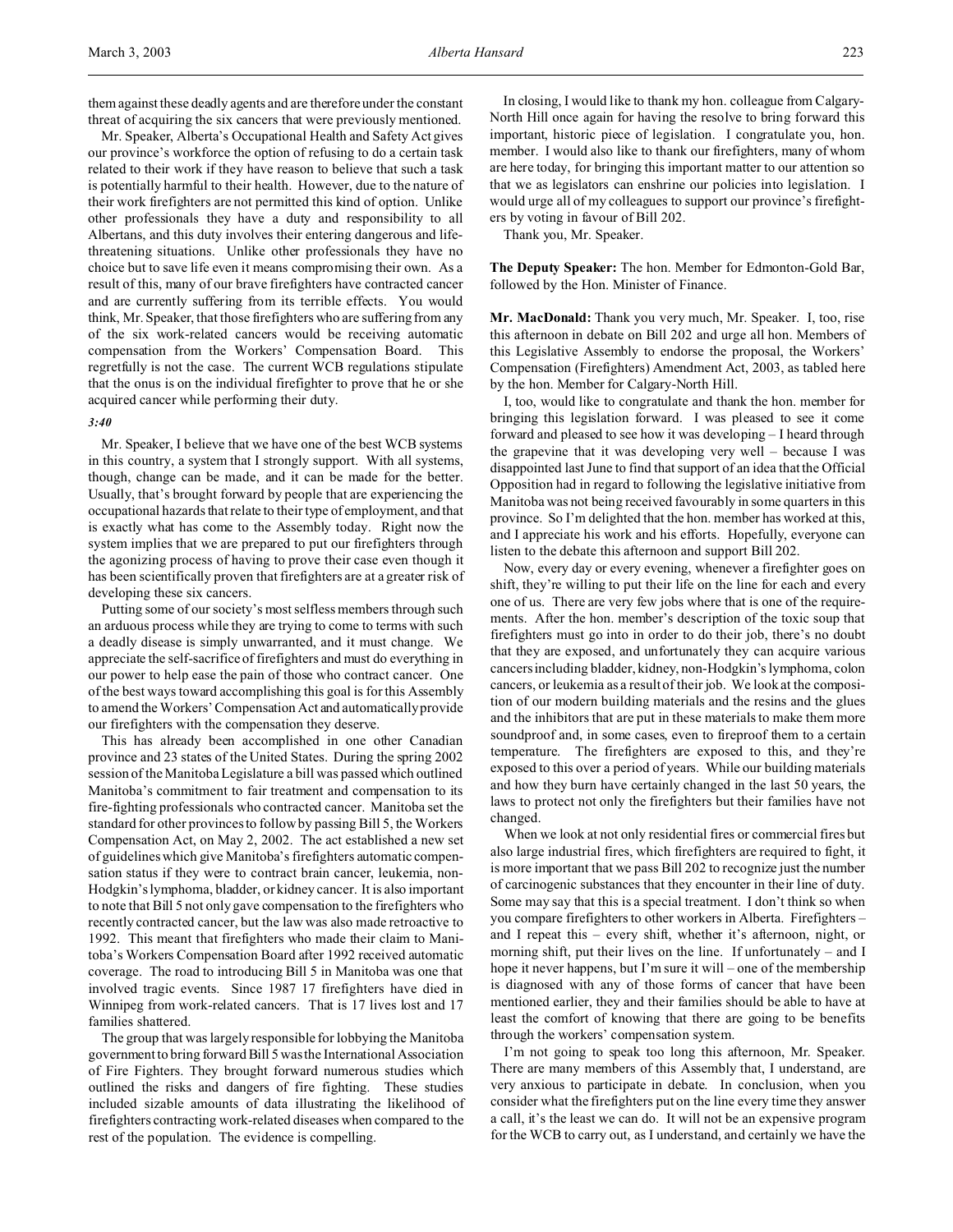occupational disease reserve fund. It's in excess of \$200 million. Hopefully – hopefully – the number of firefighters that are going to be diagnosed with cancer from job exposure is going to be in the single digits across the province. But it shouldn't be a matter of money; it should be a matter of priority. It was a clear day in September, a beautiful September day, when the rest of the citizens of New York City were going one way and the firefighters were going another. I know it's outside the jurisdiction of Alberta, but I have no doubt that the firefighters in this province would go the same way the firefighters in New York City went, and that was inside a burning building to save lives. The least we can do is consider this Bill 202 and make it part of the law of this province.

Thank you.

*3:50*

**The Deputy Speaker:** The hon. Minister of Finance, followed by the hon. Member for Edmonton-Glengarry.

**Mrs. Nelson:** Thank you very much, Mr. Speaker. I am very pleased to stand with a number of colleagues on both sides of the House in support of Bill 202. I, too, would like to thank my colleague from Calgary-North Hill for raising this issue and bringing it forward. When he first told me about his quest, I was a little overtaken. I couldn't believe that we didn't already have this in place. In fact, I think I said to him: well, that's a no-brainer, so bring it forward, and let's get on with it. I couldn't believe it.

Like many have said, this bill recognizes that there are six cancers that are occupational diseases particular to fire fighting. It also says that we accept a presumptive status for these cancers in the legislation, and it calls for a study to be carried on about the cancer rates for volunteer firefighters. It also does one thing that I think is important. The onus of proof is now shifting a little bit – and this is something that has been a concern and, I know, is changing – from the injured worker to prove the case to WCB proving the case.

So when I think about what we're doing, I think about burning buildings, explosions, bombings, chemical spills, house fires, grass fires, acts of terrorism, all types of disasters and emergencies that are associated with people that care for us, people that call to look after us by simply dialing a number, and they're there. Without hesitation they enter into all of those situations, all of them emergencies, and go in to make things better and to rescue us.

I was reading some articles, Mr. Speaker, and I know that a lot has been said about the different types of things that have happened. I was interested in the article – and it may have been talked about – from Dundas, Ontario, where John Gray's father was a firefighter in Hamilton for 28 years. John talked about building roofs caving in, staircases caving in, his father being trapped in a fire. He never dreamt that his father would have brain cancer. He never dreamt that his father would die that way as a firefighter for 28 years. Now, he was diagnosed, and he did receive compensation in Ontario, but this does happen. One of the things that they said when they were looking at this in Ontario through the Ottawa Professional Firefighters Association was that there had been 10 studies that had linked statistical data between brain cancer and fighting fires, but they weren't too sure what the link was. There was a strong suspicion that exposure to toxic fumes, gases and that released when plastics and synthetic materials burn causes problems and a link to cancer, carcinogens. These things are found in every car and every home, in every office building that we have.

In fact, there's a whole list of them. I was interested to look at some of the dangerous chemicals that are there before our firefighters every day that they are out on the streets for us. Acrilan is probably one of the biggest ones. It's a white and yellow liquid that

burns very easily, and it's found in the manufacturing of plastics and perfumes. It's also found in livestock feeds and pesticides, and it can be created by combustion from wood, cotton, carpeting, and upholstery.

Another one is asbestos. Of course, we know the dangers of asbestos and exposure to it, but it's amazing the amount of asbestos that is there in buildings, particularly the older buildings, that burn.

Benzene. Benzene, of course, is found all over in things such as dyes, chemicals, linoleum, oilcloths, varnishes, and lacquers. These are in buildings and businesses and homes when firefighters go in.

Chloroform. Chloroform, again, is something that is found on different organic materials at fires. It's usually found in low quantities but still at sites they go into, and it can cause huge damage to the liver and kidneys.

Diesel exhaust. Diesel exhaust, of course, is a mixture of chemicals including benzene, formaldehyde, and polycyclicaromatic hydrocarbons. PAH they call them. When you go into a place where there's diesel exhaust and there's been a fire, this is all inhaled.

Formaldehyde, halons, hydrogen chloride, hydrogen cyanide, nitrogen dioxide, and organic solvents, even vinyl chloride, which is another chemical in bag and bottles and automobile upholsteries and toys and consumer goods: when these things burn, they're inhaled, and the firefighters are exposed to all these chemicals. They can't be doing anything other than hurting our firefighters.

In fact, there was a fire on July 9, 1997, in Hamilton at the Plastimet building, where 400 tons of plastic, most of it polyvinyl chloride along with polyurethane foam and polyethylene, were involved. It took between July 9 and July 12 to put the fire out. There were 204 firefighters who responded to the fire. One hundred and eighty-five were on-site from July 9 to July 12. One hundred and sixteen were involved in the cleanup and the decontamination. Fifty-six percent reported throat irritation, 52 percent eye irritation. One hundred and twenty-eight were exposed to smoke, 97 were exposed to mist, and 60 were exposed to ash and fallout. It goes on and on. Today's firefighter is exposed to more chemicals and more carcinogenics than you can believe.

The difficulty is that we ask our firefighters to do the job for us. A number of studies have already been held in the United States and in Ontario. Why this hasn't been dealt with in our province is beyond me. The time has come to move forward on this. When we all saw the vision of what happened in New York, where the flames were burning away, the debris was all over, the temperatures were high, it was the firefighter's face that went into the flames, in to rescue, in to carry the day, to help people. In an article that was written on it, it said that among the substances that escaped in that fire, there were 1.2 million tonnes of debris at ground zero made up of asbestos, benzene, dioxin, polychlorinated biphenyls, also known as PCBs. These are all linked to cancer. Now, they won't know for probably some 20 years if the impact of that rescue is going to be felt, but already they're having fallout from people who participated at ground zero. But it won't be assessed for 20 years.

In the meantime there's an expectation that firefighters must go in. We depend upon them for our own safety. Now, why we would not put some safety in place for them and for their families so that if something unforeseen such as cancer hits them as a result of this occupational hazard is, in my view, unconscionable. It's a must. It's no different from any other high risk.

#### *4:00*

Fighting fires has changed dramatically over the last 30 years. We just haven't changed with it. So the time has come, Mr. Speaker, for us to move forward, to protect our firefighters and their families so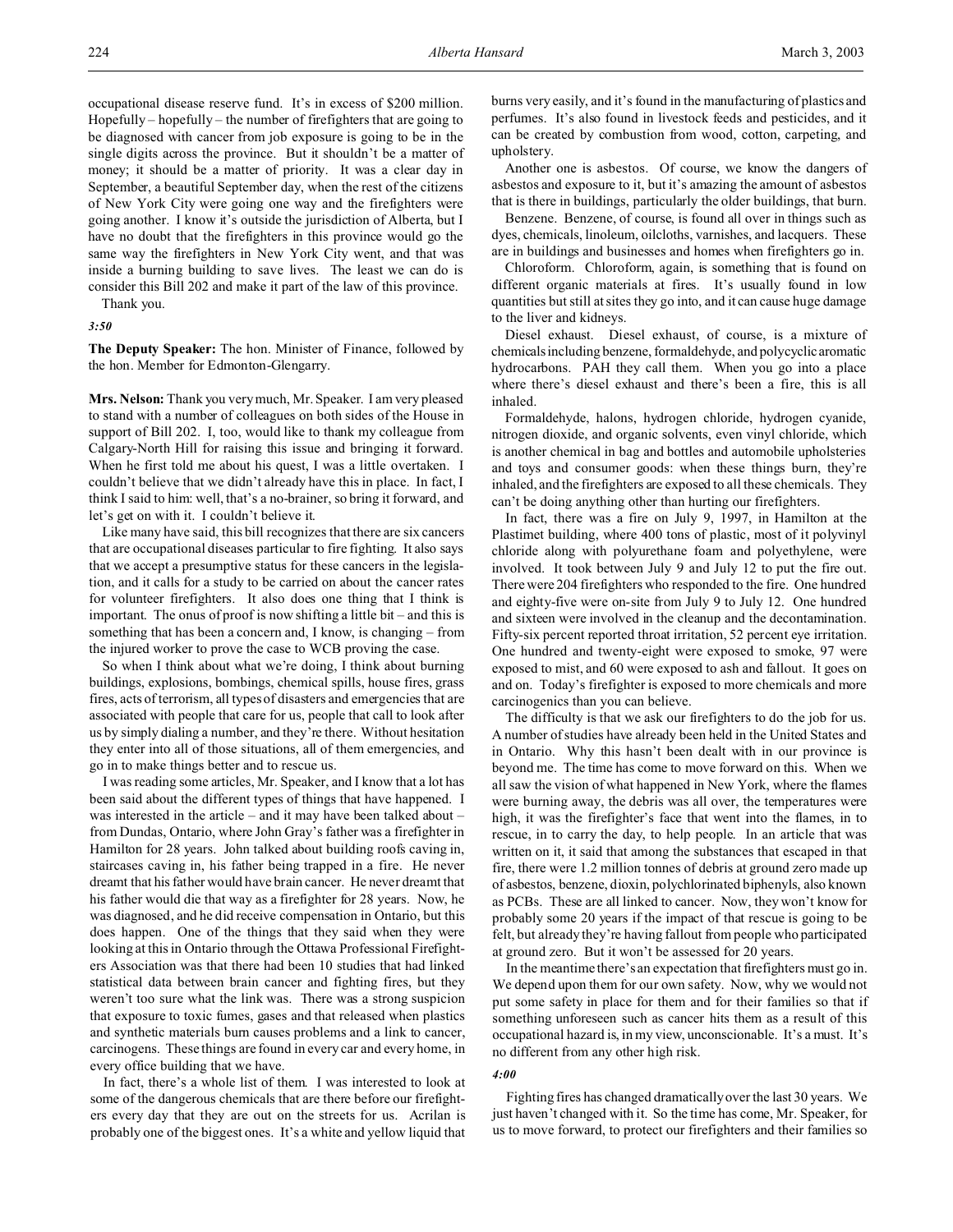that they have an opportunity to have a clear conscience when they go into those fires to save our lives, to protect our families, to protect our businesses, to protect our communities.

I would encourage all members in this House to stand behind the colleague from Calgary-North Hill, who has carried this bill, and the other colleagues within this Legislature and put this forward and join the fold of people on the front line that protect the firefighters of this province.

Thank you.

**The Deputy Speaker:** The hon. Member for Edmonton-Glengarry, followed by the hon. Member for St. Albert.

**Mr. Bonner:** Thank you very much, Mr. Speaker, and it is, indeed, a pleasure to rise this afternoon and speak to Bill 202, the Workers' Compensation (Firefighters) Amendment Act, 2003. I must also add my thank yous to the Member for Calgary-North Hill, who has sponsored this bill and who has spoken so passionately and strongly for it to be passed here in the Assembly. I would also like to add that I certainly favour this bill, and I will lend my support along with other members in this Assembly to see that it does get a speedy passing.

These brave firefighters encounter any number of difficult and dangerous situations in the course of their employment. They are generally the first on the scene of disasters: fires, accidents, toxic waste spills, drownings, and the list goes on and on. Their dedication to safety in this province is unparalleled. Over the years they have developed measures to deal with the most dangerous of situations. They train constantly to hone their safety skills. They develop strategies to deal with toxic waste. They have developed safety equipment to assist in search and rescue and assist them in the predicaments that they find themselves in. We also find, Mr. Speaker, that many of these procedures, much of this equipment finds its way into the industrial sectors of our society, into the residential parts of our society, and it certainly assists in the safety of us all.

he bill supports compensation for firefighters with six different types of cancer, and these types of cancer are specified as primary site cancers, and it certainly is a very, very good piece of legislation.

If we look at the workers in this province, one of the things that they have to do in order to get WCB benefits is prove causation, and I think that by the comments that have been spoken here in the House this afternoon, where our firefighters are expected to go into any number of different situations and they are exposed to so many different types of toxic materials, this particular bill is an important first step in dealing with that idea of causation. Certainly when we look at injured workers in the province and particularly those who have contentious, long-standing claims, the whole idea of causation is the biggest hurdle that they have to get over. This piece of legislation here today will eliminate for these workers, these people who, when they are called to action, place their lives on the line for Albertans, that first huge hurdle that so many workers in this province have to face. I think, as well, that when the injured workers of this province look at this legislation, they will also be thanking the firefighters because they have addressed a very, very serious flaw in our WCB legislation here in the province.

Now, certainly there is evidence, as has been pointed out here in the Assembly today, that firefighters do have an increased incidence of certain types of cancers, and I think that all of those have been dealt with here in the bill.

So, Mr. Speaker, I would like to take this opportunity to thank all firefighters in this province, in this country, and around the world for the great work that they do. I would also like to thank their families because these people put their lives on the line for us on too frequent occasions and in many instances because of the stupidity or the lack of attention that the ordinary person has. As well, I would like to urge all members of this Assembly to support this bill, to see that it progresses through the House as quickly as possible so that we can offer this protection to the people that risk their lives for our safety.

Thank you very much.

**The Deputy Speaker:** The hon. Member for St. Albert, followed by the hon. Member for Lac La Biche-St. Paul.

**Mrs. O'Neill:** Thank you very much, Mr. Speaker. It is my honour to rise today in support of Bill 202, the Workers' Compensation (Firefighters) Amendment Act, 2003. I would like to commend the hon. Member for Calgary-North Hill for his dedication to this important matter which holds such incredible human interest for all of us. Bill 202 proposes the presumption of compensation for fulltime firefighters who are regularly exposed to fire scene hazards and later contract certain cancers. A firefighter presumption means that certain injuries are presumed to be caused by the occupation of fire fighting unless the contrary is proven.

I am speaking here today in support of Bill 202 because I personally feel firefighters deserve presumptive status, but I'm also here speaking to voice the ideas of my constituents. Mr. Speaker, firefighters, some of whom live and many of whom work in my constituency, have contacted me and voiced their support for Bill 202, and I would like to acknowledge that there are three members in the public gallery today who represent the firefighters of St. Albert. We are very, very proud of you. Thank you.

The only province to have presumptive legislation for firefighters is Manitoba, and believe me; it is not like me to commend legislation that an NDP government has passed. However, it is important to note that the opposition Conservatives in that province were also in favour of the legislation. In all seriousness, Mr. Speaker, Bill 202 is an important piece of legislation that will directly affect the personal lives of firefighters and their families.

As has been acknowledged by all – and I stress "all" – who have spoken on Bill 202 today in the Legislature, firefighters put their lives at risk in their dedication to preserving and protecting the lives and property of Albertans. In the line of duty they encounter obvious perils, the flames and the debris that can cause traumatic injuries like broken bones, sprains, and burns, but they also encounter more insidious dangers: the smoke, gases, and fumes of various burning chemicals, plastics, and other synthetic material. There is no such thing, Mr. Speaker, as a standard fire.

I know that my colleagues here today recognize the complex hazards faced by firefighters and the increased risks these hazards produce. I also know that they, like me, want to ensure that firefighters who contract occupational cancers receive the benefits to which they are fairly entitled. Firefighters have received a great deal of intensive investigation from scientists over the last two decades. This research was prompted by the knowledge that firefighters are exposed through their work to a variety of known carcinogens and toxic agents contained in fire, smoke, gases, and building debris and that they are exposed to them on a regular and recurring basis.

The medical and scientific evidence has come a long way. There is now substantial medical and scientific literature on firefighters and occupational illness. That is why this amendment to the Workers' Compensation Act has been brought forward to identify the presumptive status for firefighters.

#### *4:10*

In a March 2002 study done by the Manitoba Workers Compensa-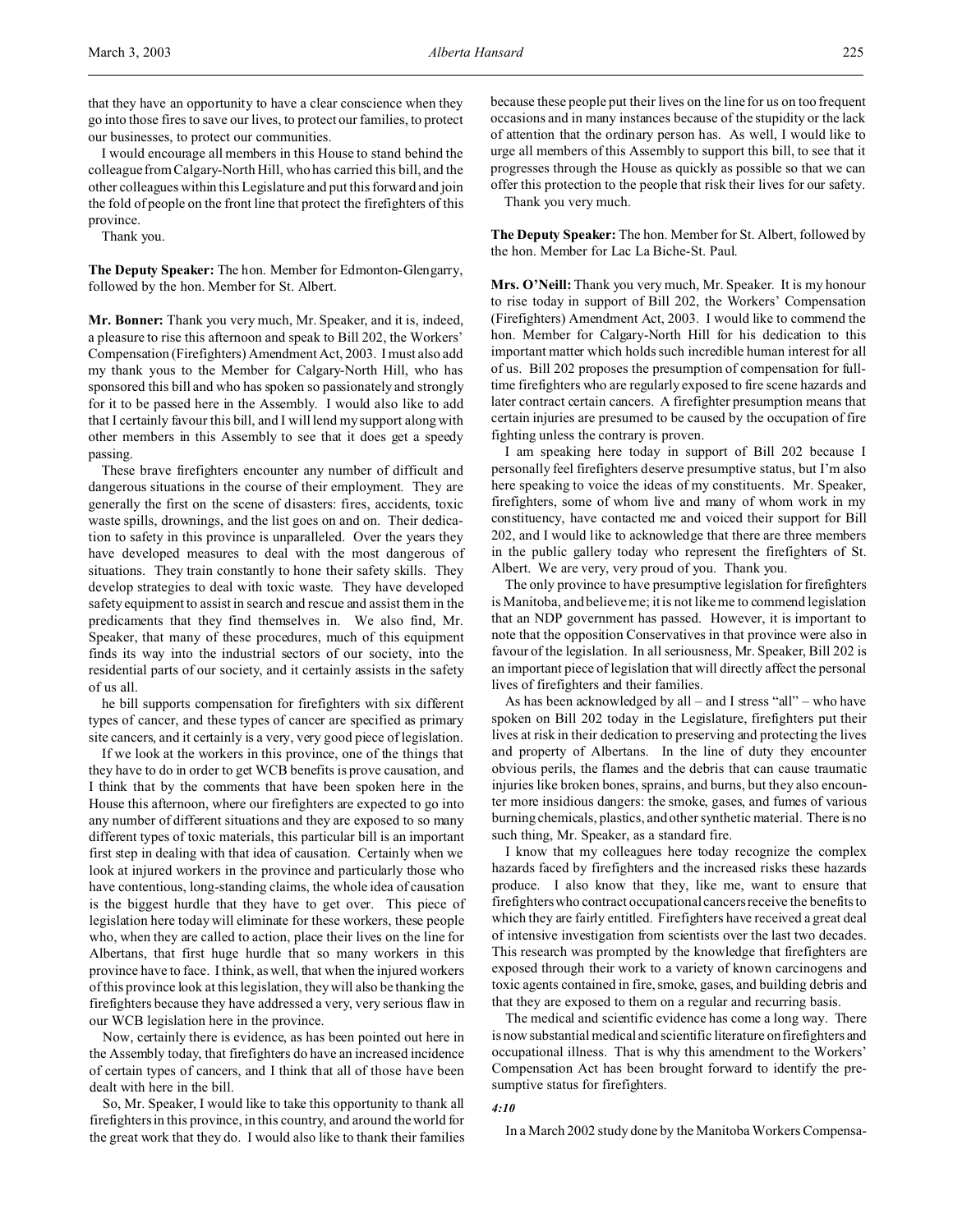tion Board it was concluded that the evidence available since 1994 suggests that it is reasonable, given the available scientific evidence, to adopt a policy of presumption for claims submitted by full-time urban firefighters for primary site brain cancer, bladder cancer, kidney cancer, non-Hodgkin's lymphoma . . . and leukemia.

This study was conducted by Dr. Guidotti, an internationally known epidemiologist. Dr. Guidotti served as professor of occupational and environmental medicine and director of the occupational health program in the department of public health services at the University of Alberta, but since 1999 he has been professor of occupational and environmental medicine at the George Washington University Medical Center in Washington, D.C., and was seconded to work on epidemiology issues after September 11, 2001.

You may have noticed that the study specifically mentioned "fulltime urban firefighters." Bill 202's presumptive status is also limited to full-time urban firefighters. However, it should be noted that Bill 202 also calls for a study to be done on rural and volunteer firefighters to determine if a link exists between their occupational hazards and cancer. I feel strongly that this is an important part of Bill 202. The evidence must be strong and clear before we legislate presumptive status, which is the case for full-time urban firefighters.

Mr. Speaker, for a moment I would like to talk about the cancers that Bill 202 gives presumptive status to. The cancers, as I mentioned, are brain cancer, bladder cancer, kidney cancer, non-Hodgkin's lymphoma, leukemia, and colon cancer. It should be noted that Bill 202 has gone even further than the Manitoba legislation to include colon cancer because of the scientific evidence linking the disease to the occupation. Full-time urban firefighters are at least twice as likely to die from six firefighter cancers as their non fire fighting counterparts. This statistic is astounding. It is time to implement fair and just legislation for the men and women who risk their lives for us every day.

Bill 202 calls for the Minister of Human Resources and Employment to set the minimum time lines that a firefighter must serve in order to receive presumptive status when these six cancers are discovered. The minimum time lines set out in the Manitoba legislation are a good reference point for us to consider. The minimum periods of employment in Manitoba range from five years for leukemia, 10 years for brain cancer, 15 years for bladder cancer, and 20 years for non-Hodgkin's lymphoma and kidney cancer. I believe these minimum time lines are important because they are based on medical evidence. They are not random estimates that the Manitoba government selected nor are they estimates that we here in this Legislature should presume to identify solely without the medical verification.

So, in conclusion, Mr. Speaker, I would again utter my appreciation, as others have done, for the fine work and the great confidence that the firefighters in my community and theirs give to us who are residents living under their care, if you will, in their jurisdiction, and I would strongly urge my colleagues here today to look at the evidence and to support this important piece of legislation.

Thank you.

**The Deputy Speaker:** The hon. Member for Lac La Biche-St. Paul, followed by the hon. Member for Edmonton-Mill Woods.

**Mr. Danyluk:** Thank you very much, Mr. Speaker. I am also very pleased to have the opportunity to speak to Bill 202. My constituency volunteer firefighters support the hon. Member for Calgary-North Hill on his initiative to bring this bill forward. Voluntary firefighters from my constituency also agree with the intent of the bill but would like to see the bill extend its coverage to rural voluntary firefighters.

Firefighters in rural Alberta have a lot of similarities with their urban counterparts. Voluntary firefighters have exposure to the same conditions that full-time firefighters do. I would encourage the support of subsection (6)(b), page 2, for the WCB to investigate and prepare a report on the status of the research and submit it to the minister.

## [The Speaker in the chair]

Automatic coverage and approval of benefits and coverage for cancer-related health concerns to voluntary as well as full-time employees should be mandatory. Toxic fumes and smoke are present at all fires whether the location is urban or rural. Exposure to these fumes is no different if you are a voluntary firefighter or a full-time firefighter.

Voluntary firefighters respond to a large number of fires. For example, in the town of St. Paul last year voluntary firefighters had 120 responses. They included bush fires, oil patch related fires, vehicle fires, major structure fires, and low-profile fires. It is worth it to mention that we cannot always view unexpected negative potentials. It is important to note that low-profile fires can have major health dangers and the potential of long-lasting ramifications. Vehicle and dumpster fires are probably some of the most dangerous as firefighters cannot anticipate their contents or their toxins. Also, there is a major concern when the flames are extinguished and firefighters relax their guard and may inhale smoke of a smouldering fire without knowledge of the content.

There are some differences in urban and rural departments. Education seminars are usually done on free time for voluntary firefighters, so they are less likely to happen in a timely fashion. They have full-time jobs that take time when courses are traditionally held. Sometimes toxic exposure information and training about these fires are not relayed to voluntary fire departments in a timely manner. Professional protection equipment is more likely to be substandard in voluntary departments than it is in a full-time department. A lot of equipment upgrades are purchased by voluntary fund-raising and may not necessarily happen when needed.

I would like to close by saying that volunteer firefighters have no pensions to fall back on, and their participation is usually their commitment to the support and protection of their communities. There are long-term firefighters in small rural departments. Many have volunteered for 20 to 30 years. To have negative contact with fumes and toxins does not necessarily need to be over a long period of time but can occur during short exposure. I would ask that rural voluntary firefighters have the same opportunity of support as their urban counterparts. Mr. Speaker, it is imperative for the WCB to have an industry report of the toxic implications to rural firefighters along with their urban neighbours.

Mr. Speaker, I would like to express the support of the voluntary firefighters in my constituency for Bill 202. Thank you.

**The Speaker:** The hon. Member for Edmonton-Mill Woods.

**Dr. Massey:** Thank you, Mr. Speaker. I appreciate the opportunity to say a few words in support of Bill 202 this afternoon. Much has been said about the bill. The bill is one that requires the WCB to presume that all firefighters filing for benefits due to brain, bladder, kidney, non-Hodgkin's, lymphatic, or colon cancers, or leukemia had their illnesses caused by the job. It asks that firefighters are to receive presumptive status in accordance with the years of service time restrictions. It's retroactive to 1993. It requires a three-year WCB study, and in order not to give benefits, the WCB must prove employment as a firefighter didn't cause the disease. So these are the provisions of the bill.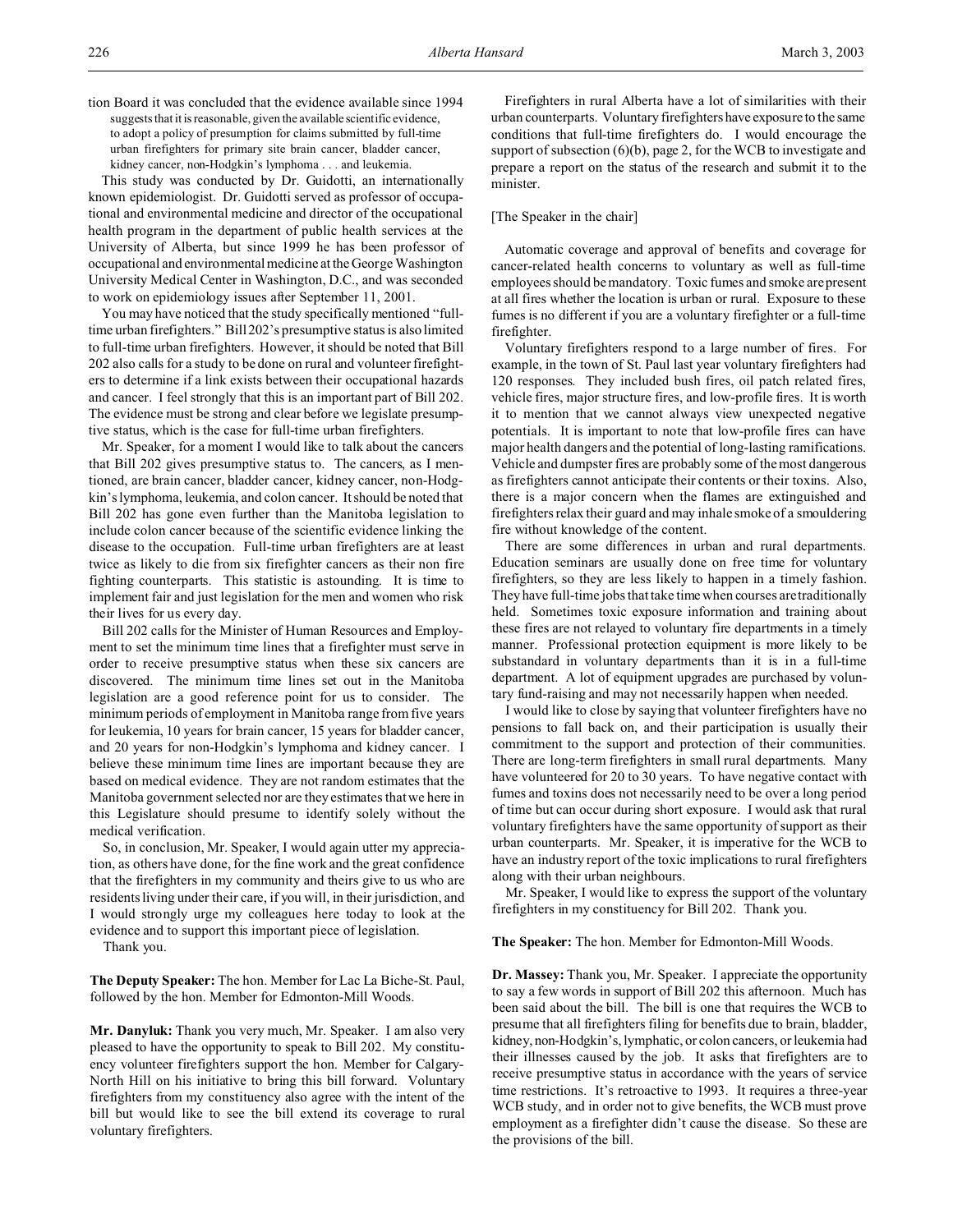#### *4:20*

I guess one of the things I'm having a problem with is that a bill like this is necessary before the Assembly. It's really a very, very clumsy way of dealing with an issue that faces firefighters, and that has been well established by the medical community. The study cited by the Member for St. Albert from the University of Alberta, Guidotti and Goldsmith, says:

The evidence available since 1994 suggests that it is reasonable, given the available scientific evidence, to adopt a policy of presumption for claims submitted by full-time urban firefighters for primary-site . . . cancer,

and it goes on to list them. It seems that when there is this kind of evidence available, Mr. Speaker, the WCB itself would see the need to act and to prevent or at least to make unnecessary the kind of hard work that has gone into preparing this bill and getting the bill before the Legislature to deal with a problem that is well recognized by the medical community. Unfortunately, it's a reflection on the problems that those of us that deal with the WCB often have.

I recently gave the executive assistant in our office who deals with WCB cases a bonus because of the very fact that she has to spend so much of her time working with clients to gain from WCB the legitimate compensation that is legitimately theirs. So I'm glad the bill is here, I'm glad it has the support, and I hope that it does pass the Assembly.

I think we should also warn ourselves that there may be others. These are the ones at the present time, as a result of firefighting, that can be directly attributable to the occupation, but there may be others, and hopefully we won't find ourselves back here with another bill trying to add those to the list, that the WCB will see the wisdom of acting on solid medical evidence and provide the kind of compensation that is rightfully deserved by firefighters.

With those few comments, Mr. Speaker, I'm pleased to, as I said, support the bill and hope it passes through the House quickly. Thank you.

**The Speaker:** The hon. Member for Calgary-Buffalo.

**Mr. Cenaiko:** Thank you, Mr. Speaker. I rise today in support of Bill 202, the Workers' Compensation(Firefighters) Amendment Act, 2003. I'm very pleased to have the opportunity to speak to this bill, and I commend the hon. Member for Calgary-North Hill for bringing forth this initiative.

Imagine if you will a fire in a residential neighbourhood. It spreads quickly, engulfing first one home then another and another. Not only is much of the neighbourhood if not all of it at a risk but so are lives, belongings, and property, not to mention memories. In a situation like this, the first thing anyone would do is dial 911 and ask for the fire department. Likewise, Mr. Speaker, when a fire breaks out in an office building or a warehouse, we call the fire department. Indeed, in many cases we don't even have to do that. As soon as the fire erupts, sensors detect it, triggering the alarms at the nearest fire stations. All we have to worry about is getting out. Yes; all we have to worry about is getting out alive so that firefighters can get in and do their job.

If you stop and think about that for a minute, Mr. Speaker, this is what is at the heart of this issue: the very idea that amongst us we have a few dedicated men and women who as part of their daily routines willingly risk their lives to save ours. To say that they are brave is an understatement. To say that they are courageous gets us closer, for what they do on a daily basis requires courage, empathy, and caring for their fellow men and women. It takes a very special person to do that day after day. As far as I know, firefighters are the only professionals who cannot refuse unsafe workplace conditions:

fires, smoke, collapsing buildings. By its very nature the job of a firefighter is unsafe. Firefighters go where the rest of us don't want to go, be it due to fright or inability. When on the job their lives are in constant peril as they stand ready to save our lives even at the expense of their own.

Mr. Speaker, at a very young age children begin forming dreams and aspirations about what they will do when they grow up. Obviously most children who dream of becoming firefighters do not realize their childhood dream. As they grow older, the interest wanes and even disappears, or they take stock of themselves and their options and realize that their temperament, physique, or some other factor makes them less than well suited to the rigours of being a firefighter. But for those who do keep the dream alive, for those who decide that being a firefighter is more than just a childhood dream, and for those who risk their lives each and every day for the benefit of the rest of us, what is it that drives them? What is the attraction? What is it that makes them commit to a job that's often more a mission than anything else and where dangers abound? I suppose that the answers to those questions will be as plentiful as there are firefighters. The exact reasons why someone would choose to be a firefighter will depend on the person.

There is, perhaps, a tendency in contemporary society to portray firefighters as heroes. While I don't want to belittle this view in any way, I get the feeling that most if not all firefighters are uncomfortable when described that way. The way they view themselves and what they do is that they are professionals who are merely doing their job. To them what they do is their duty. Their duty, then, is to be the first defenders at the scene of a fire, and in that capacity they take educated risks in order to minimize the loss of life and property. Taking risks, confronting danger, sometimes staring danger in the eyes. There are times when danger blinks first, other times not. With some regularity we read in the papers or hear on the news that a firefighter perished in the course of trying to gain control of a fire or that a building on fire collapsed, sending firefighters to an early death. Situations like these, where firefighters die violent deaths, make for powerful and attention-grabbing headlines. They remind us that there are members of society who are willing to risk their lives so that the rest of us can live.

Not all dangers have instantaneous results, however. Far from the headlines firefighters fight dangers whose impact are felt just as strongly but which are played out over long periods of time. Mr. Speaker, firefighters are regularly exposed to numerous and highly carcinogenic substances that are released during common indoor fires. As building materials have changed over the years, the number of chemicals used in the manufacturing of these materials has increased. When there are fires, therefore, their exposure hazards are greater now than in past years. As the hot, thick smoke develops and surrounds the firefighters, hazardous chemicals are absorbed through the skin. Protective gear notwithstanding, the chemicals also have the ability to permeate the materials of which the protective clothing is made.

Studies over the past decade have demonstrated increased occurrences of six types of cancer among firefighters: brain cancer, bladder and kidney cancer, lymphatic cancer, leukemia, hemotopoietic cancer, and colon cancer. The evidence is mounting that firefighters run two and even three times as great a risk as the general population does contracting these six different types of cancer. It does not, therefore, require a leap of faith to presume that there exists a cause and effect relationship between prolonged, repeated exposure to certain kinds of carcinogens and increased occurrences of the types of cancer I just mentioned.

It would seem reasonable to grant presumptive status to claims for firefighters involving any of these types of cancer. At the present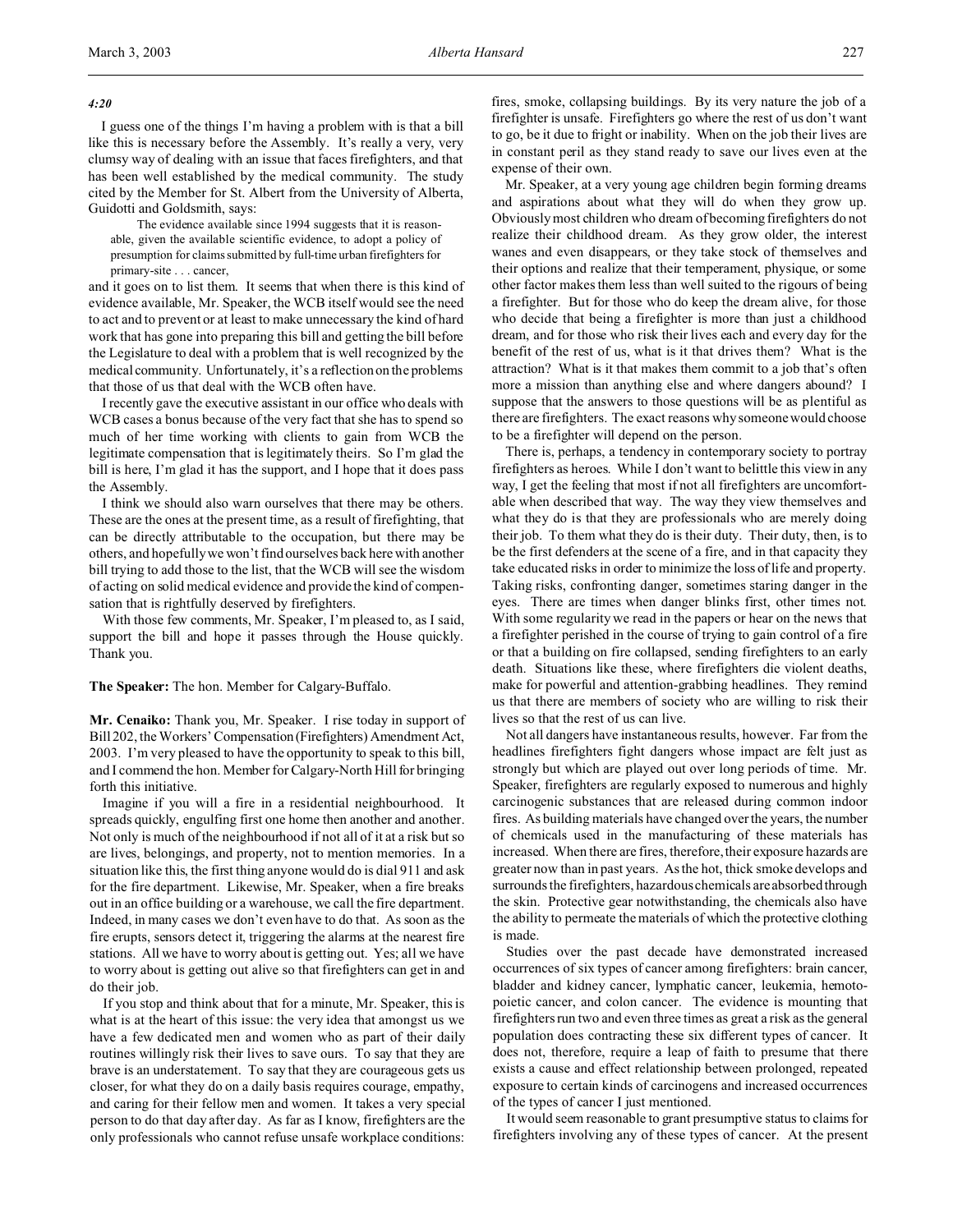time, however, Alberta firefighters who are diagnosed with any of these types of cancer do not have such a presumptive status. The situation they face is anything but streamlined. When a firefighter is diagnosed with cancer, the onus lies on the firefighter to prove that the cancer was caused by his or her occupation in order for him or her to be able to make a claim for assistance from the WCB. In Alberta no cancer has presumptive status for any fireman wishing to receive workers' compensation benefits due to the contraction of these cancers.

## *4:30*

Bill 202 would require that in cases where a firefighter files for WCB benefits due to these cancers, the WCB presumes that these injuries are occupational cancers, the dominant cause of which is employment as a firefighter. The firefighter would receive presumptive status regardless of how long he has worked as a firefighter as long as cancer was not detected at the time of his or her initial physical exam. This is where an already difficult situation is made worse: but for very large fires fire departments in Alberta do not keep track of every fire that erupts, let alone perform a rigorous analysis to determine the chemical makeup of each and every fire. However, this is just what the WCB requires. These are the kinds of details that the WCB expects the firefighters to produce in order to substantiate their claims.

So, Mr. Speaker, this is how an already onerous adjudication process becomes bogged down in an information-gathering process. Why? Is it really necessary that when those who stand prepared to sacrifice their lives for the rest of us but are no longer able to do so because of illnesses they contracted as a result of doing their job, we make them jump through hoops? I don't think so. This, however, is exactly what ill and sometimes dying firefighters are forced to do. After years of serving this society, they now have to not only suffer the consequences of exposure to toxins but also suffer through needlessly long waiting periods while WCB assigns caseworkers and investigates their claims. Is this the way to treat people who are so prone to being called heros?

Last year, Mr. Speaker, our colleagues in the Manitoba Legislature passed Bill 5, which gives presumptive status to firefighters with WCB claims involving brain, bladder, or kidney cancers as well as non-Hodgkin's lymphoma and leukemia. The act allowed the Lieutenant Governor in Council to set a period of service thresholds for firefighters who made claims related to each cancer. In the United States 23 states have enacted presumptive legislation that goes further than would Bill 202, were it passed into law.

Mr. Speaker, I understand there are concerns that granting presumptive status to firefighters' cancers will lead to calls for similar measures to be extended to other groups. Let me reiterate my earlier point. Firefighters are the only group of professionals in society that do not have the right to refuse unsafe working conditions. If Bill 202 can be construed as a special and unfair benefit to a small group of people, we need only remind ourselves and others of the work they do on our behalf day in and day out.

Another concern is that all of a sudden there will be an outpouring of claims for WCB benefits. Let's face it. No one wants to have cancer. Cancer claims aren't going to appear mysteriously out of nowhere if Bill 202 is passed. Current statistics bear this out. Each year 1.8 of every 1,000 firefighters are diagnosed with cancer. In Alberta there are roughly 2,300 firefighters. Using simple math, then, it can reasonably be assumed that four cancer cases involving firefighters would be brought to the WCB's attention in Alberta each year.

I believe that Bill 202 is right for Alberta. I support it wholeheartedly and ask all of my colleagues to do the same. We owe it to our firefighters to pass Bill 202. I've worked with firefighters for the past 24 years in my career as an inspector and member of the Calgary Police Service, and I truly appreciate them being here today and truly do honour and respect the job they do.

Thank you, Mr. Speaker.

#### **The Speaker:** The hon. Member for Calgary-Fort.

**Mr. Cao:** Thank you very much, Mr. Speaker. It is my great pleasure to rise today to speak on Bill 202, the Workers' Compensation (Firefighters) Amendment Act, 2003. Firefighters provide safety to our communities. They cannot refuse the tasks in their jobs. It is a selfless job with numerous risks. These individuals put themselves in danger to save lives and ensure the public's safety. Firefighters go well beyond the call of duty, oftentimes putting their lives in jeopardy without possibly knowing the severity of the situation. This danger extends apart from the immediate risk. The unknown hazards are even more alarming, long term, and can be more destructive to the human body. I commend the MLA for Calgary-North Hill for bringing this legislation forward for discussion and debate.

Mr. Speaker, there have been several major industrial fires in my riding. During the years I have made many visits to the Calgary fire stations and the Calgary Firefighters Association headquarters in my riding. The most recent public poll in Canada indicates that 96 percent of the public are saying that among 20 professions firefighters are the most trusted. I share the public's feeling, the appreciation for the firefighter.

Through its awarding of presumptive status, Bill 202 will aid in providing a compensation process to firefighters, balancing their dedication and commitment to public safety at the very high risk of their own life. Mr. Speaker, my head tells me to ask the Member for Calgary-North Hill, who introduced the bill, to continue to work out the issues of different categories of firefighters, the definition of illness coverage as it relates to other professions. My heart tells me to support this bill. I encourage all my colleagues to vote in favour of the Workers' Compensation (Firefighters) Amendment Act, 2003.

Mr. Speaker, let me go into a bit of detail for my reasoning. Bill 202 would provide presumptive status to firefighters who choose to receive workers' compensation benefits upon developing brain cancer, bladder or kidney cancer, lymphatic cancer, leukemia, hemotopoietic, and colon cancer. Bill 202 would grant firefighters with just compensation for their dedication and devotion to the safety of our community.

I would like to address today two main issues concerning firefighters. First, I would like to speak about their work environment, and second, I would like to highlight the diseases and the medical concerns stemming from the working conditions firefighters face. Mr. Speaker, fire fighting is an extremely dangerous occupation which involves exposure to toxic chemicals and physical agents in concentrations that are unparalleled when compared to other work environments. Firefighters, while upholding public safety, are exposed to a vast variety of dangerous chemicals. This list of substances includes polyvinyl chloride, benzene, formaldehyde, pesticides, polycyclic aromatic hydrocarbons, asbestos, and the complex mixture of carcinogenic substances that emerge from the combustion of synthetic and plastic materials. All of these materials are commonly found in a variety of different fire sites.

Current fire circumstances are far more complicated than those of the last 50 years or even more so of those in the last 20 years. The reason for this change is due to the introduction of more than 70,000 synthetic chemicals to the marketplace. However, what is alarming is that the majority of these materials have never been tested for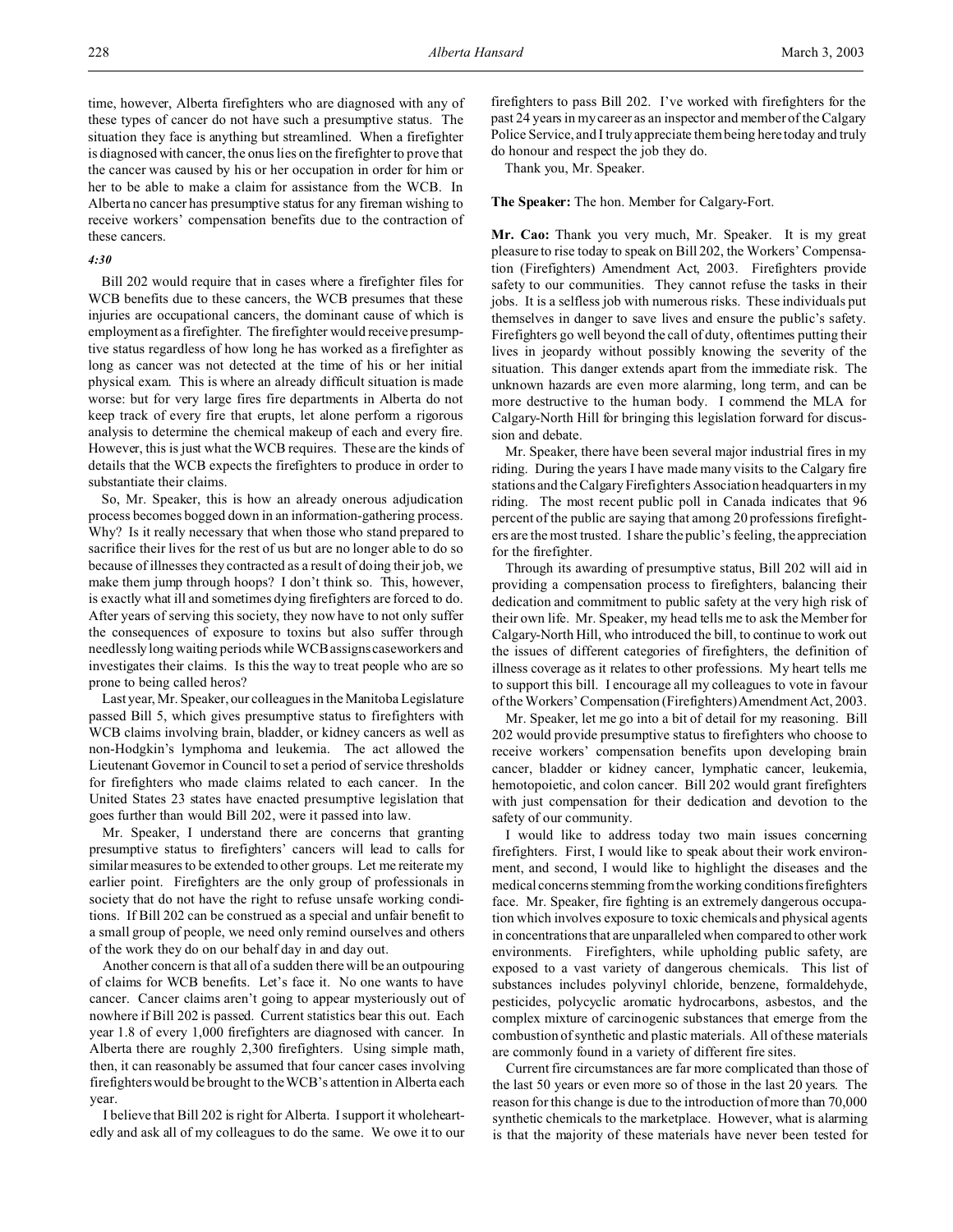possible toxic effects, while the long-term effects of the materials that have been tested are still not defined. In fact, a study by the U.S.A. National Academy of Sciences found that no data was available for the carcinogenicity and toxicity of 80 percent of the chemical substances in industrial use today.

Mr. Speaker, the lack of toxicity information on chemicals in commercial use signifies that firefighters are subject to chemicals with unknown outcomes. Firefighters in our communities are not only exposed to carcinogens, but these individuals put themselves in surroundings with materials whose disease potential is yet to be identified. Practically every emergency situation faced occupationally by a firefighter has the potential for the exposure to carcinogenic agents. This exposure occurs most typically through inhalation; however, some of this material can penetrate the skin.

#### *4:40*

Changes in the nature of fire fighting have altered due to the development of plastic materials. Firefighters in our province can expect to encounter plastics in every fire they fight. Just pause for a moment and think about the plastics in a typical room, let alone in an entire house or a building. The problem occurs when the plastics are exposed to heat. These materials become dangerous as decomposition begins, releasing a myriad of hazardous materials. Aldehyde, cyanide, acid gas, carbon monoxide are just some of the toxins that are released. These fumes are generally invisible and, in the case of carbon monoxide, odorless, thus appearing harmless.

Mr. Speaker, firefighters know very little about the identity of the material they are exposed to or the possible hazards that exist with it. Nevertheless, firefighters across the province continue to respond to the scene to save lives and reduce property damage with no regard to their own potential risk in the process. A firefighter's work environment is unique in that it is unlike any other. A fire has no workplace control or occupational safety and health standards to follow. It is an uncontrollable environment that firefighters confront day after day. These community heroes not only have to deal with great personal danger and inherent urgency entering hazardous situations from which others are fleeing and have no ability to schedule work or minimize stress, but they also put themselves at risk of developing chronic fatal diseases.

Bill 202 would guarantee the benefits to firefighters who contract one of the highlighted cancers. The bill would eliminate inconveniences and complications of cancer claims to the Workers' Compensation Board. Firefighters would receive adequate compensation while bypassing the troublesome process. Alberta is a province that values each of its citizens. Firefighters provide a special service to our province. They enhance the public safety of our communities. These individuals play a special role in the well-being of our families, friends, and neighbours.

Mr. Speaker, I would now like to shift my focus and address the diseases associated with firefighters and their work environment. It is evident that the full extent of occupational cancer risks for firefighters is not known. It is likely that in the years to come and research to follow, more cancers will be found prevalent to firefighters. Nevertheless, despite the gap in scientific information available, it is apparent that firefighters have a considerable risk of contracting occupational cancer. Each of the cancers outlined in Bill 202 has been linked biologically with the carcinogenic chemical exposures encountered by firefighters in their work environment. Cancer is characterized by unrestrained growth and chaotic multiplication of cells in human bodies.

I recommend that our hon. members vote for the bill. Thank you.

**The Speaker:** The hon. Member for Olds-Didsbury-Three Hills.

**Mr. Marz:** Thank you, Mr. Speaker. It's a pleasure to be here today and rise to speak on Bill 202, the Workers' Compensation (Firefighters) Amendment Act, 2003 sponsored by the Member for Calgary-North Hill. I'd also like to add my welcome to all the members from the various departments from around the province. It's good to see you all here today.

Mr. Speaker, this bill is one which I feel will be talked about immensely over the coming weeks and months. It's an important issue, one that must be discussed at great length. Those of us who are voting on this issue must do so with both knowledge and sound judgment, and to make the right decision, we need to hear all of the arguments involved. I appreciate all the previous comments of the speakers before me and particularly those of the Minister of Human Resources and Employment for providing his perspective on this issue.

Our decisions, like all those we make, must be just to all Albertans. Bill 202 would amend the Workers' Compensation Act to ensure that brain, bladder, kidney, lymphatic leukemia, hemotopoietic, and colon cancer have presumptive status for any firefighter wishing to receive workers' compensation benefits due to the contraction of these cancers.

Mr. Speaker, firefighters are here within our society. They put themselves at risk every single day and in most cases in disregard for their own safety. They ensure that the public is safe, and they think nothing of charging into a burning building to ensure that there's no one in harm's way. Firefighters put others first when it comes to their line of work. They routinely think nothing of sacrificing themselves for the benefit of others, and in their line of work dangers are always lurking. Whether those dangers are flaming buildings or collapsing structures or the diseases that are associated with the job, firefighters think nothing of it when they put the public safety in the forefront of their minds.

This bill, as I have mentioned, would change the way that WCB deals with firefighters who have cancer. Currently those cancers which I listed earlier – and I don't want to have to repeat them again – do not have presumptive status, meaning that if a firefighter is found to have cancer, they have to prove that they contracted it from their line of work. A firefighter can receive WCB benefits, but the onus is on the firefighter to prove that the job caused the cancer. Bill 202 would put the onus on the WCB to prove that the firefighter did not contract the cancer from fighting fires.

Mr. Speaker, there have been many studies over the past decade that have linked cancer and the occupation of fire fighting. Firefighters are regularly exposed to numerous highly carcinogenic substances that are released during very common indoor fires. These are the sorts of fires which firefighters deal with every single day. One such study which looked at this very issue was conducted in Ontario by the industrial disease standards panel, whose report detailed the connection between cancers and heart disease and the occupation of fire fighting. In 1999 the Harris government accepted portions of that 1994 report, which in part recognized that brain and lymphatic cancers should be afforded presumptive status within the Ontario workers' compensation legislation. The Ontario government, however, did not agree with that portion of the panel's findings. In Ontario the unions representing Ontario firefighters came to the panel because they believed that there was scientific evidence available to establish that fire fighting contributes to heart and lung disease. As part of its investigation the panel did a study of mortality among Toronto area firefighters between 1950 and 1989, and the study revealed that there were significant increases in brain cancer. It also found that a variety of other cancers were increased in firefighters.

The study discovered that firefighters are exposed to a wide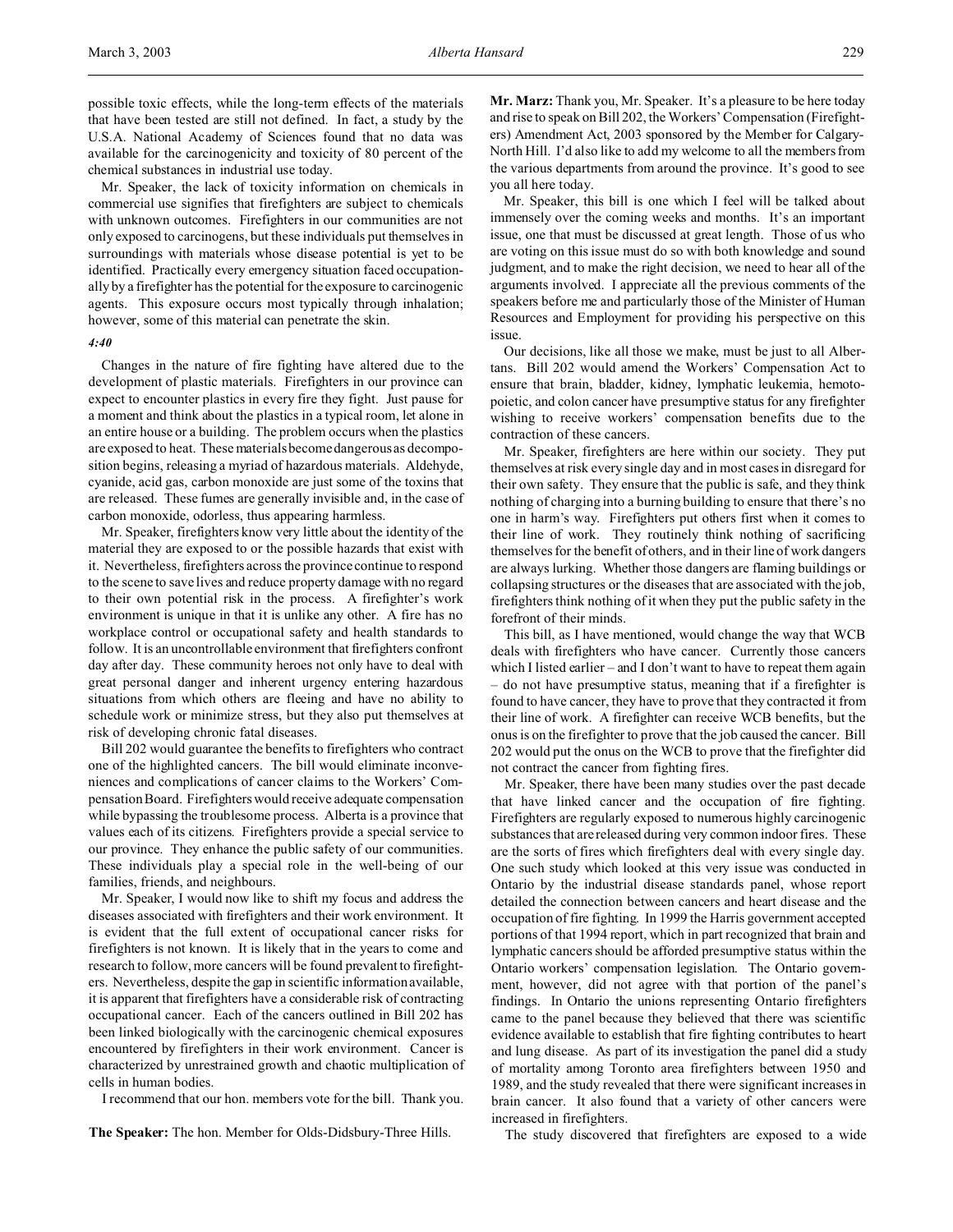One must note that firefighters wear self-contained breathing apparatuses when they are fighting these initial stages of a fire, but they take this apparatus off when the main work is done. As they can fight a fire when it is smouldering, the breathing apparatus is removed because they are cumbersome and slow the work down. This means that firefighters are exposed to very dangerous yet common chemicals when they are battling a fire in its final stages, the smouldering stage. Synthetic materials cause a number of hazardous chemicals, such as hydrogen cyanide and hydrochloric acid, that are released during this stage. These chemicals are prevalent at fire sites. As well, concrete retains heat and gases like a sponge, then releases toxic fumes as the cooling takes place and for long periods of time after the fire has been extinguished.

# *4:50*

Mr. Speaker, the panel found that firefighters are constantly exposed to hazardous chemicals, chemicals which pose a significant threat to their health. The panel also detailed how firefighters are exposed to chemicals that are particularly dangerous, ones that are known to cause cancers, which Bill 202 seeks to give presumptive status to. One of the most dangerous chemicals is polycyclic aromatic hydrocarbon, or PAH. PAHs are found disbursed in nature, and they are formed during the combustion of many organic materials and high temperature processing of crude oil, coal, and coke. They also occur in tobacco smoke and grill smoke and fried foods. Links have been made to suggest that PAH exposure can cause leukemia and cancers of the bladder and kidney. The scary part is that these hydrocarbons are found in something that all firefighters are exposed to in high amounts almost every single day. Polycyclic aromatic hydrocarbons are found in soot, and all fires create soot. There is no doubt in my mind that firefighters are exposed to a high level of PAHs, and these chemicals can cause cancer.

The statistics show also that there is a significant excess in mortality in firefighters from esophageal and liver cancer and leukemia. The link was made from another source. It was found that chimney sweeps who are exposed to very high levels of soot have higher levels of leukemia and esophageal and liver cancer. What the panel ultimately found was that there was evidence that many of the chemicals that firefighters are exposed to are known to cause cancer in humans. The statistics of the panel showed that mortality rates in firefighters are higher, and many die from diseases that are caused by chemicals that they are exposed to.

There are many different studies that show that the chemicals firefighters are exposed to are cancer-causing agents. Of course, it's very difficult for anything to be proven beyond a shadow of a doubt. This being the case, it remains difficult for firefighters to prove that the cancer they have was contracted through their line of work, so, Mr. Speaker, I don't believe that the onus should be put on a firefighter to prove that his or her cancer was caused by their line of work, even though there seems to be ample evidence to support their claim. If a firefighter gets cancer, he should not have to worry about dealing with the Workers' Compensation Board and getting their benefits. They have other more important things to deal with, like treatment and family. Let the WCB take care of finding the statistics and the evidence to prove that the firefighter's cancer was caused by another source.

I think Bill 202 is an important step for our firefighters. They work extremely hard to protect our society and our loved ones from death and destruction. As I said from the outset, we should not be in a rush to pass judgment on this bill without looking over the facts. This being said, however, there seem to be ample statistics out there that show clearly that the work firefighters do can cause them to get sick, and if firefighters are getting sick from that job that they do, then they should receive WC benefits for it. I do realize that this can be very expensive and cost employers as well as the WCB large amounts of money, but the stats do show a link. I think the onus should be put on the WCB to prove that the firefighter's cancer was caused by some other source rather than the job. I urge all members to vote in favour of this bill.

Thank you.

**The Speaker:** The hon. Member for Edmonton-Castle Downs.

**Mr. Lukaszuk:** Thank you, Mr. Speaker. It's an honour to join the debate on Bill 202, the Workers' Compensation (Firefighters) Amendment Act, 2003, sponsored by the hon. Member for Calgary-North Hill.

It is difficult to properly and completely articulate the importance firefighters have made in preserving the safety and value of Alberta communities. As we all know, they are usually the first to arrive at an emergency scene and are capable of performing many basic medical procedures as well as fighting fires. I believe that every reasonable attempt must be made to preserve the well-being of Alberta's firefighters. However, the presumptive status proposed in Bill 202 sets a dubious precedent for future policy directions for the WCB. It is also a matter of WCB policy and not legislation.

The firefighter would receive presumptive status as long as cancer was not detected at the time of his initial physical exam. If Bill 202 were to pass, developing cancer would become an occupational injury. Mr. Speaker, I am a little mystified by this assumption. There is an incredible amount of research related to the causes of cancer and cancer treatment.

For the sake of time of this Assembly I would like to focus on the causes of six cancers that some researchers link to firefighters. The only established environmental risk factor for brain cancer is radiation. Other environmental factors have been suggested as risk factors only, yet no conclusive evidence exists that clearly implicates these factors.

People with weaker immune systems have an increased risk of developing lymphomas, which are cancers that develop in the cells of the immune system. However, researchers have been unable to determine why this is the case.

Workers exposed to certain chemicals or electromagnetic fields over a long period of time are more likely to develop leukemia. Again, Mr. Speaker, this research is open to interpretation and not yet fully conclusive.

Researchers have also found that people with a mother, father, brother, or sister with kidney cancer also have a higher risk of developing the disease themselves. There is also a link to manipulation in the genetic structure of the body's cells that passes from generation to generation.

There are also instances where certain groups are likely to develop cancer, but doctors aren't sure why. For example, tall people have a higher risk of developing colon cancer. On the other hand, people who maintain a healthy weight have a lower risk of colon cancer as well as kidney cancer. Again, researchers are still trying to find out why this is the case.

Workers in the rubber, chemical, and leather industries are at risk of developing bladder cancer. So are hairdressers, machinists, metal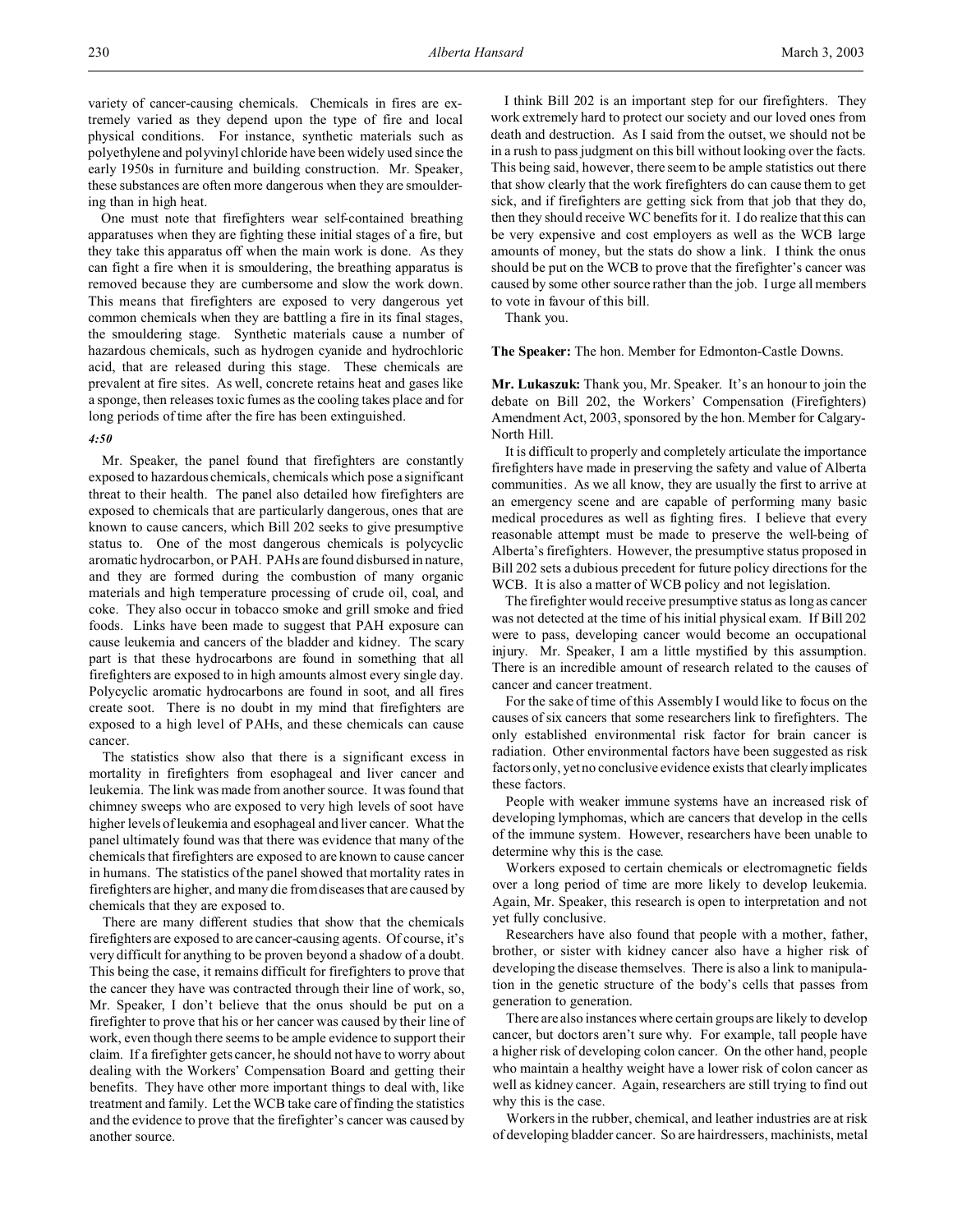workers, printers, painters, textile workers, and truck drivers. If Bill 202 were to pass, this Assembly would have to address the specific concerns of these industries as well.

Finally, Mr. Speaker, how would the presumptive status proposed by Bill 202 apply to firefighters who use tobacco products? People smoking cigarettes have a higher risk of kidney cancer. When they inhale, chemicals filter into their urine, and those chemicals cause cells in the kidney to become cancerous. The chance of getting bladder cancer also increases for people who use tobacco products.

In no way am I trivializing the horrible process these people must go through as they battle various forms of cancer. However, I cannot find any proposals in Bill 202 that are designed to prevent cancer from happening to more firefighters in the future. It seems to me that Bill 202 is more reactive than proactive.

Currently firefighters, like any other persons contributing to the Workers' Compensation Board, can make a claim that their cancer is related to their occupation and can receive WCB benefits. However, the onus lies on him or her to make a claim for assistance from the Workers' Compensation Board. Such claims are being accepted now. The Workers' Compensation Board assesses compensation claims on a case-by-case evidentiary basis. The Alberta WCB accepts disease claims from firefighters, as it does with all claims, on an evidentiary, not a presumptive, basis. Perhaps there may be a way to alter policies to make the claim acceptance procedure faster and more user friendly for firefighters without passage of legislation.

Mr. Speaker, some groups have made a strong case that there may indeed be a probable association between certain types of cancer and the work firefighters do. The list of high-probability or probable association includes brain, bladder, kidney, and colon cancers.

Some provinces, such as Manitoba, have embraced presumptive status for firefighters and enacted legislation similar to Bill 202. That does not mean that we should follow, but rather, perhaps, we should lead in Alberta. Bill 202 dramatically conflicts with the policy directions of this government and the WCB. There has not been any legislation passed which grants presumptive status to any occupational group such as that proposed in Bill 202. Although there are provincial governments who have moved towards presumptive status for firefighters, there remains the danger of doing too much without proper information. Alberta is taking a different route. This government has heard the concerns of Alberta firefighters regarding the amount of detail required by WCB for its settlement. I believe that firefighters would be better served working with WCB to improve and standardize the adjudication process of their claims. It is also important to note that the WCB has also heard the concerns of firefighters and continues to communicate with the firefighters' representatives. Progress is occurring in making assessments more quick and effective. To date all claims have been accepted.

Mr. Speaker, my concerns do not simply lie with the increased costs to compensate firemen battling cancer. I worry about the impact this would have on the WCB as a whole, its independence from political interference, and other industries around the province which contribute to WCB premiums and don't have presumptive status. Cost should never be a concern when just compensation is considered.

## *5:00*

There are other questions that need to be addressed that are not covered in Bill 202. For example, not only should we be asking what, exactly, causes the cancers; we should also find ways to prevent it from happening in the future. Finding effective ways to help firefighters avoid developing these cancers should be this government's and WCB's number one concern. Further, the

presumptive status proposed by Bill 202 fails to appreciate the effect this policy shift would have on other industries and tradespeople contributing to WCB.

The first example I can think of is the oil industry. There is a long list of toxins and chemicals that people work with every day. If another research study revealed cancer in these industries, legislators would be compelled to give people in the oil industry presumptive status because the precedent would have already been set with firefighters. As I mentioned before, the National Cancer Institute in the United States has made a link between bladder cancer and working in the rubber, chemical, leather, printing, and painting industries. Legislators would be compelled to extend presumptive status to these hardworking Albertans as well.

In closing, Mr. Speaker, I believe that this bill conflicts with the Workers' Compensation Act in that the act does not give presumptive status to any other occupation. Bill 202 is unfair to all members of the WCB due to the fact that it does not address the claims of other occupational groups whose members work around chemicals or environments deemed to be cancerous. I am sure that every member in this Assembly would agree that firefighters are remarkable people and play a large role in preserving our communities, but I do not believe that they should be exempt from the overall policy framework of the Workers' Compensation Act. To do so would set a dangerous legislative precedent for other industries contributing to the WCB. Changing WCB policy is the proper method to address the firefighters' issue.

Thank you, Mr. Speaker.

**The Speaker:** Well, the time has expired.

I'd now invite the hon. Member for Calgary-North Hill to close debate on Bill 202.

**Mr. Magnus:** Thank you, Mr. Speaker. There have been a number of questions that have been raised within this portion of the bill, which is second reading, and to the principle of the bill. I guess I've been listening to some of the debate and the argument, and I have to question some of the comments that came out.

When we're talking about the principle of presumption and to shift the onus now onto the WCB to in fact prove that a firefighter  $\text{did}$  get his cancer somewhere  $\text{else}-\text{I}'$  m told that that isn't necessary by a number of the speakers, but we have had a period of time now where we've had presumptive association within the WCB itself. What that presumptive association was supposed to do was, in fact, allow firefighters who get cancer on the job to lessen their burden of proof, if you will. I guess that my problem when we start talking about that is quite straightforward in that that onus, which is currently on the firefighter  $-$  it's almost like an individual fighting the great big body that is the WCB, and I have difficulty with that. When we get into the discussion about the floodgate argument, where it's going to make all kinds of other professions come into the WCB and request compensation, well, you know, it strikes me that if you're a worker in Alberta or anywhere in this country and you get sick from your workplace, is it not what the WCB was originally intended to do and originally set up for, to pay those people who, in fact, got sick in their workplace?

The third point that I would like to address has to do with the volunteer firefighters. You'll note that the last paragraph in the bill asks for a study. Now, this is the same study that is within the Manitoba legislation, and it's not my intent to have the WCB go out and do an entirely similar study. However, I would like the study done in conjunction with their WCB so that we get, in fact, the best study that it's possible to get. That study, of course, within the bill asks that the board come back in three years' time to this Legislature